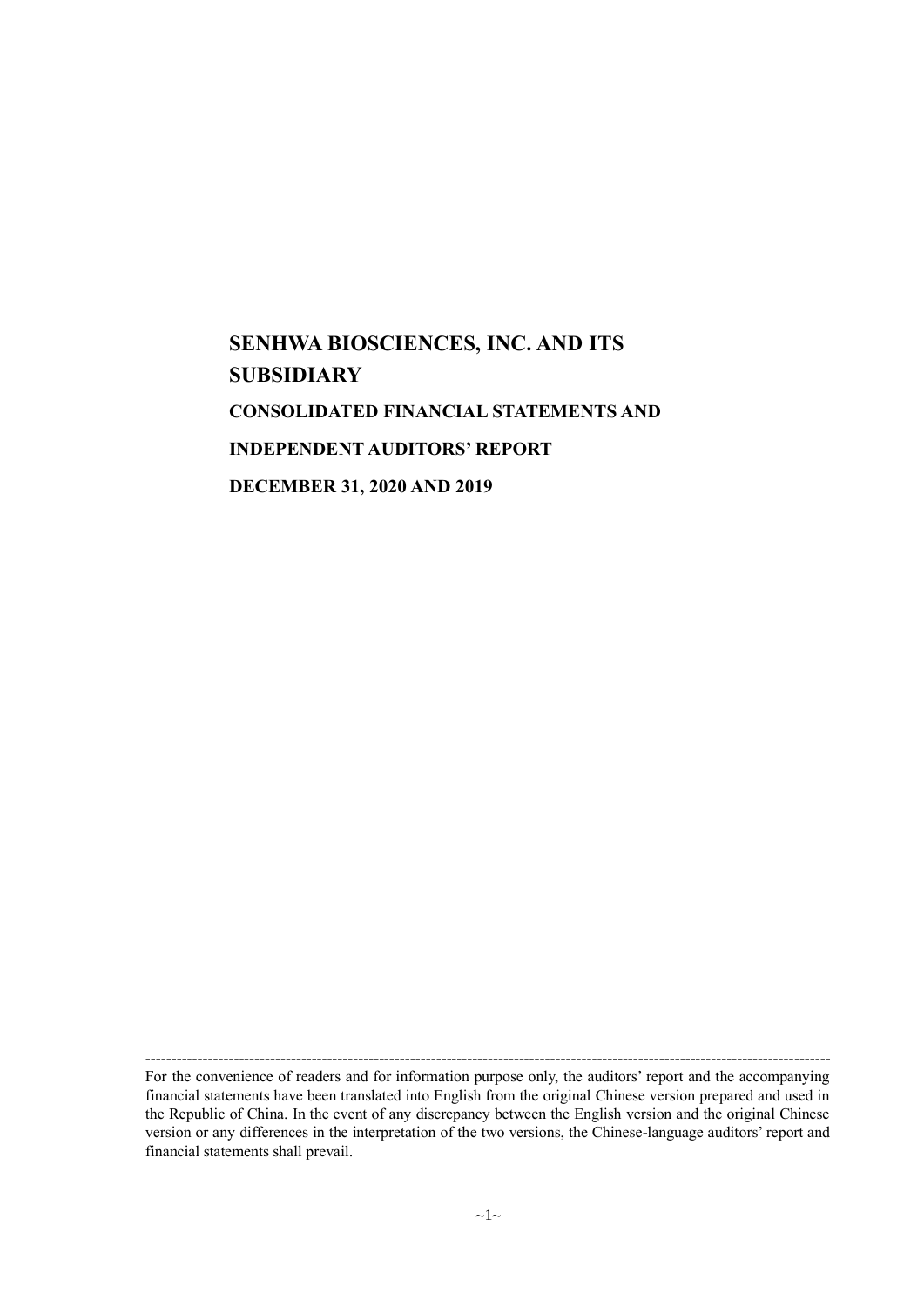#### INDEPENDENT AUDITORS' REPORT TRANSLATED FROM CHINESE

To Senhwa Biosciences, Inc.

## *Opinion*

We have audited the accompanying consolidated balance sheets of Senhwa Biosciences, Inc. and its subsidiary (the "Group") as at December 31, 2020 and 2019, and the related consolidated statements of comprehensive income, of changes in equity and of cash flows for the years then ended, and notes to the consolidated financial statements, including a summary of significant accounting policies.

In our opinion, the accompanying consolidated financial statements present fairly, in all material respects, the consolidated financial position of the Group as at December 31, 2020 and 2019, and its consolidated financial performance and its consolidated cash flows for the years then ended in accordance with the Regulations Governing the Preparation of Financial Reports by Securities Issuers and the International Financial Reporting Standards, International Accounting Standards, IFRIC Interpretations, and SIC Interpretations as endorsed by the Financial Supervisory Commission.

## *Basis for opinion*

We conducted our audits in accordance with the Regulations Governing Auditing and Attestation of Financial Statements by Certified Public Accountants and generally accepted auditing standards in the Republic of China. Our responsibilities under those standards are further described in the *Auditors' responsibilities for the audit of the consolidated financial statements* section of our report. We are independent of the Group in accordance with the Norm of Professional Ethics for Certified Public Accountants of the Republic of China, and we have fulfilled our other ethical responsibilities in accordance with these requirements. We believe that the audit evidence we have obtained is sufficient and appropriate to provide a basis for our opinion.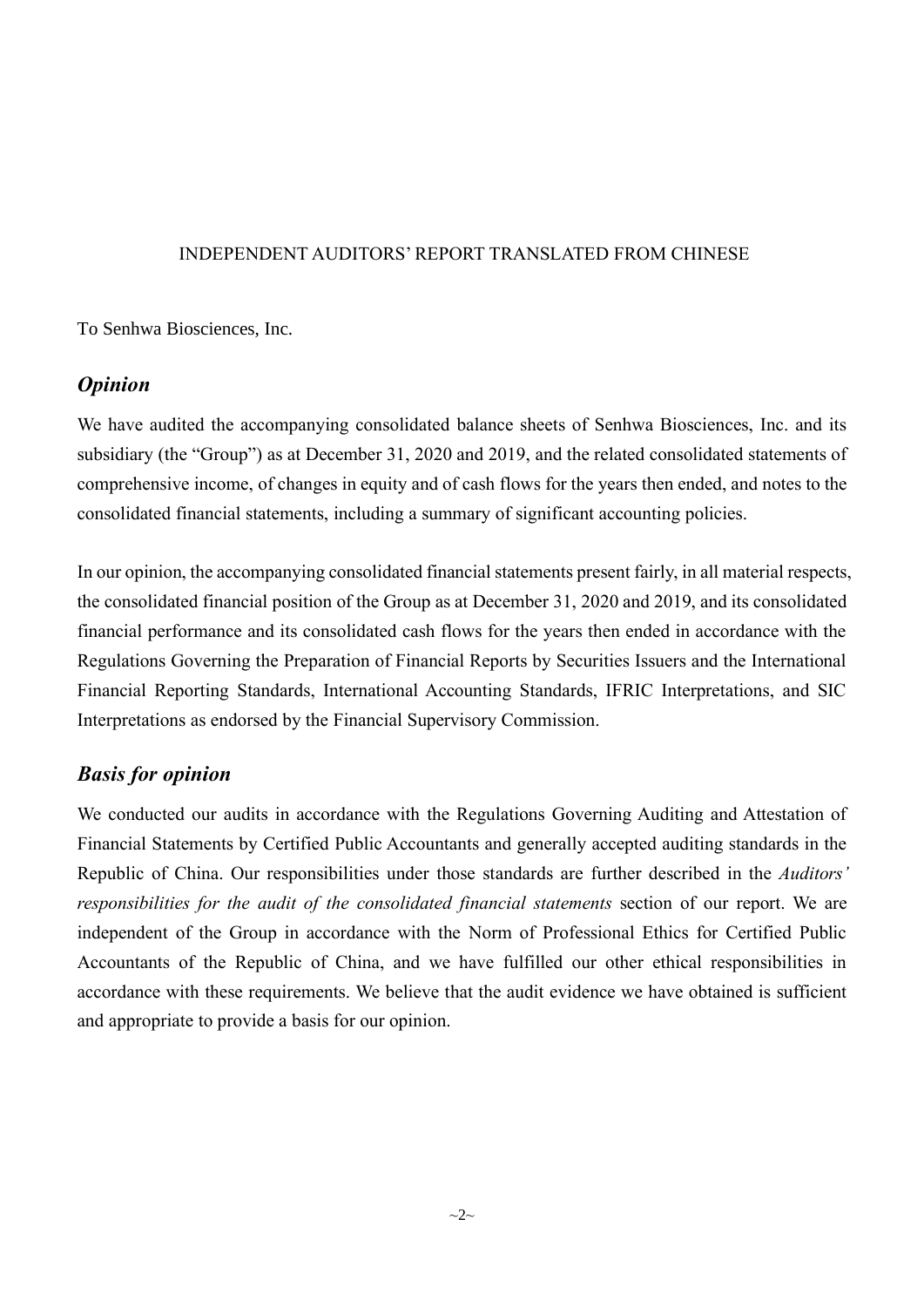## *Key audit matters*

Key audit matters are those matters that, in our professional judgment, were of most significance in our audit of the Group's 2020 consolidated financial statements. These matters were addressed in the context of our audit of the consolidated financial statements as a whole and, in forming our opinion thereon, we do not provide a separate opinion on these matters.

#### **Existence of bank deposits**

#### **Description**

Refer to Note 4(6) for accounting policies on cash equivalents and Note 6(1) for details of cash and cash equivalents. As at December 31, 2020, the Group's cash and cash equivalents amounted to NT\$2,368,576 thousand, accounting for 99% of total assets. Given the significance of cash and cash equivalents to the Group's total assets, we consider the existence of bank deposits a key audit matter.

#### How our audit addressed the matter

We performed the following audit procedures to address the above key audit matter:

- ‧ Confirmed the bank accounts and specific agreements with the financial institutions to verify the existence of bank accounts and accompanying rights and obligations;
- ‧ Obtained the bank reconciliation statements and checked any unusual reconciling items; and
- ‧ Inspected the source documents of significant cash receipts and payments to verify whether the transactions are for business purposes.

## *Other matter – Parent company only financial reports*

We have audited and expressed an unqualified opinion on the parent company only financial statements of Senhwa Biosciences, Inc. as at and for the years ended December 31, 2020 and 2019.

## *Responsibilities of management and those charged with governance for the consolidated financial statements*

Management is responsible for the preparation and fair presentation of the consolidated financial statements in accordance with the Regulations Governing the Preparation of Financial Reports by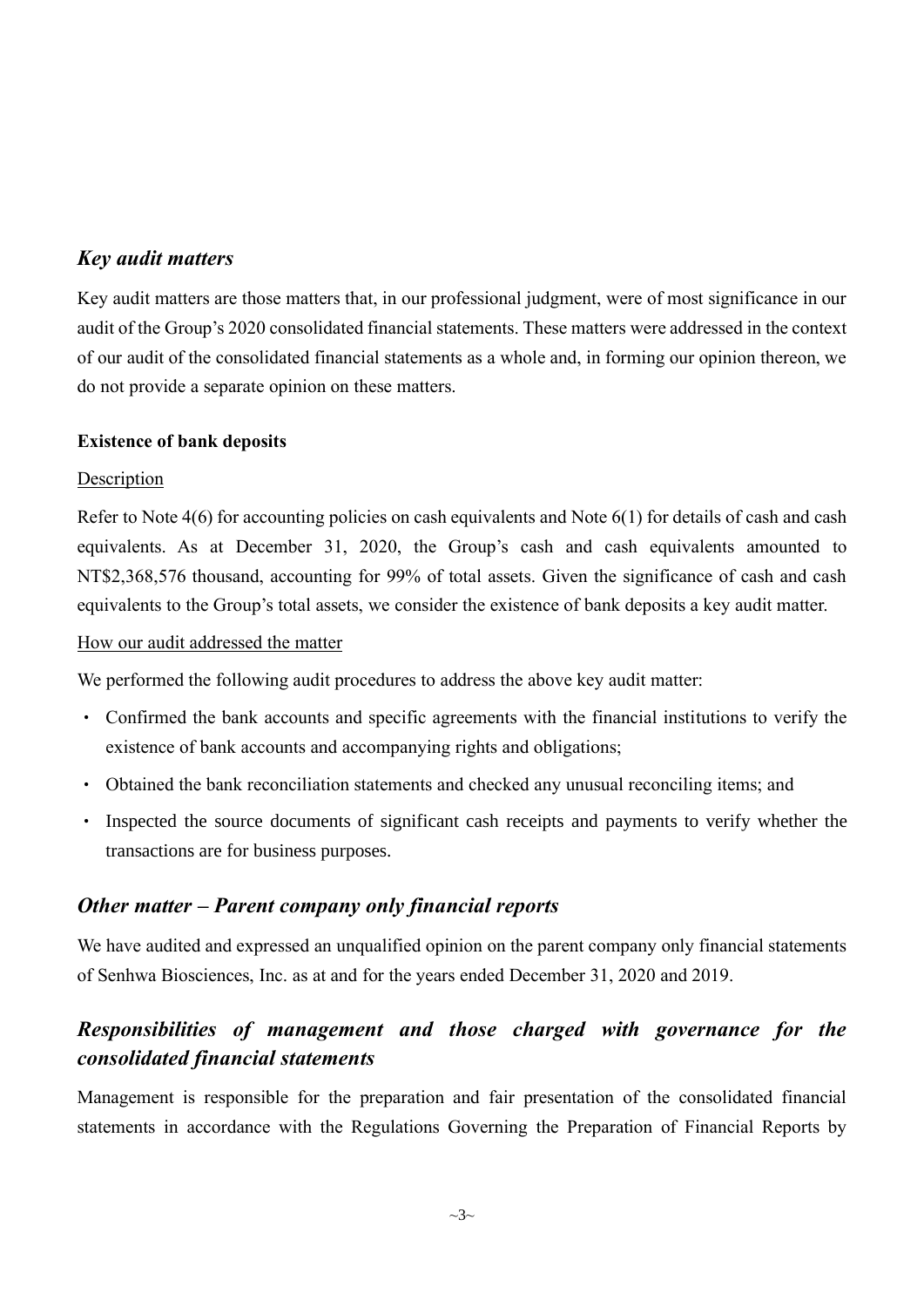Securities Issuers and the International Financial Reporting Standards, International Accounting Standards, IFRIC Interpretations, and SIC Interpretations as endorsed by the Financial Supervisory Commission, and for such internal control as management determines is necessary to enable the preparation of consolidated financial statements that are free from material misstatement, whether due to fraud or error.

In preparing the consolidated financial statements, management is responsible for assessing the Group's ability to continue as a going concern, disclosing, as applicable, matters related to going concern and using the going concern basis of accounting unless management either intends to liquidate the Group or to cease operations, or has no realistic alternative but to do so.

Those charged with governance, including supervisors, are responsible for overseeing the Group's financial reporting process.

### *Auditors' responsibilities for the audit of the consolidated financial statements*

Our objectives are to obtain reasonable assurance about whether the consolidated financial statements as a whole are free from material misstatement, whether due to fraud or error, and to issue an auditors' report that includes our opinion. Reasonable assurance is a high level of assurance, but is not a guarantee that an audit conducted in accordance with the generally accepted auditing standards in the Republic of China will always detect a material misstatement when it exists. Misstatements can arise from fraud or error and are considered material if, individually or in the aggregate, they could reasonably be expected to influence the economic decisions of users taken on the basis of these consolidated financial statements.

As part of an audit in accordance with the generally accepted auditing standards in the Republic of China, we exercise professional judgment and maintain professional skepticism throughout the audit. We also:

1. Identify and assess the risks of material misstatement of the consolidated financial statements, whether due to fraud or error, design and perform audit procedures responsive to those risks, and obtain audit evidence that is sufficient and appropriate to provide a basis for our opinion. The risk of not detecting a material misstatement resulting from fraud is higher than for one resulting from error, as fraud may involve collusion, forgery, intentional omissions, misrepresentations, or the override of internal control.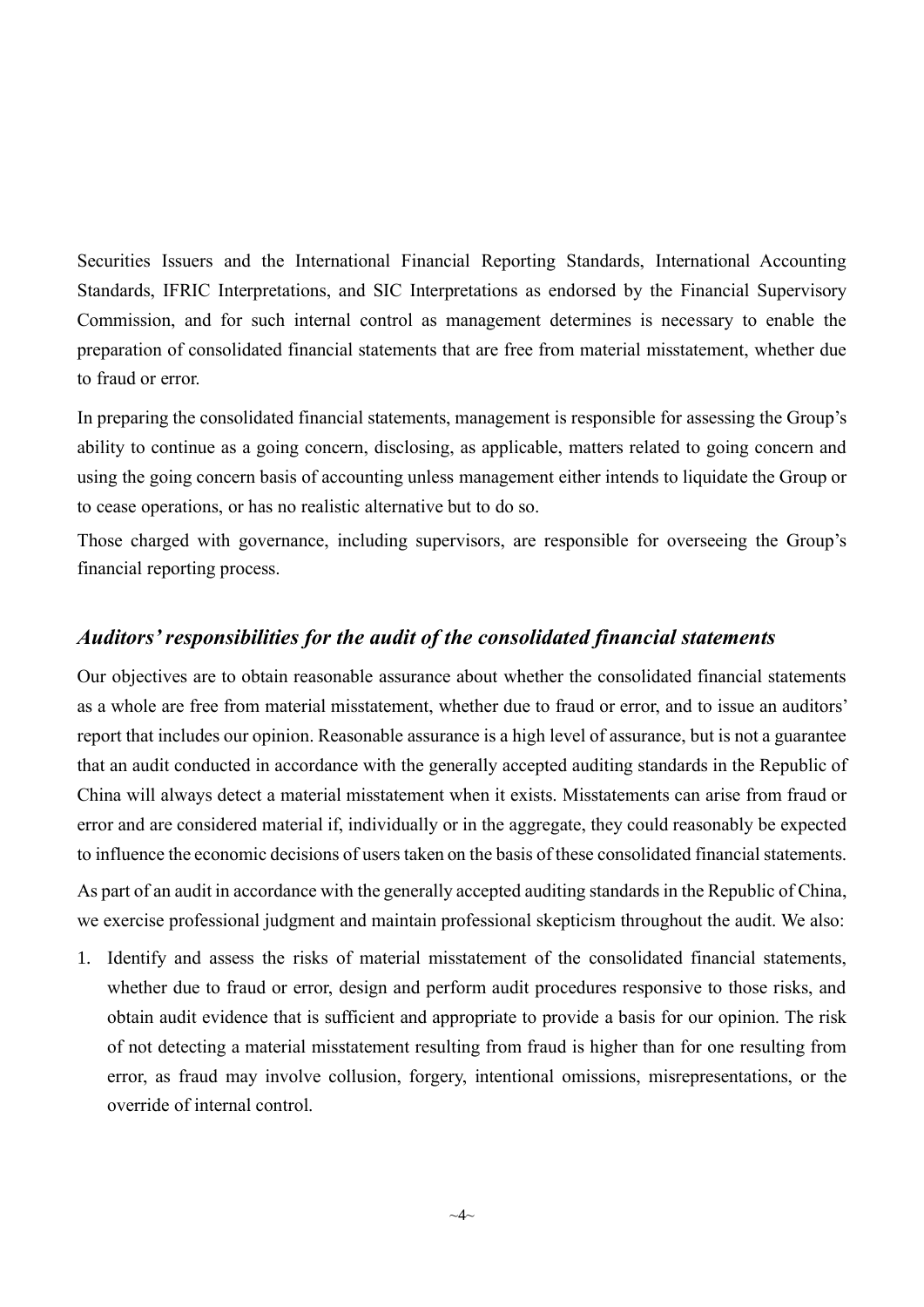- 2. Obtain an understanding of internal control relevant to the audit in order to design audit procedures that are appropriate in the circumstances, but not for the purpose of expressing an opinion on the effectiveness of the Group's internal control.
- 3. Evaluate the appropriateness of accounting policies used and the reasonableness of accounting estimates and related disclosures made by management.
- 4. Conclude on the appropriateness of management's use of the going concern basis of accounting and, based on the audit evidence obtained, whether a material uncertainty exists related to events or conditions that may cast significant doubt on the Group's ability to continue as a going concern. If we conclude that a material uncertainty exists, we are required to draw attention in our auditors' report to the related disclosures in the consolidated financial statements or, if such disclosures are inadequate, to modify our opinion. Our conclusions are based on the audit evidence obtained up to the date of our auditors' report. However, future events or conditions may cause the Group to cease to continue as a going concern.
- 5. Evaluate the overall presentation, structure and content of the consolidated financial statements, including the disclosures, and whether the consolidated financial statements represent the underlying transactions and events in a manner that achieves fair presentation.
- 6. Obtain sufficient appropriate audit evidence regarding the financial information of the entities or business activities within the Group to express an opinion on the consolidated financial statements. We are responsible for the direction, supervision and performance of the group audit. We remain solely responsible for our audit opinion.

We communicate with those charged with governance regarding, among other matters, the planned scope and timing of the audit and significant audit findings, including any significant deficiencies in internal control that we identify during our audit.

We also provide those charged with governance with a statement that we have complied with relevant ethical requirements regarding independence, and to communicate with them all relationships and other matters that may reasonably be thought to bear on our independence, and where applicable, related safeguards.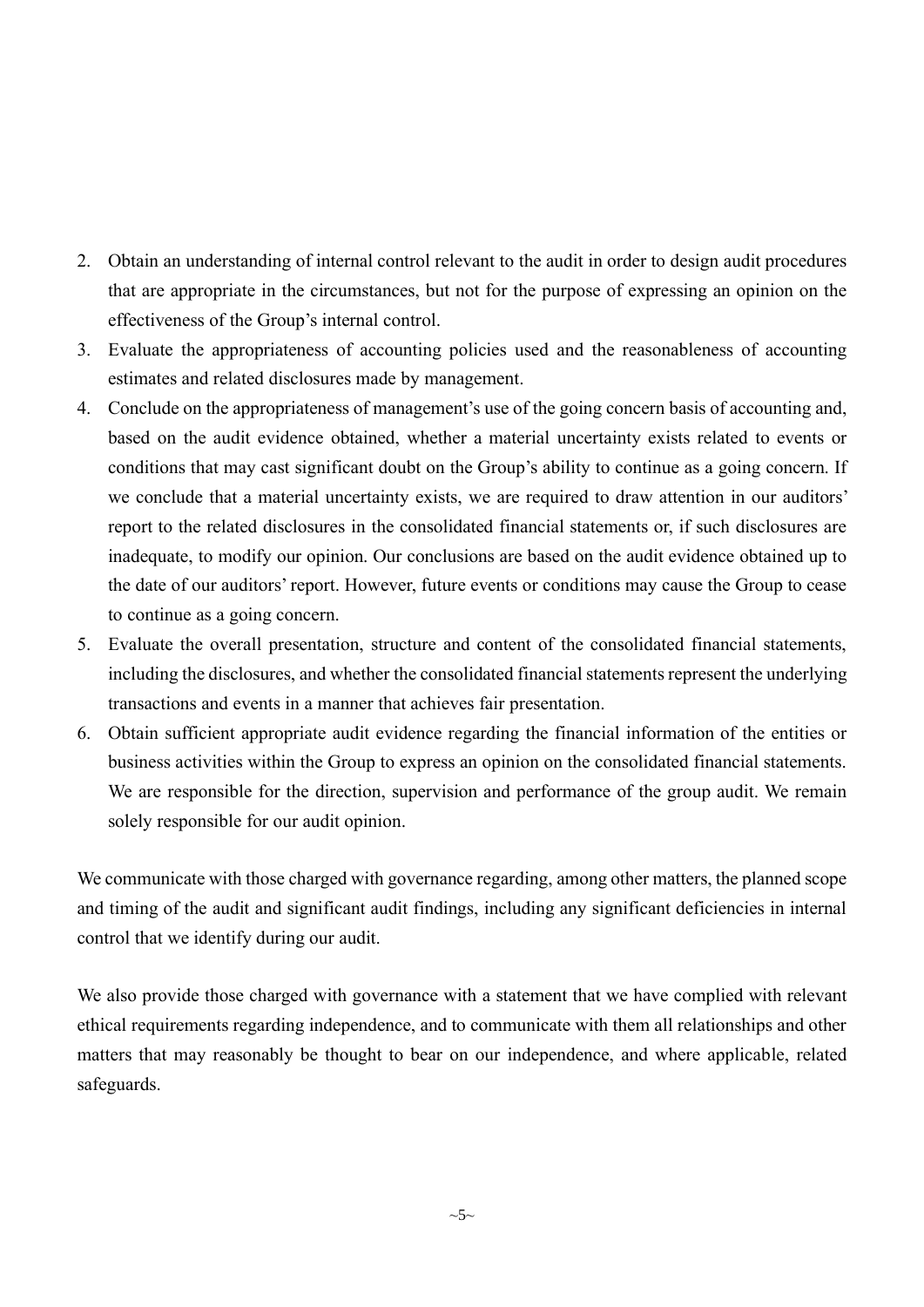From the matters communicated with those charged with governance, we determine those matters that were of most significance in the audit of the consolidated financial statements of the current period and are therefore the key audit matters. We describe these matters in our auditors' report unless law or regulation precludes public disclosure about the matter or when, in extremely rare circumstances, we determine that a matter should not be communicated in our report because the adverse consequences of doing so would reasonably be expected to outweigh the public interest benefits of such communication.

Yu, Shu-Fen Lin, Chun-Yao

For and on behalf of PricewaterhouseCoopers, Taiwan March 25, 2021

<sup>-------------------------------------------------------------------------------------------------------------------------------------------------</sup> The accompanying consolidated financial statements are not intended to present the financial position and results of operations and cash flows in accordance with accounting principles generally accepted in countries and jurisdictions other than the Republic of China. The standards, procedures and practices in the Republic of China governing the audit of such financial statements may differ from those generally accepted in countries and jurisdictions other than the Republic of China. Accordingly, the accompanying consolidated financial statements and independent auditors' report are not intended for use by those who are not informed about the accounting principles or auditing standards generally accepted in the Republic of China, and their applications in practice.

As the financial statements are the responsibility of the management, PricewaterhouseCoopers cannot accept any liability for the use of, or reliance on, the English translation or for any errors or misunderstandings that may derive from the translation.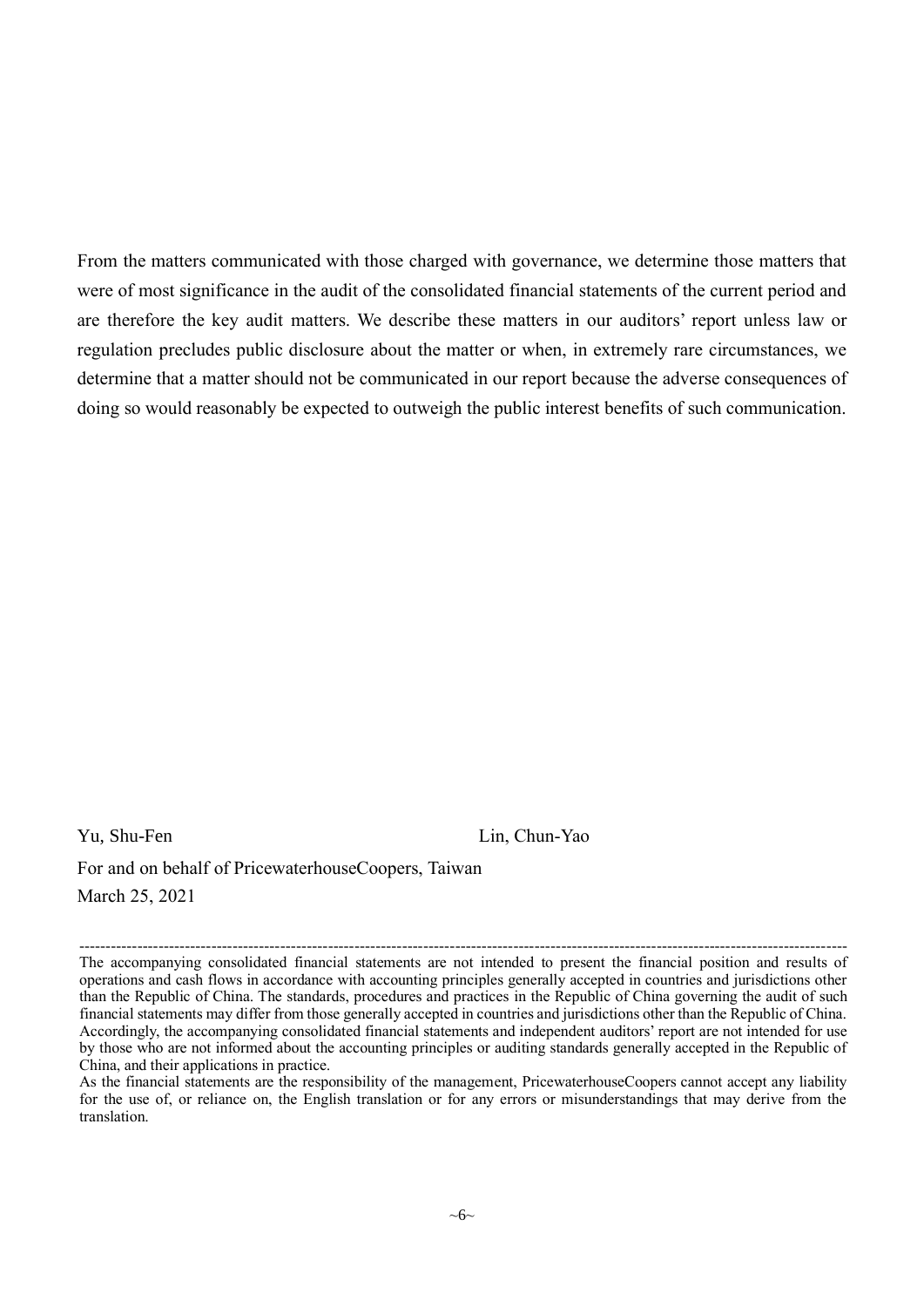#### SENHWA BIOSCIENCES, INC. AND ITS SUBSIDIARY CONSOLIDATED BALANCE SHEETS DECEMBER 31, 2020 AND 2019 (EXPRESSED IN THOUSANDS OF NEW TAIWAN DOLLARS)

|      |                                                                                     |                 |    | December 31, 2020 |               | December 31, 2019 |      |  |
|------|-------------------------------------------------------------------------------------|-----------------|----|-------------------|---------------|-------------------|------|--|
|      | Assets                                                                              | <b>Notes</b>    |    | Amount            | $\frac{0}{0}$ | Amount            | $\%$ |  |
|      | <b>Current assets</b>                                                               |                 |    |                   |               |                   |      |  |
| 1100 | Cash and cash equivalents                                                           | 6(1)            | \$ | 2,368,576         | 99            | \$<br>837,277     | 98   |  |
| 1170 | Accounts receivable, net                                                            |                 |    |                   |               | 33                |      |  |
| 1200 | Other receivables                                                                   |                 |    | 334               |               | 491               |      |  |
| 1410 | Prepayments                                                                         | 6(2)            |    | 14,354            |               | 11,506            |      |  |
| 11XX | <b>Total current assets</b>                                                         |                 |    | 2,383,264         | 99            | 849,307           | 99   |  |
|      | <b>Non-current assets</b>                                                           |                 |    |                   |               |                   |      |  |
| 1517 | Non-current financial assets at<br>fair value through other<br>comprehensive income | 6(18)           |    | 130               |               | 130               |      |  |
| 1600 | Property, plant and equipment                                                       |                 |    | 599               |               | 1,511             |      |  |
| 1755 | Right-of-use assets                                                                 | 6(3)            |    | 9,296             |               | 6,887             |      |  |
| 1780 | Intangible assets                                                                   |                 |    |                   |               | 14                |      |  |
| 1900 | Other non-current assets                                                            |                 |    | 1,877             |               | 1,898             |      |  |
| 15XX | <b>Total non-current assets</b>                                                     |                 |    | 11,902            |               | 10,440            |      |  |
| 1XXX | <b>Total assets</b>                                                                 |                 | \$ | 2,395,166         | 100           | \$<br>859,747     | 100  |  |
|      |                                                                                     |                 |    |                   |               |                   |      |  |
|      | Liabilities and Equity                                                              |                 |    |                   |               |                   |      |  |
|      | <b>Current liabilities</b>                                                          |                 |    |                   |               |                   |      |  |
| 2200 | Other payables                                                                      | 6(4)            | \$ | 49,876            | $\mathbf{2}$  | \$<br>23,286      | 3    |  |
| 2280 | Lease liabilities - current                                                         |                 |    | 4,184             |               | 5,725             | 1    |  |
| 2320 | Long-term liabilities, current                                                      | 6(5)            |    |                   |               |                   |      |  |
|      | portion                                                                             |                 |    | 7,199             | 1             |                   |      |  |
| 2399 | Other current liabilities                                                           |                 |    | 10                |               | 10                |      |  |
| 21XX | <b>Total current liabilities</b>                                                    |                 |    | 61,269            | 3             | 29,321            | 4    |  |
|      | <b>Non-current liabilities</b>                                                      |                 |    |                   |               |                   |      |  |
| 2540 | Long-term borrowings                                                                | 6(5)            |    | 2,057             |               |                   |      |  |
| 2580 | Lease liabilities - non-current                                                     |                 |    | 5,668             |               | 1,813             |      |  |
| 25XX | <b>Total non-current liabilities</b>                                                |                 |    | 7,725             |               | 1,813             |      |  |
| 2XXX | <b>Total liabilities</b>                                                            |                 |    | 68,994            | 3             | 31,134            | 4    |  |
|      | <b>Equity</b>                                                                       |                 |    |                   |               |                   |      |  |
|      | Equity attributable to owners of                                                    |                 |    |                   |               |                   |      |  |
|      | parent                                                                              |                 |    |                   |               |                   |      |  |
|      | Share capital                                                                       |                 |    |                   |               |                   |      |  |
| 3110 | Common stock                                                                        | 1 and $6(8)(9)$ |    | 896,581           | 37            | 744,986           | 87   |  |
|      | <b>Capital surplus</b>                                                              |                 |    |                   |               |                   |      |  |
| 3200 | Capital surplus                                                                     |                 |    | 1,789,843         | 75            | 475,164           | 55   |  |
|      | <b>Retained earnings</b>                                                            |                 |    |                   |               |                   |      |  |
| 3350 | Accumulated deficit                                                                 | 6(10)           | (  | 354,878)(         | $15)$ (       | 391,784) (        | 46)  |  |
|      | Other equity interest                                                               |                 |    |                   |               |                   |      |  |
| 3400 | Other equity interest                                                               |                 |    | 3,388)            |               | 247               |      |  |
| 3500 | Treasury shares                                                                     | 6(8)            |    | 1,986)            |               |                   |      |  |
| 3XXX | <b>Total equity</b>                                                                 |                 |    | 2,326,172         | 97            | 828,613           | 96   |  |
|      | <b>Significant contingent</b>                                                       | 9               |    |                   |               |                   |      |  |
|      | liabilities and unrecognised                                                        |                 |    |                   |               |                   |      |  |
|      | contract commitments                                                                |                 |    |                   |               |                   |      |  |
|      | Significant events after the                                                        | 11              |    |                   |               |                   |      |  |
|      | balance sheet date                                                                  |                 |    |                   |               |                   |      |  |
| 3X2X | <b>Total liabilities and equity</b>                                                 |                 | \$ | 2,395,166         | 100           | \$<br>859,747     | 100  |  |
|      |                                                                                     |                 |    |                   |               |                   |      |  |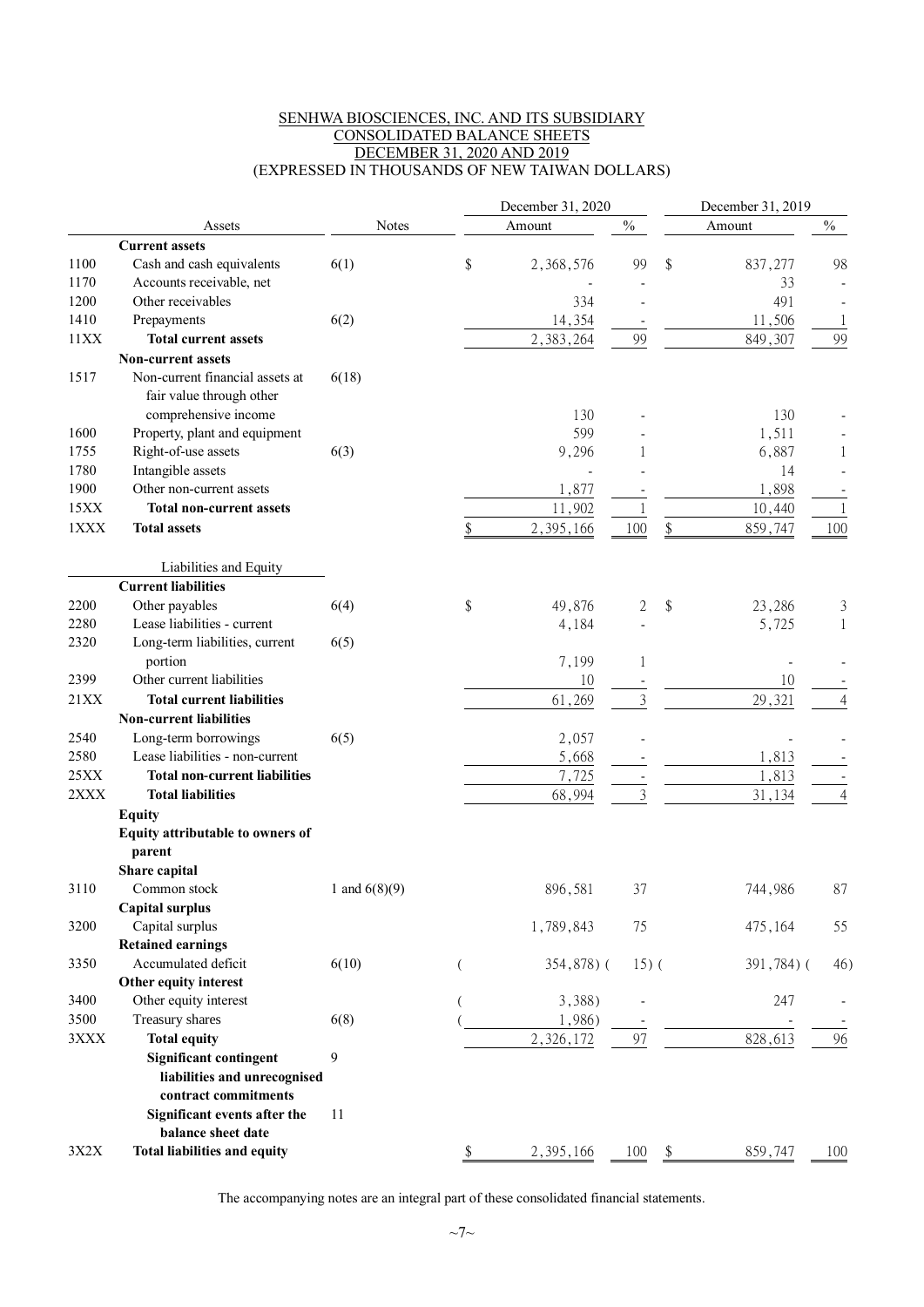#### SENHWA BIOSCIENCES, INC. AND ITS SUBSIDIARY CONSOLIDATED STATEMENTS OF COMPRENSIVE INCOME YEARS ENDED DECEMBER 31, 2020 AND 2019 (EXPRESSED IN THOUSANDS OF NEW TAIWAN DOLLARS, EXCEPT LOSS PER SHARE AMOUNT)

|      |                                                              |                         | Years ended December 31,   |                       |                             |                    |               |  |  |  |  |
|------|--------------------------------------------------------------|-------------------------|----------------------------|-----------------------|-----------------------------|--------------------|---------------|--|--|--|--|
|      |                                                              |                         |                            | 2020                  |                             | 2019               |               |  |  |  |  |
|      | Items                                                        | <b>Notes</b>            |                            | Amount                | $\frac{0}{0}$               | Amount             | $\frac{0}{0}$ |  |  |  |  |
| 4000 | <b>Operating revenue</b>                                     |                         | \$                         | 617                   | \$<br>100                   | 300                | 100           |  |  |  |  |
| 5000 | <b>Operating costs</b>                                       | 6(14)(15)               |                            | $266)$ (              | 43)                         | 262)               | 87)           |  |  |  |  |
| 5900 | <b>Gross profit</b>                                          |                         |                            | 351                   | 57                          | 38                 | 13            |  |  |  |  |
|      | <b>Operating expenses</b>                                    | $6(14)(15)$ and<br>7(2) |                            |                       |                             |                    |               |  |  |  |  |
| 6200 | General and administrative<br>expenses                       |                         |                            | $83,242$ ) (          | $13492$ ) (                 | $56,804$ ) (       | 18934)        |  |  |  |  |
| 6300 | Research and development                                     |                         |                            |                       |                             |                    |               |  |  |  |  |
|      | expenses                                                     |                         |                            | $276,368$ ) (         | 44792)(                     | 337,034) (112345)  |               |  |  |  |  |
| 6000 | <b>Total operating expenses</b>                              |                         |                            | 359,610)              | 58284)(                     | 393,838) (131279)  |               |  |  |  |  |
| 6900 | <b>Operating loss</b>                                        |                         |                            | $359,259$ )(          | 58227)(                     | 393,800) (131266)  |               |  |  |  |  |
|      | Non-operating income and                                     |                         |                            |                       |                             |                    |               |  |  |  |  |
|      | expenses                                                     |                         |                            |                       |                             |                    |               |  |  |  |  |
| 7100 | Interest income                                              | 6(11)                   |                            | 4,019                 | 652                         | 6,209              | 2070          |  |  |  |  |
| 7010 | Other income                                                 |                         |                            | 198                   | 32                          | 641                | 214           |  |  |  |  |
| 7020 | Other gains and losses                                       | 6(12)                   |                            | 919                   | 149<br>$\sqrt{ }$           | $2,411$ )(         | 804)          |  |  |  |  |
| 7050 | Finance costs                                                | 6(13)                   |                            | 259(                  | 42)                         | $341)$ (           | 114)          |  |  |  |  |
| 7000 | <b>Total non-operating</b><br>income and expenses            |                         |                            |                       |                             |                    |               |  |  |  |  |
| 7900 | Loss before income tax                                       |                         |                            | 4,877                 | 791                         | 4,098              | 1366          |  |  |  |  |
| 7950 |                                                              | 6(16)                   |                            | 354,382)(<br>496)     | $57436$ ) (                 | 389,702) (129900)  |               |  |  |  |  |
| 8200 | Income tax expense<br>Loss for the year                      |                         | $\mathfrak{F}$             | 354,878               | $81)$ (<br>$57517$ ) $($ \$ | $1,724$ $($        | 575)          |  |  |  |  |
|      |                                                              |                         |                            |                       |                             | 391, 426) (130475) |               |  |  |  |  |
|      | Other comprehensive loss                                     |                         |                            |                       |                             |                    |               |  |  |  |  |
|      | <b>Components of other</b>                                   |                         |                            |                       |                             |                    |               |  |  |  |  |
|      | comprehensive loss that will<br>be reclassified to profit or |                         |                            |                       |                             |                    |               |  |  |  |  |
|      | loss                                                         |                         |                            |                       |                             |                    |               |  |  |  |  |
| 8361 | <b>Financial statements</b>                                  |                         |                            |                       |                             |                    |               |  |  |  |  |
|      | translation differences of                                   |                         |                            |                       |                             |                    |               |  |  |  |  |
|      | foreign operations                                           |                         | $($ \$                     | $3,635$ ) (           | 589 $)($ \$                 | $2,050$ ) (        | 683)          |  |  |  |  |
| 8500 | <b>Total comprehensive loss for</b>                          |                         |                            |                       |                             |                    |               |  |  |  |  |
|      | the year                                                     |                         | <u>(\$</u>                 | 358,513)(             | $58106$ ) (\$               | 393,476) (131158)  |               |  |  |  |  |
|      | Loss attributable to:                                        |                         |                            |                       |                             |                    |               |  |  |  |  |
| 8610 | Owners of the parent                                         |                         | $($ \$                     | $354,878$ (57517) (\$ |                             | 391,426) (130475)  |               |  |  |  |  |
|      | <b>Comprehensive loss</b>                                    |                         |                            |                       |                             |                    |               |  |  |  |  |
|      | attributable to:                                             |                         |                            |                       |                             |                    |               |  |  |  |  |
| 8710 | Owners of the parent                                         |                         | $\frac{1}{2}$              | $358,513$ ) (         | 58106 $)$ (\$               | 393, 476) (131158) |               |  |  |  |  |
|      | Loss per share                                               |                         |                            |                       |                             |                    |               |  |  |  |  |
| 9750 | Basic loss per share                                         | 6(18)                   |                            |                       |                             |                    |               |  |  |  |  |
|      | (in dollars)                                                 |                         | $($ \$                     |                       | $4.49$ ) (\$                |                    | 5.26)         |  |  |  |  |
| 9850 | Diluted loss per share                                       | 6(18)                   |                            |                       |                             |                    |               |  |  |  |  |
|      | (in dollars)                                                 |                         | $\left(\sqrt[6]{3}\right)$ |                       | 4.49(                       |                    | 5.26)         |  |  |  |  |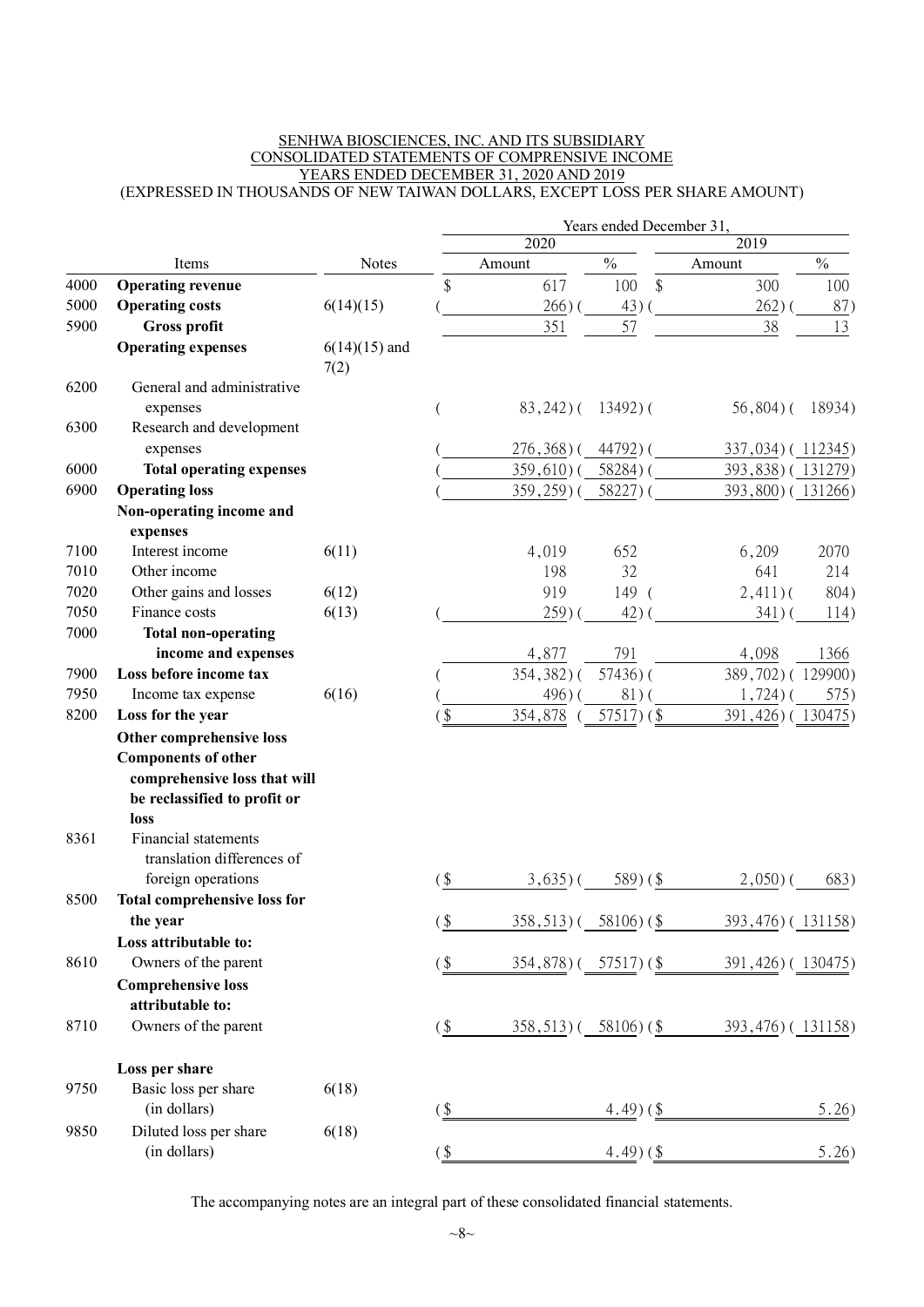#### SENHWA BIOSCIENCES, INC. AND ITS SUBSIDIARY CONSOLIDATED STATEMENTS OF CHANGES IN EQUITY YEARS ENDED DECEMBER 31, 2020 AND 2019 (EXPRESSED IN THOUSANDS OF NEW TAIWAN DOLLARS)

|                                                               |              |               |      |                               |     |                 | Equity attributable to owners of the parent |     |                        |                              |                                                                                |        |                          |              |
|---------------------------------------------------------------|--------------|---------------|------|-------------------------------|-----|-----------------|---------------------------------------------|-----|------------------------|------------------------------|--------------------------------------------------------------------------------|--------|--------------------------|--------------|
|                                                               |              |               |      |                               |     | Capital Surplus |                                             |     |                        |                              | Other Equity                                                                   |        |                          |              |
|                                                               | <b>Notes</b> | Common stock  |      | Additional paid-in<br>capital |     | Stock options   | Others                                      |     | Accumulated<br>deficit |                              | Financial<br>statements<br>translation<br>differences of<br>foreign operations |        | Treasury shares          | Total equity |
| 2019                                                          |              |               |      |                               |     |                 |                                             |     |                        |                              |                                                                                |        |                          |              |
| Balance at January 1, 2019                                    |              | \$<br>744,756 | - \$ | 790,771                       | -\$ | 47,361          | \$                                          | (   | $375,850$ )            | -\$                          | 2,297                                                                          | -\$    |                          | 1,209,335    |
| Effects of retrospective application                          |              |               |      |                               |     |                 |                                             |     | 358                    |                              |                                                                                |        |                          | 358          |
| Balance at January 1, after restatemet                        |              | 744,756       |      | 790,771                       |     | 47,361          |                                             |     | 376,208                |                              | 2,297                                                                          |        |                          | , 208, 977   |
| Loss for the year                                             |              |               |      |                               |     |                 |                                             |     | 391,426)               |                              |                                                                                |        |                          | 391,426)     |
| Other comprehensive loss for the year                         |              |               |      |                               |     |                 |                                             |     |                        |                              | 2,050                                                                          |        |                          | 2,050        |
| Total comprehensive loss for the year                         |              |               |      |                               |     |                 |                                             |     | $391,426$ )            |                              | 2,050                                                                          |        |                          | 393,476      |
| Capital surplus used to offset against accumulated            | 6(10)        |               |      |                               |     |                 |                                             |     |                        |                              |                                                                                |        |                          |              |
| deficit                                                       |              | $\sim$        |      | 375,850)                      |     |                 |                                             |     | 375,850                |                              |                                                                                |        |                          |              |
| Amortisation of compensation cost of employee stock           | 6(7)         |               |      |                               |     |                 |                                             |     |                        |                              |                                                                                |        |                          |              |
| options                                                       |              |               |      |                               |     | 6,553           |                                             |     |                        |                              |                                                                                |        |                          | 6,553        |
| Amortisation of compensation cost of subsidiaries'            | 6(7)         |               |      |                               |     |                 |                                             |     |                        |                              |                                                                                |        |                          |              |
| employee stock options                                        |              |               |      |                               |     | 6,279           |                                             |     |                        |                              |                                                                                |        |                          | 6,279        |
| Employee stock options exercised                              | 6(7)         | 230           |      | 1,593                         |     | 1,577           | 34                                          |     |                        |                              |                                                                                |        |                          | 280          |
| Balance at December 31, 2019                                  |              | 744,986       |      | 416,514                       |     | 58,616          | 34                                          |     | 391,784                |                              | 247                                                                            |        |                          | 828,613      |
| 2020                                                          |              |               |      |                               |     |                 |                                             |     |                        |                              |                                                                                |        |                          |              |
| Balance at January 1, 2020                                    |              | 744,986       |      | 416,514                       |     | 58,616          | 34                                          |     | 391,784)               |                              | 247                                                                            |        |                          | 828,613      |
| Loss for the year                                             |              |               |      |                               |     |                 |                                             |     | 354,878)               |                              |                                                                                |        | $\overline{a}$           | 354,878)     |
| Other comprehensive loss for the year                         |              |               |      |                               |     |                 |                                             |     |                        |                              | 3,635                                                                          |        |                          | 3,635        |
| Total comprehensive loss for the year                         |              |               |      |                               |     |                 |                                             |     | 354,878                |                              | 3,635                                                                          |        | $\overline{\phantom{a}}$ | 358,513      |
| Issuance of shares                                            | 6(8)         | 150,000       |      | 1,643,000                     |     |                 |                                             |     |                        |                              |                                                                                |        | $\overline{a}$           | 1,793,000    |
| Capital surplus used to offset against accumulated            | 6(10)        |               |      |                               |     |                 |                                             |     |                        |                              |                                                                                |        |                          |              |
| deficit                                                       |              |               |      | 391,750)                      |     |                 | 34)                                         |     | 391,784                |                              |                                                                                |        |                          |              |
| Issuance of shares from compensation cost of employees        | 6(7)         |               |      | 23,546                        |     |                 | 20,955                                      |     |                        |                              |                                                                                |        |                          | 44,501       |
| Amortisation of compensation cost of employee stock           | 6(7)         |               |      |                               |     |                 |                                             |     |                        |                              |                                                                                |        |                          |              |
| options<br>Amortisation of compensation cost of subsidiaries' |              |               |      |                               |     | 4,779           |                                             |     |                        |                              |                                                                                |        |                          | 4,779        |
| employee stock options                                        | 6(7)         |               |      |                               |     | 2,173           |                                             |     |                        |                              |                                                                                |        |                          | 2,173        |
| Employee stock options exercised                              | 6(7)         | 1,595         |      | 16,879                        |     | $51,105$ )      | 46,236                                      |     |                        |                              |                                                                                |        |                          | 13,605       |
| Purchase of treasury shares                                   | 6(8)         |               |      |                               |     |                 |                                             |     |                        |                              |                                                                                |        | 1,986                    | 1,986        |
| Balance at December 31, 2020                                  |              | 896,581       |      | 1,708,189                     |     | 14,463          | 67,191                                      | (\$ | 354,878)               | $\left( \frac{6}{5} \right)$ | 3,388)                                                                         | $($ \$ | 1,986                    | 2,326,172    |
|                                                               |              |               |      |                               |     |                 |                                             |     |                        |                              |                                                                                |        |                          |              |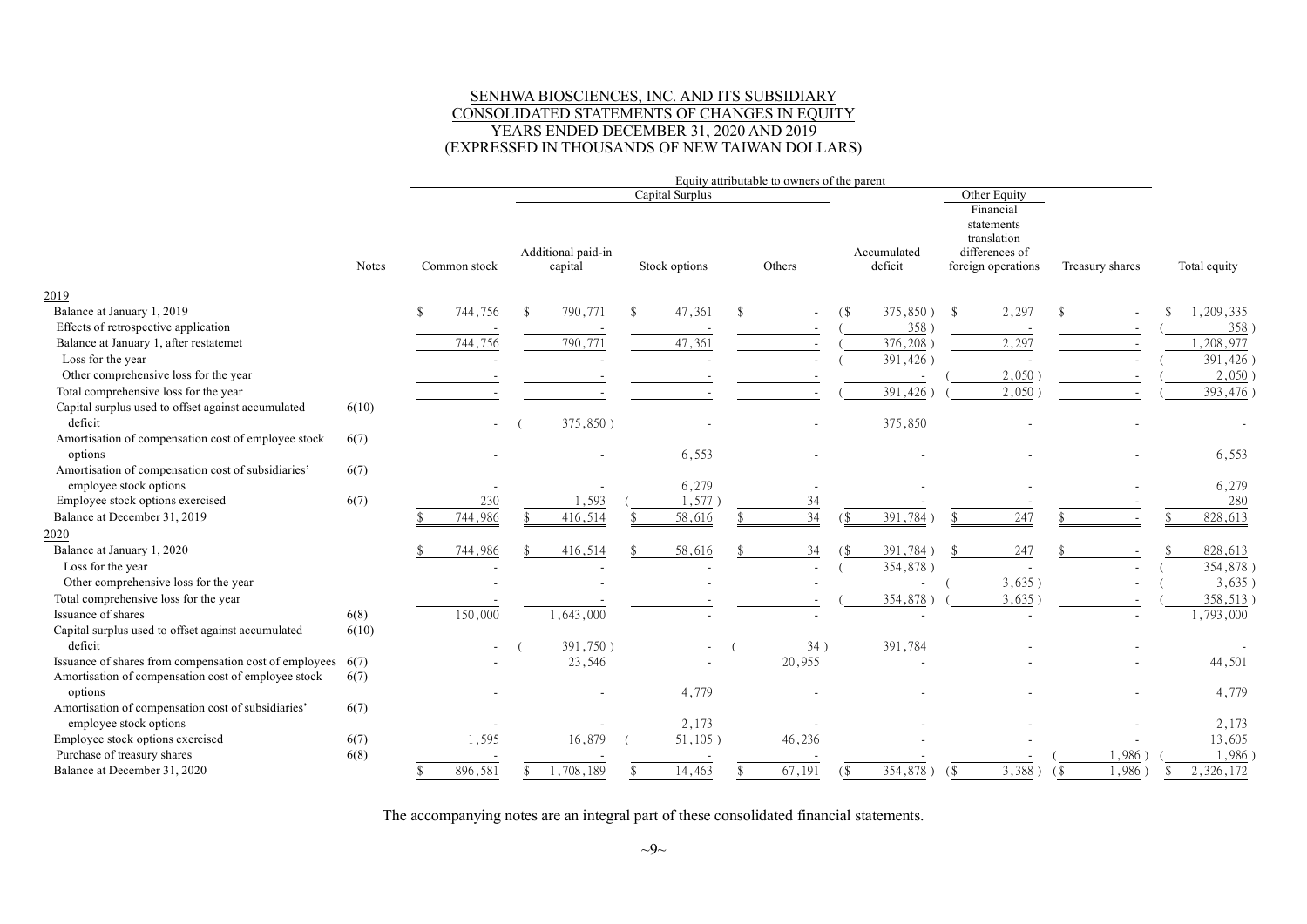#### SENHWA BIOSCIENCES, INC. AND ITS SUBSIDIARY CONSOLIDATED STATEMENTS OF CASH FLOWS YEARS ENDED DECEMBER 31, 2020 AND 2019 (EXPRESSED IN THOUSANDS OF NEW TAIWAN DOLLARS)

| <b>Notes</b><br>CASH FLOWS FROM OPERATING ACTIVITIES<br>Loss before tax<br>$($ \$<br>$354,382$ ) (\$<br>Adjustments<br>Adjustments to reconcile profit (loss)<br>Compensation cost of employee stock options<br>6(7)<br>51,453<br>12,832<br>Depreciation<br>6(14)<br>7,097<br>8,057<br>Amortisation<br>6(14)<br>14<br>104<br>6(13)<br>259<br>Interest expense<br>341<br>Interest income<br>6(11)<br>$4,004$ ) (<br>$\overline{(}$<br>Changes in operating assets and liabilities<br>Changes in operating assets<br>Notes receivable, net<br>12<br>Accounts receivable, net<br>33<br>100<br>Other receivables<br>16<br>$2,860$ )<br>Prepayments<br>(<br>Other payables<br>26,227<br>Other current liabilities<br>23<br>Cash outflow generated from operations<br>276,147)<br>Interest received<br>4,071<br>6,569<br>Tax refund received<br>74<br>89<br>Interest paid<br>194)<br>Income tax paid<br>484)<br>Net cash flows used in operating activities<br>272,680)<br>CASH FLOWS FROM INVESTING ACTIVITIES<br>Acquisition of property, plant and equipment<br>391)<br>Decrease in other non-current assets<br>9<br>3<br>$\overline{3}$<br>Net cash flows (used in) from investing activities<br>382)<br>CASH FLOWS FROM FINANCING ACTIVITIES<br>Payments of lease liabilities<br>6(19)<br>$5,602$ ) (<br>5,519)<br>1,793,000<br>Proceeds from issuance of shares<br>6(8)<br>Employee stock options exercised<br>6(8)<br>13,605<br>280<br>Increase in long-term borrowings<br>6(5)(19)<br>9,630<br>Purchase of treasury shares<br>6(8)<br>1,986)<br>Net cash flows from (used in) financing activities<br>5,239)<br>1,808,647<br>Effect of exchange rate changes<br>4,286)<br>2,153)<br>Net increase (decrease) in cash and cash equivalents<br>1,531,299<br>392,216)<br>Cash and cash equivalents at beginning of year<br>837,277<br>1,229,493<br>Cash and cash equivalents at end of year<br>\$<br>\$<br>837,277<br>2,368,576 |  | Years ended December 31, |      |          |
|-------------------------------------------------------------------------------------------------------------------------------------------------------------------------------------------------------------------------------------------------------------------------------------------------------------------------------------------------------------------------------------------------------------------------------------------------------------------------------------------------------------------------------------------------------------------------------------------------------------------------------------------------------------------------------------------------------------------------------------------------------------------------------------------------------------------------------------------------------------------------------------------------------------------------------------------------------------------------------------------------------------------------------------------------------------------------------------------------------------------------------------------------------------------------------------------------------------------------------------------------------------------------------------------------------------------------------------------------------------------------------------------------------------------------------------------------------------------------------------------------------------------------------------------------------------------------------------------------------------------------------------------------------------------------------------------------------------------------------------------------------------------------------------------------------------------------------------------------------------------------------------------------------------------------------|--|--------------------------|------|----------|
|                                                                                                                                                                                                                                                                                                                                                                                                                                                                                                                                                                                                                                                                                                                                                                                                                                                                                                                                                                                                                                                                                                                                                                                                                                                                                                                                                                                                                                                                                                                                                                                                                                                                                                                                                                                                                                                                                                                               |  |                          | 2020 | 2019     |
|                                                                                                                                                                                                                                                                                                                                                                                                                                                                                                                                                                                                                                                                                                                                                                                                                                                                                                                                                                                                                                                                                                                                                                                                                                                                                                                                                                                                                                                                                                                                                                                                                                                                                                                                                                                                                                                                                                                               |  |                          |      |          |
|                                                                                                                                                                                                                                                                                                                                                                                                                                                                                                                                                                                                                                                                                                                                                                                                                                                                                                                                                                                                                                                                                                                                                                                                                                                                                                                                                                                                                                                                                                                                                                                                                                                                                                                                                                                                                                                                                                                               |  |                          |      | 389,702) |
|                                                                                                                                                                                                                                                                                                                                                                                                                                                                                                                                                                                                                                                                                                                                                                                                                                                                                                                                                                                                                                                                                                                                                                                                                                                                                                                                                                                                                                                                                                                                                                                                                                                                                                                                                                                                                                                                                                                               |  |                          |      |          |
|                                                                                                                                                                                                                                                                                                                                                                                                                                                                                                                                                                                                                                                                                                                                                                                                                                                                                                                                                                                                                                                                                                                                                                                                                                                                                                                                                                                                                                                                                                                                                                                                                                                                                                                                                                                                                                                                                                                               |  |                          |      |          |
|                                                                                                                                                                                                                                                                                                                                                                                                                                                                                                                                                                                                                                                                                                                                                                                                                                                                                                                                                                                                                                                                                                                                                                                                                                                                                                                                                                                                                                                                                                                                                                                                                                                                                                                                                                                                                                                                                                                               |  |                          |      |          |
|                                                                                                                                                                                                                                                                                                                                                                                                                                                                                                                                                                                                                                                                                                                                                                                                                                                                                                                                                                                                                                                                                                                                                                                                                                                                                                                                                                                                                                                                                                                                                                                                                                                                                                                                                                                                                                                                                                                               |  |                          |      |          |
|                                                                                                                                                                                                                                                                                                                                                                                                                                                                                                                                                                                                                                                                                                                                                                                                                                                                                                                                                                                                                                                                                                                                                                                                                                                                                                                                                                                                                                                                                                                                                                                                                                                                                                                                                                                                                                                                                                                               |  |                          |      |          |
|                                                                                                                                                                                                                                                                                                                                                                                                                                                                                                                                                                                                                                                                                                                                                                                                                                                                                                                                                                                                                                                                                                                                                                                                                                                                                                                                                                                                                                                                                                                                                                                                                                                                                                                                                                                                                                                                                                                               |  |                          |      |          |
|                                                                                                                                                                                                                                                                                                                                                                                                                                                                                                                                                                                                                                                                                                                                                                                                                                                                                                                                                                                                                                                                                                                                                                                                                                                                                                                                                                                                                                                                                                                                                                                                                                                                                                                                                                                                                                                                                                                               |  |                          |      | 6,192)   |
|                                                                                                                                                                                                                                                                                                                                                                                                                                                                                                                                                                                                                                                                                                                                                                                                                                                                                                                                                                                                                                                                                                                                                                                                                                                                                                                                                                                                                                                                                                                                                                                                                                                                                                                                                                                                                                                                                                                               |  |                          |      |          |
|                                                                                                                                                                                                                                                                                                                                                                                                                                                                                                                                                                                                                                                                                                                                                                                                                                                                                                                                                                                                                                                                                                                                                                                                                                                                                                                                                                                                                                                                                                                                                                                                                                                                                                                                                                                                                                                                                                                               |  |                          |      |          |
|                                                                                                                                                                                                                                                                                                                                                                                                                                                                                                                                                                                                                                                                                                                                                                                                                                                                                                                                                                                                                                                                                                                                                                                                                                                                                                                                                                                                                                                                                                                                                                                                                                                                                                                                                                                                                                                                                                                               |  |                          |      |          |
|                                                                                                                                                                                                                                                                                                                                                                                                                                                                                                                                                                                                                                                                                                                                                                                                                                                                                                                                                                                                                                                                                                                                                                                                                                                                                                                                                                                                                                                                                                                                                                                                                                                                                                                                                                                                                                                                                                                               |  |                          |      |          |
|                                                                                                                                                                                                                                                                                                                                                                                                                                                                                                                                                                                                                                                                                                                                                                                                                                                                                                                                                                                                                                                                                                                                                                                                                                                                                                                                                                                                                                                                                                                                                                                                                                                                                                                                                                                                                                                                                                                               |  |                          |      | 39)      |
|                                                                                                                                                                                                                                                                                                                                                                                                                                                                                                                                                                                                                                                                                                                                                                                                                                                                                                                                                                                                                                                                                                                                                                                                                                                                                                                                                                                                                                                                                                                                                                                                                                                                                                                                                                                                                                                                                                                               |  |                          |      | 3,729)   |
|                                                                                                                                                                                                                                                                                                                                                                                                                                                                                                                                                                                                                                                                                                                                                                                                                                                                                                                                                                                                                                                                                                                                                                                                                                                                                                                                                                                                                                                                                                                                                                                                                                                                                                                                                                                                                                                                                                                               |  |                          |      | 12,551)  |
|                                                                                                                                                                                                                                                                                                                                                                                                                                                                                                                                                                                                                                                                                                                                                                                                                                                                                                                                                                                                                                                                                                                                                                                                                                                                                                                                                                                                                                                                                                                                                                                                                                                                                                                                                                                                                                                                                                                               |  |                          |      |          |
|                                                                                                                                                                                                                                                                                                                                                                                                                                                                                                                                                                                                                                                                                                                                                                                                                                                                                                                                                                                                                                                                                                                                                                                                                                                                                                                                                                                                                                                                                                                                                                                                                                                                                                                                                                                                                                                                                                                               |  |                          |      | 390,744) |
|                                                                                                                                                                                                                                                                                                                                                                                                                                                                                                                                                                                                                                                                                                                                                                                                                                                                                                                                                                                                                                                                                                                                                                                                                                                                                                                                                                                                                                                                                                                                                                                                                                                                                                                                                                                                                                                                                                                               |  |                          |      |          |
|                                                                                                                                                                                                                                                                                                                                                                                                                                                                                                                                                                                                                                                                                                                                                                                                                                                                                                                                                                                                                                                                                                                                                                                                                                                                                                                                                                                                                                                                                                                                                                                                                                                                                                                                                                                                                                                                                                                               |  |                          |      |          |
|                                                                                                                                                                                                                                                                                                                                                                                                                                                                                                                                                                                                                                                                                                                                                                                                                                                                                                                                                                                                                                                                                                                                                                                                                                                                                                                                                                                                                                                                                                                                                                                                                                                                                                                                                                                                                                                                                                                               |  |                          |      | 341)     |
|                                                                                                                                                                                                                                                                                                                                                                                                                                                                                                                                                                                                                                                                                                                                                                                                                                                                                                                                                                                                                                                                                                                                                                                                                                                                                                                                                                                                                                                                                                                                                                                                                                                                                                                                                                                                                                                                                                                               |  |                          |      | 400)     |
|                                                                                                                                                                                                                                                                                                                                                                                                                                                                                                                                                                                                                                                                                                                                                                                                                                                                                                                                                                                                                                                                                                                                                                                                                                                                                                                                                                                                                                                                                                                                                                                                                                                                                                                                                                                                                                                                                                                               |  |                          |      | 384,827) |
|                                                                                                                                                                                                                                                                                                                                                                                                                                                                                                                                                                                                                                                                                                                                                                                                                                                                                                                                                                                                                                                                                                                                                                                                                                                                                                                                                                                                                                                                                                                                                                                                                                                                                                                                                                                                                                                                                                                               |  |                          |      |          |
|                                                                                                                                                                                                                                                                                                                                                                                                                                                                                                                                                                                                                                                                                                                                                                                                                                                                                                                                                                                                                                                                                                                                                                                                                                                                                                                                                                                                                                                                                                                                                                                                                                                                                                                                                                                                                                                                                                                               |  |                          |      |          |
|                                                                                                                                                                                                                                                                                                                                                                                                                                                                                                                                                                                                                                                                                                                                                                                                                                                                                                                                                                                                                                                                                                                                                                                                                                                                                                                                                                                                                                                                                                                                                                                                                                                                                                                                                                                                                                                                                                                               |  |                          |      |          |
|                                                                                                                                                                                                                                                                                                                                                                                                                                                                                                                                                                                                                                                                                                                                                                                                                                                                                                                                                                                                                                                                                                                                                                                                                                                                                                                                                                                                                                                                                                                                                                                                                                                                                                                                                                                                                                                                                                                               |  |                          |      |          |
|                                                                                                                                                                                                                                                                                                                                                                                                                                                                                                                                                                                                                                                                                                                                                                                                                                                                                                                                                                                                                                                                                                                                                                                                                                                                                                                                                                                                                                                                                                                                                                                                                                                                                                                                                                                                                                                                                                                               |  |                          |      |          |
|                                                                                                                                                                                                                                                                                                                                                                                                                                                                                                                                                                                                                                                                                                                                                                                                                                                                                                                                                                                                                                                                                                                                                                                                                                                                                                                                                                                                                                                                                                                                                                                                                                                                                                                                                                                                                                                                                                                               |  |                          |      |          |
|                                                                                                                                                                                                                                                                                                                                                                                                                                                                                                                                                                                                                                                                                                                                                                                                                                                                                                                                                                                                                                                                                                                                                                                                                                                                                                                                                                                                                                                                                                                                                                                                                                                                                                                                                                                                                                                                                                                               |  |                          |      |          |
|                                                                                                                                                                                                                                                                                                                                                                                                                                                                                                                                                                                                                                                                                                                                                                                                                                                                                                                                                                                                                                                                                                                                                                                                                                                                                                                                                                                                                                                                                                                                                                                                                                                                                                                                                                                                                                                                                                                               |  |                          |      |          |
|                                                                                                                                                                                                                                                                                                                                                                                                                                                                                                                                                                                                                                                                                                                                                                                                                                                                                                                                                                                                                                                                                                                                                                                                                                                                                                                                                                                                                                                                                                                                                                                                                                                                                                                                                                                                                                                                                                                               |  |                          |      |          |
|                                                                                                                                                                                                                                                                                                                                                                                                                                                                                                                                                                                                                                                                                                                                                                                                                                                                                                                                                                                                                                                                                                                                                                                                                                                                                                                                                                                                                                                                                                                                                                                                                                                                                                                                                                                                                                                                                                                               |  |                          |      |          |
|                                                                                                                                                                                                                                                                                                                                                                                                                                                                                                                                                                                                                                                                                                                                                                                                                                                                                                                                                                                                                                                                                                                                                                                                                                                                                                                                                                                                                                                                                                                                                                                                                                                                                                                                                                                                                                                                                                                               |  |                          |      |          |
|                                                                                                                                                                                                                                                                                                                                                                                                                                                                                                                                                                                                                                                                                                                                                                                                                                                                                                                                                                                                                                                                                                                                                                                                                                                                                                                                                                                                                                                                                                                                                                                                                                                                                                                                                                                                                                                                                                                               |  |                          |      |          |
|                                                                                                                                                                                                                                                                                                                                                                                                                                                                                                                                                                                                                                                                                                                                                                                                                                                                                                                                                                                                                                                                                                                                                                                                                                                                                                                                                                                                                                                                                                                                                                                                                                                                                                                                                                                                                                                                                                                               |  |                          |      |          |
|                                                                                                                                                                                                                                                                                                                                                                                                                                                                                                                                                                                                                                                                                                                                                                                                                                                                                                                                                                                                                                                                                                                                                                                                                                                                                                                                                                                                                                                                                                                                                                                                                                                                                                                                                                                                                                                                                                                               |  |                          |      |          |
|                                                                                                                                                                                                                                                                                                                                                                                                                                                                                                                                                                                                                                                                                                                                                                                                                                                                                                                                                                                                                                                                                                                                                                                                                                                                                                                                                                                                                                                                                                                                                                                                                                                                                                                                                                                                                                                                                                                               |  |                          |      |          |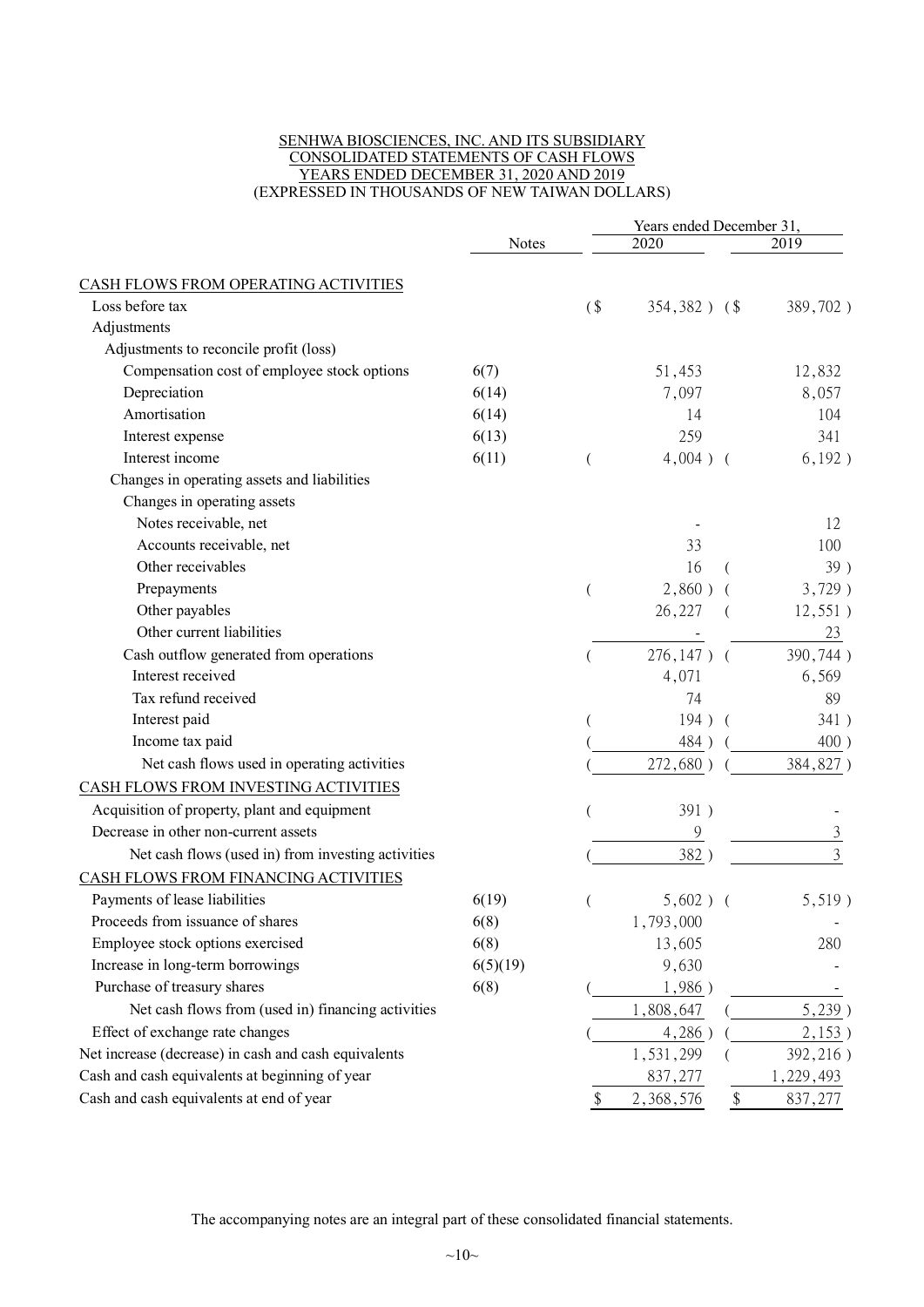## SENHWA BIOSCIENCES, INC. AND SUBSIDIARY NOTES TO THE CONSOLIDATED FINANCIAL STATEMENTS YEARS ENDED DECEMBER 31, 2020 AND 2019 (EXPRESSED IN THOUSANDS OF NEW TAIWAN DOLLARS, EXCEPT AS OTHERWISE INDICATED)

### 1. HISTORY AND ORGANISATION

- (1) Senhwa Biosciences, Inc. (the "Company") was incorporated and registered with the Ministry of Economic Affairs on November 16, 2012. The Company's shares started trading over-the-counter after approval by the Taipei Exchange on April 24, 2017. The Company is primarily engaged in the development of new drugs and special pharmaceutical ingredients.
- (2) As of December 31, 2020, the Company's authorised capital and paid-in capital amounted to \$1,500,000 and \$896,581, respectively.
- 2. THE DATE OF AUTHORISATION FOR ISSUANCE OF THE CONSOLIDATED FINANCIAL STATEMENTS AND PROCEDURES FOR AUTHORISATION

These consolidated financial statements were authorised for issuance by the Board of Directors on March 25, 2021.

3. APPLICATION OF NEW STANDARDS, AMENDMENTS AND INTERPRETATIONS

(1) Effect of the adoption of new issuances of or amendments to International Financial Reporting Standards ("IFRS") as endorsed by the Financial Supervisory Commission ("FSC") New standards, interpretations and amendments endorsed by the FSC effective from 2020 are as follows:

|                                                                                  | Effective date by               |
|----------------------------------------------------------------------------------|---------------------------------|
|                                                                                  | <b>International Accounting</b> |
| New Standards, Interpretations and Amendments                                    | <b>Standards Board</b>          |
| Amendments to IAS 1 and IAS 8, 'Disclosure initiative-definition of<br>material' | January 1, 2020                 |
| Amendments to IFRS 3, 'Definition of a business'                                 | January 1, 2020                 |
| Amendments to IFRS 9, IAS 39 and IFRS 7, 'Interest rate benchmark<br>reform'     | January 1, 2020                 |
| Amendment to IFRS 16, 'Covid-19-related rent concessions'                        | June 1, 2020 (Note)             |

Note: Earlier application from January 1, 2020 is allowed by the FSC.

The above standards and interpretations have no significant impact to the Group's financial condition and financial performance based on the Group's assessment.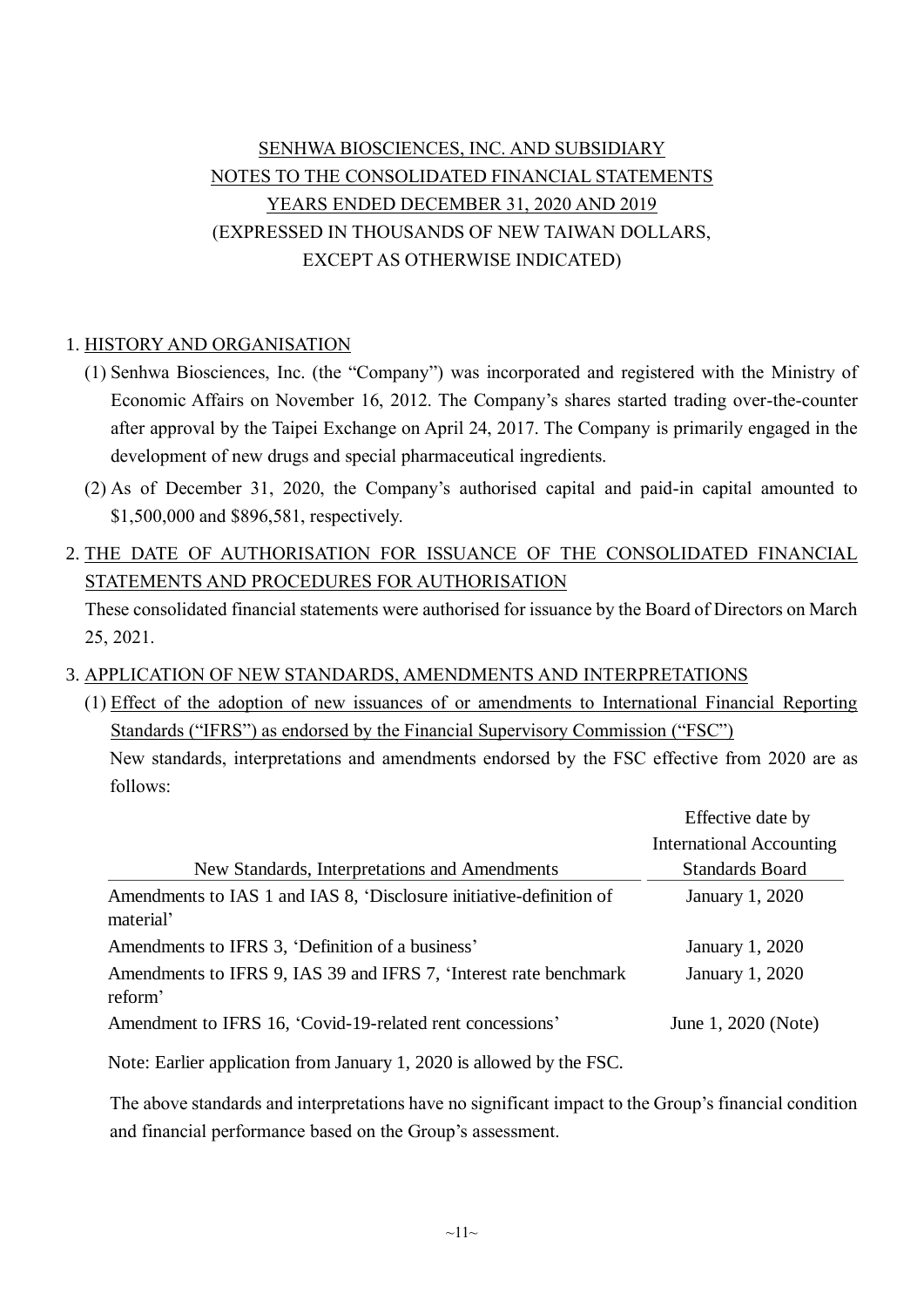(2) Effect of new issuances of or amendments to IFRSs as endorsed by the FSC but not yet adopted by the Group

New standards, interpretations and amendments endorsed by the FSC effective from 2021 are as follows:

|                                                                                                        | Effective date by               |
|--------------------------------------------------------------------------------------------------------|---------------------------------|
|                                                                                                        | <b>International Accounting</b> |
| New Standards, Interpretations and Amendments                                                          | <b>Standards Board</b>          |
| Amendments to IFRS 4, 'Extension of the temporary exemption from<br>applying IFRS 9'                   | January 1, 2021                 |
| Amendments to IFRS 9, IAS 39, IFRS 7, IFRS 4 and IFRS 16,<br>'Interest Rate Benchmark Reform— Phase 2' | January 1, 2021                 |

The above standards and interpretations have no significant impact to the Group's financial condition and financial performance based on the Group's assessment.

#### (3) IFRSs issued by IASB but not yet endorsed by the FSC

New standards, interpretations and amendments issued by IASB but not yet included in the IFRSs as endorsed by the FSC are as follows:

|                                                                                        | Effective date by                         |
|----------------------------------------------------------------------------------------|-------------------------------------------|
|                                                                                        | <b>International Accounting</b>           |
| New Standards, Interpretations and Amendments                                          | <b>Standards Board</b>                    |
| Amendments to IFRS 3, 'Reference to the conceptual framework'                          | January 1, 2022                           |
| Amendments to IFRS 10 and IAS 28, 'Sale or contribution of assets                      | To be determined by                       |
| between an investor and its associate or joint venture'                                | <b>International Accounting</b>           |
| IFRS 17, 'Insurance contracts'                                                         | <b>Standards Board</b><br>January 1, 2023 |
| Amendments to IFRS 17, 'Insurance contracts'                                           | January 1, 2023                           |
| Amendments to IAS 1, 'Classification of liabilities as current or non-<br>current'     | January 1, 2023                           |
| Amendments to IAS 16, 'Property, plant and equipment: proceeds<br>before intended use' | January 1, 2022                           |
| Amendments to IAS 37, 'Onerous contracts—cost of fulfilling a<br>contract'             | January 1, 2022                           |
| Annual improvements to IFRS Standards 2018–2020                                        | January 1, 2022                           |

The above standards and interpretations have no significant impact to the Group's financial condition and financial performance based on the Group's assessment.

### 4. SUMMARY OF SIGNIFICANT ACCOUNTING POLICIES

The principal accounting policies applied in the preparation of these consolidated financial statements are set out below. These policies have been consistently applied to all the periods presented, unless otherwise stated.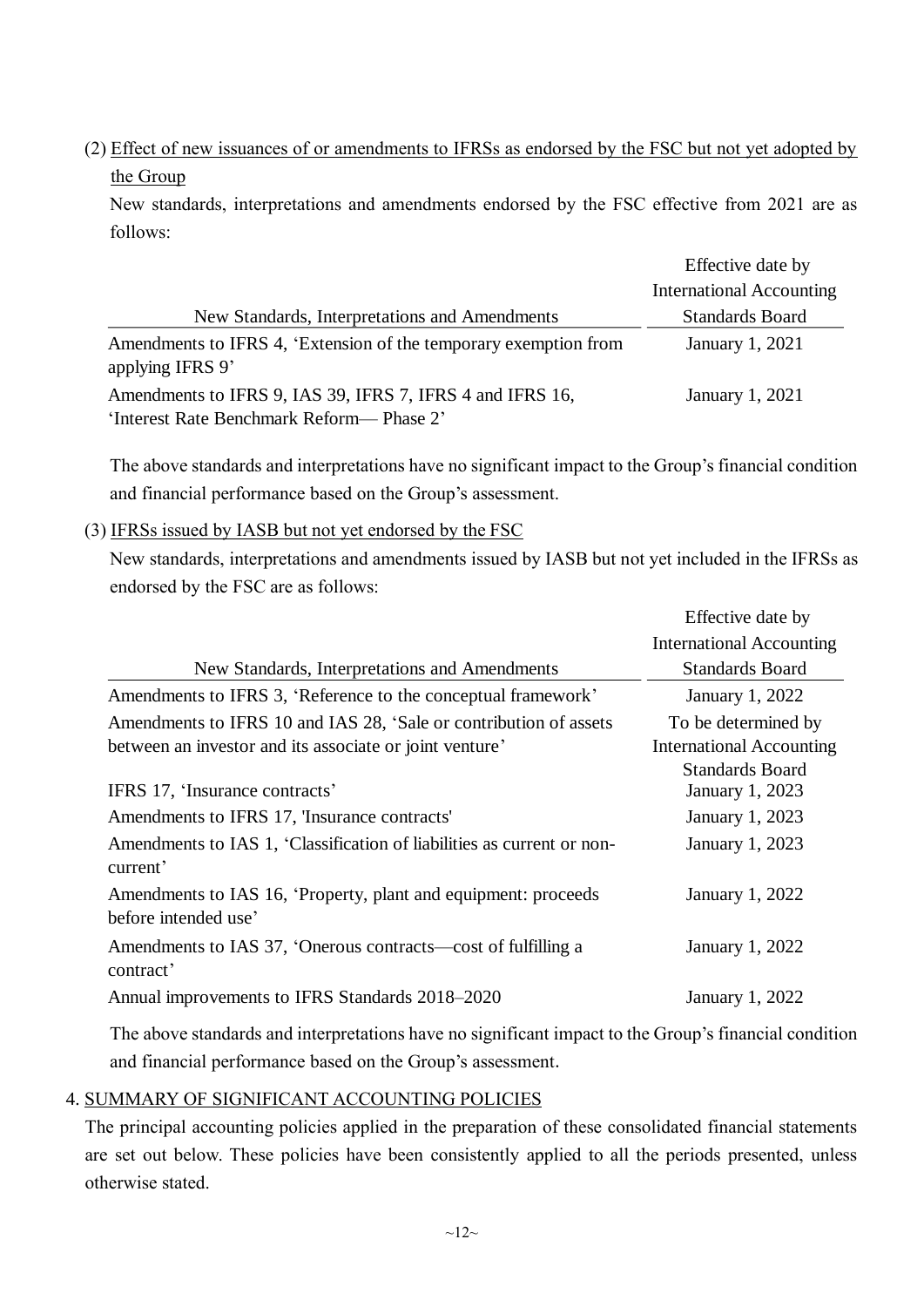#### (1) Compliance statement

The consolidated financial statements of the Group have been prepared in accordance with the "Regulations Governing the Preparation of Financial Reports by Securities Issuers", International Financial Reporting Standards, International Accounting Standards, IFRIC Interpretations, and SIC Interpretations as endorsed by the FSC (collectively referred herein as the "IFRSs").

### (2) Basis of preparation

- A. Except for financial assets at fair value through other comprehensive income, the consolidated financial statements have been prepared under the historical cost convention.
- B. The preparation of financial statements in conformity with IFRSs requires the use of certain critical accounting estimates. It also requires management to exercise its judgement in the process of applying the Group's accounting policies. The areas involving a higher degree of judgement or complexity, or areas where assumptions and estimates are significant to the consolidated financial statements are disclosed in Note 5.

#### (3) Basis of consolidation

- A. Basis for preparation of consolidated financial statements
	- (a) All subsidiaries are included in the Group's consolidated financial statements. Subsidiaries are all entities controlled by the Group. The Group controls an entity when the Group is exposed, or has rights, to variable returns from its involvement with the entity and has the ability to affect those returns through its power over the entity. Consolidation of subsidiaries begins from the date the Group obtains control of the subsidiaries and ceases when the Group loses control of the subsidiaries.
	- (b) Inter-company transactions, balances and unrealised gains or losses on transactions between companies within the Group are eliminated. Accounting policies of subsidiaries are consistent with the policies adopted by the Group.
- B. Subsidiaries included in the consolidated financial statements:

| Name of           | Name of            | Main business     | Ownership $(\%)$  |                   |  |  |  |  |
|-------------------|--------------------|-------------------|-------------------|-------------------|--|--|--|--|
| investor          | subsidiary         | activities        | December 31, 2020 | December 31, 2019 |  |  |  |  |
| Senhwa            | <b>SenHwa</b>      | New drug clinical | 100               | 100               |  |  |  |  |
| Biosciences, Inc. | <b>Biosciences</b> | and technical     |                   |                   |  |  |  |  |
|                   | Corporation        | support services  |                   |                   |  |  |  |  |

- C. Subsidiaries not included in the consolidated financial statements: None.
- D. Adjustments for subsidiaries with different balance sheet dates: None.
- E. Significant restrictions: None.
- F. Subsidiaries that have non-controlling interests that are material to the Group: None.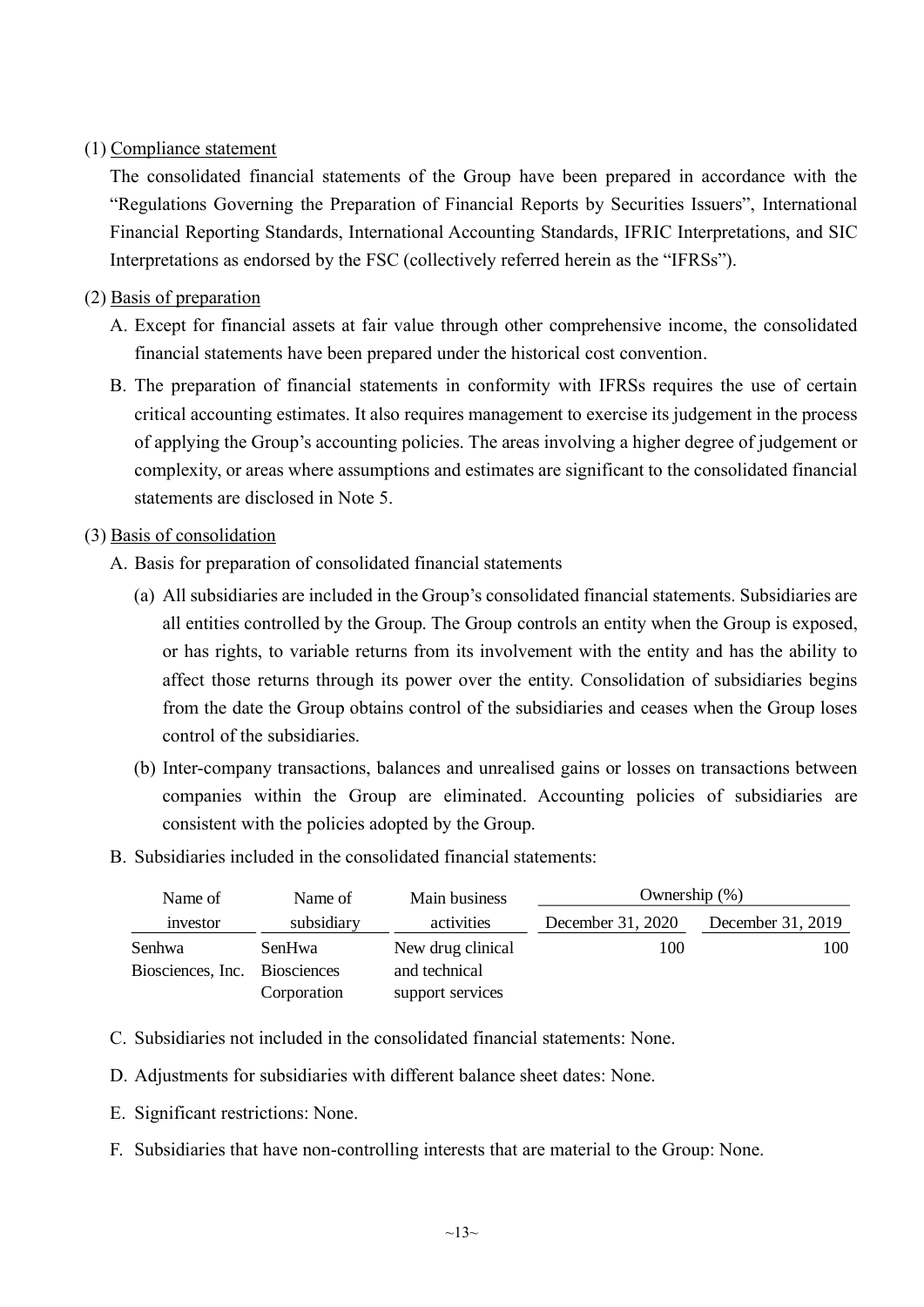#### (4) Foreign currency translation

Items included in the financial statements of each of the Group's entities are measured using the currency of the primary economic environment in which the entity operates (the "functional currency"). The consolidated financial statements are presented in New Taiwan Dollars, which is the Company's functional and the Group's presentation currency.

### A. Foreign currency transactions and balances

- (a) Foreign currency transactions are translated into the functional currency using the exchange rates prevailing at the dates of the transactions or valuation where items are remeasured. Foreign exchange gains and losses resulting from the settlement of such transactions are recognised in profit or loss in the period in which they arise.
- (b) Monetary assets and liabilities denominated in foreign currencies at the period end are retranslated at the exchange rates prevailing at the balance sheet date. Exchange differences arising upon re-translation at the balance sheet date are recognised in profit or loss.
- (c) All foreign exchange gains and losses based on the nature of those transactions are presented in the statement of comprehensive income within 'other gains and losses'.
- B. Translation of foreign operations

The operating results and financial position of all the group entities and associates that have a functional currency different from the presentation currency are translated into the presentation currency as follows:

- (a) Assets and liabilities for each balance sheet presented are translated at the closing exchange rate at the date of that balance sheet;
- (b) Income and expenses for each statement of comprehensive income are translated at average exchange rates of that period; and
- (c) All resulting exchange differences are recognised in other comprehensive income.
- (5) Classification of current and non-current items
	- A. Assets that meet one of the following criteria are classified as current assets; otherwise they are classified as non-current assets:
		- (a) Assets arising from operating activities that are expected to be realised, or are intended to be sold or consumed within the normal operating cycle;
		- (b) Assets held mainly for trading purposes;
		- (c) Assets that are expected to be realised within twelve months from the balance sheet date;
		- (d) Cash and cash equivalents, excluding restricted cash and cash equivalents and those that are to be exchanged or used to settle liabilities more than twelve months after the balance sheet date.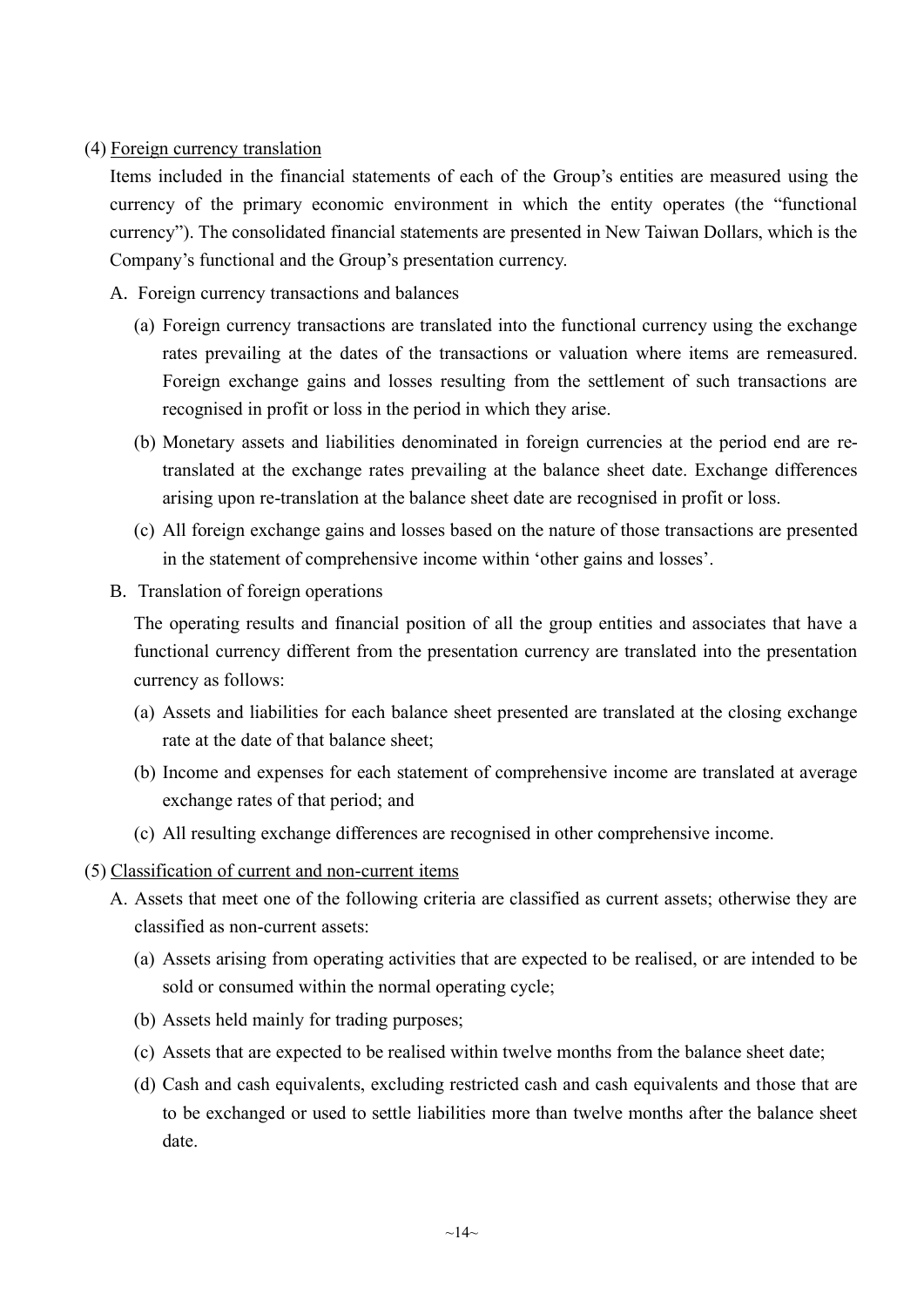- B. Liabilities that meet one of the following criteria are classified as current liabilities; otherwise they are classified as non-current liabilities:
	- (a) Liabilities that are expected to be settled within the normal operating cycle;
	- (b) Liabilities arising mainly from trading activities;
	- (c) Liabilities that are to be settled within twelve months from the balance sheet date;
	- (d) Liabilities for which the repayment date cannot be extended unconditionally to more than twelve months after the balance sheet date. Terms of a liability that could, at the option of the counterparty, result in its settlement by the issue of equity instruments do not affect its classification.
- (6) Cash equivalents

Cash equivalents refer to short-term, highly liquid investments that are readily convertible to known amounts of cash and which are subject to an insignificant risk of changes in value. Time deposits that meet the definition above and are held for the purpose of meeting short-term cash commitments in operations are classified as cash equivalents.

#### (7) Financial assets at fair value through profit or loss

- A. Financial assets at fair value through profit or loss are financial assets that are not measured at amortised cost or fair value through other comprehensive income.
- B. On a regular way purchase or sale basis, financial assets at fair value through profit or loss are recognised and derecognised using trade date accounting.
- C. At initial recognition, the Group measures the financial assets at fair value and recognises the transaction costs in profit or loss. The Group subsequently measures the financial assets at fair value, and recognises the gain or loss in profit or loss.
- D. The Group recognises the dividend income when the right to receive payment is established, future economic benefits associated with the dividend will flow to the Group and the amount of the dividend can be measured reliably.

#### (8) Financial assets at fair value through other comprehensive income

- A. Financial assets at fair value through other comprehensive income comprise equity securities which are not held for trading, and for which the Group has made an irrevocable election at initial recognition to recognise changes in fair value in other comprehensive income.
- B. On a regular way purchase or sale basis, financial assets at fair value through other comprehensive income are recognised and derecognised using settlement date accounting.
- C. At initial recognition, the Group measures the financial assets at fair value plus transaction costs. The Group subsequently measures the financial assets at fair value. The changes in fair value of equity investments that were recognised in other comprehensive income are reclassified to retained earnings and are not reclassified to profit or loss following the derecognition of the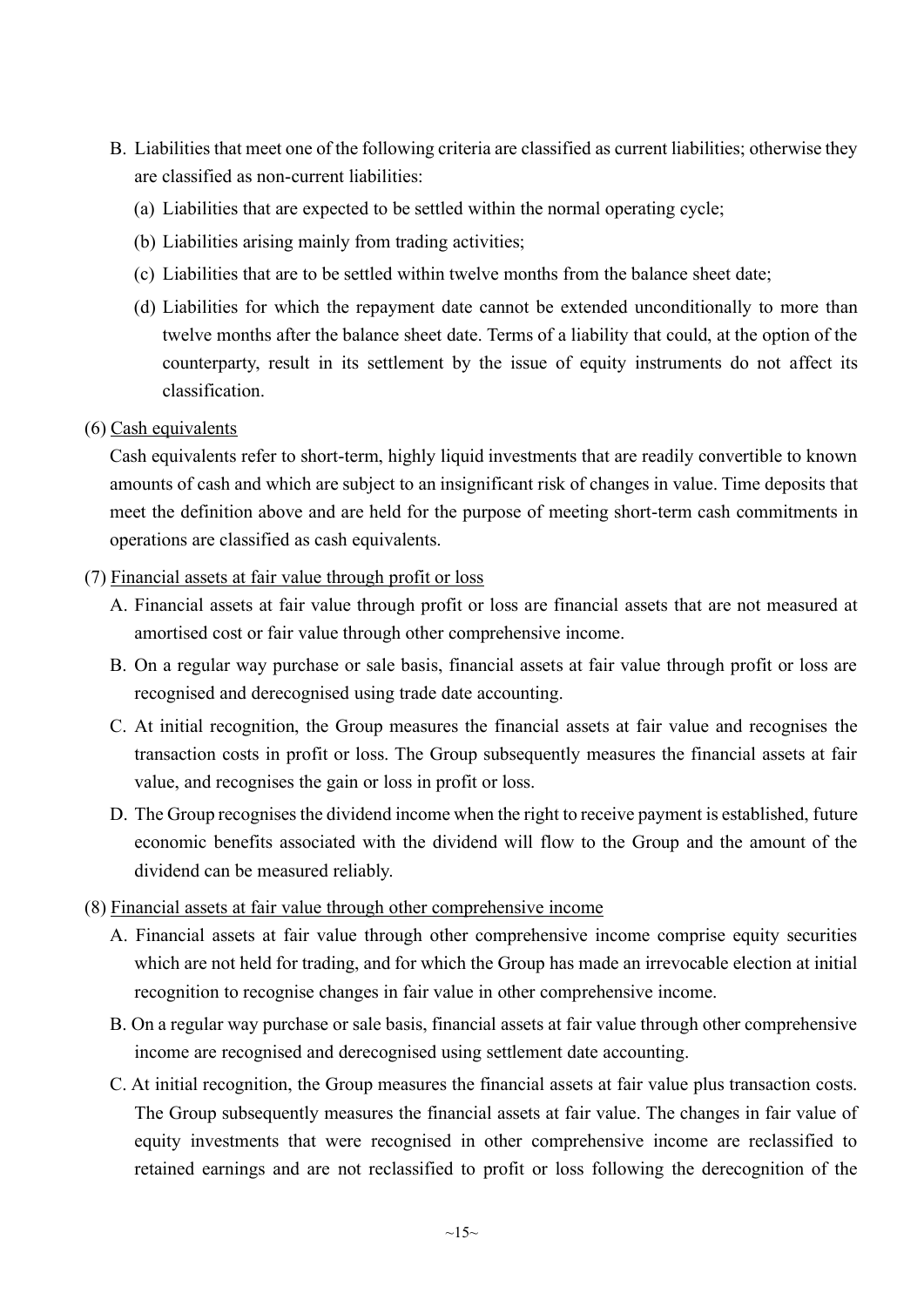investment.

#### (9) Accounts and notes receivable

- A. Accounts and notes receivable entitle the Group a legal right to receive consideration in exchange for transferred goods or rendered services.
- B. The short-term accounts and notes receivable without bearing interest are subsequently measured at initial invoice amount as the effect of discounting is immaterial.

#### (10) Impairment of financial assets

For debt instruments measured at fair value through other comprehensive income, at each reporting date, the Group recognises the impairment provision for 12 months expected credit losses if there has not been a significant increase in credit risk since initial recognition or recognises the impairment provision for the lifetime expected credit losses (ECLs) if such credit risk has increased since initial recognition after taking into consideration all reasonable and verifiable information that includes forecasts. On the other hand, for accounts receivable or contract assets that do not contain a significant financing component, the Group recognises the impairment provision for lifetime ECLs.

(11) Derecognition of financial assets

The Group derecognises a financial asset when the contractual rights to receive the cash flows from the financial asset expire.

#### (12) Property, plant and equipment

A. Equipment are initially recorded at cost.

- B. Subsequent costs are included in the asset's carrying amount or recognised as a separate asset, as appropriate, only when it is probable that future economic benefits associated with the item will flow to the Group and the cost of the item can be measured reliably. The carrying amount of the replaced part is derecognised. All other repairs and maintenance are charged to profit or loss during the financial period in which they are incurred.
- C. Equipment applies cost model and is depreciated using the straight-line method to allocate their cost over their estimated useful lives. Each part of an item of equipment with a cost that is significant in relation to the total cost of the item must be depreciated separately.
- D. The assets' residual values, useful lives and depreciation methods are reviewed, and adjusted if appropriate, at each financial year-end. If expectations for the assets' residual values and useful lives differ from previous estimates or the patterns of consumption of the assets' future economic benefits embodied in the assets have changed significantly, any change is accounted for as a change in estimate under IAS 8, 'Accounting Policies, Changes in Accounting Estimates and Errors', from the date of the change. The useful lives are 3 and 2 years for office equipment and leasehold improvements, respectively.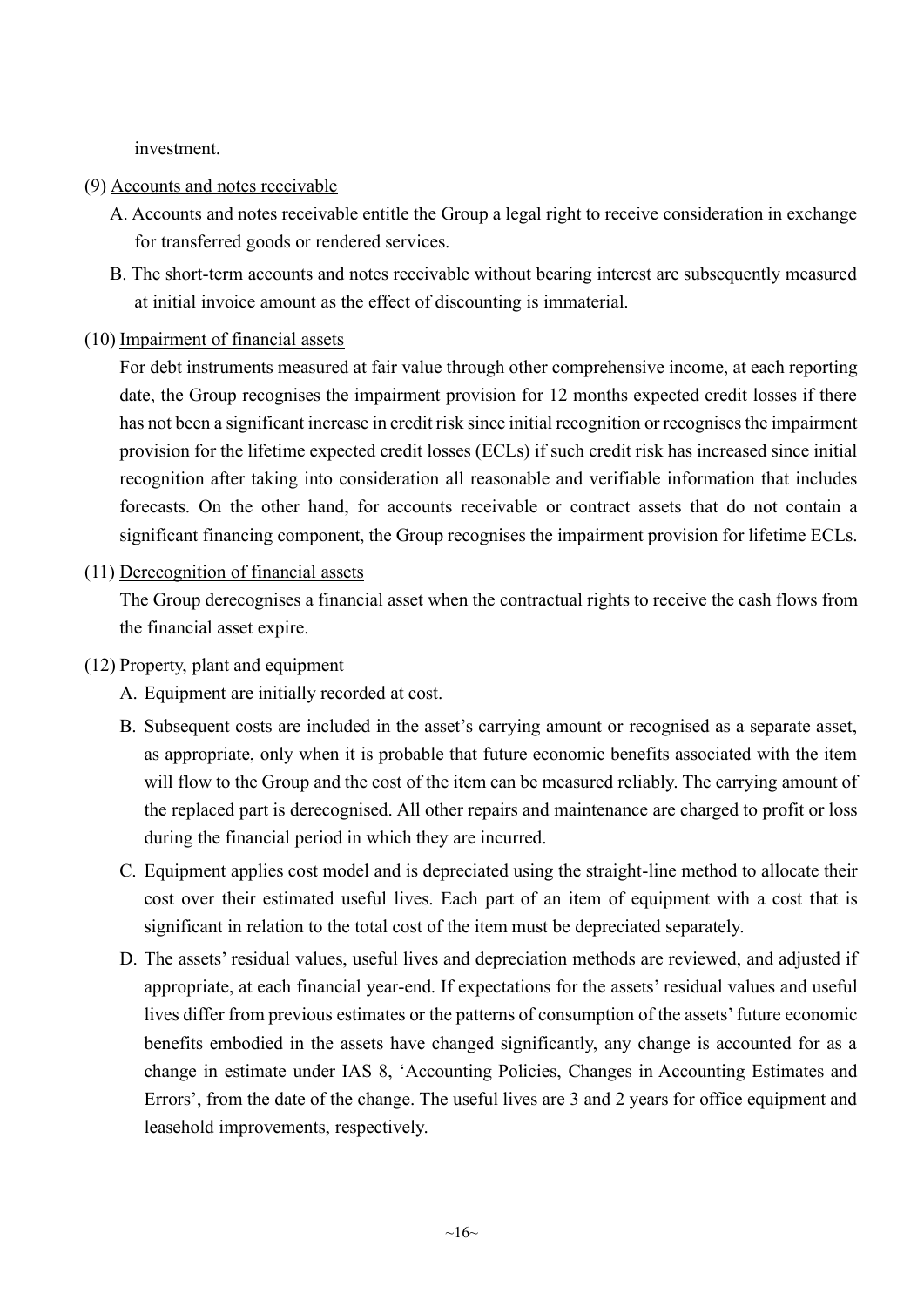- (13) Leasing arrangements (lessee)-right-of-use assets/lease liabilities
	- A. Leases are recognised as a right-of-use asset and a corresponding lease liability at the date at which the leased asset is available for use by the Group. For short-term leases or leases of lowvalue assets, lease payments are recognised as an expense on a straight-line basis over the lease term.
	- B. Lease liabilities include the net present value of the remaining lease payments at the commencement date, discounted using the incremental borrowing interest rate. Lease payments are comprised of the following:
		- (a) Fixed payments, less any lease incentives receivable;
		- (b) Variable lease payments that depend on an index or a rate;
		- (c) Amounts expected to be payable by the lessee under residual value guarantees;
		- (d) The exercise price of a purchase option, if the lessee is reasonably certain to exercise that option; and
		- (e) Payments of penalties for terminating the lease, if the lease term reflects the lessee exercising that option.

The Group subsequently measures the lease liability at amortised cost using the interest method and recognises interest expense over the lease term. The lease liability is remeasured and the amount of remeasurement is recognised as an adjustment to the right-of-use asset when there are changes in the lease term or lease payments and such changes do not arise from contract modifications.

- C. At the commencement date, the right-of-use asset is stated at cost comprising the following:
	- (a) The amount of the initial measurement of lease liability;
	- (b) Any lease payments made at or before the commencement date;
	- (c) Any initial direct costs incurred by the lessee; and
	- (d) An estimate of costs to be incurred by the lessee in dismantling and removing the underlying asset, restoring the site on which it is located or restoring the underlying asset to the condition required by the terms and conditions of the lease.

The right-of-use asset is measured subsequently using the cost model and is depreciated from the commencement date to the earlier of the end of the asset's useful life or the end of the lease term. When the lease liability is remeasured, the amount of remeasurement is recognised as an adjustment to the right-of-use asset.

D. For lease modifications that decrease the scope of the lease, the lessee shall decrease the carrying amount of the right-of-use asset to reflect the partial or full termination of the lease, and recognise the difference between remeasured lease liability in profit or loss.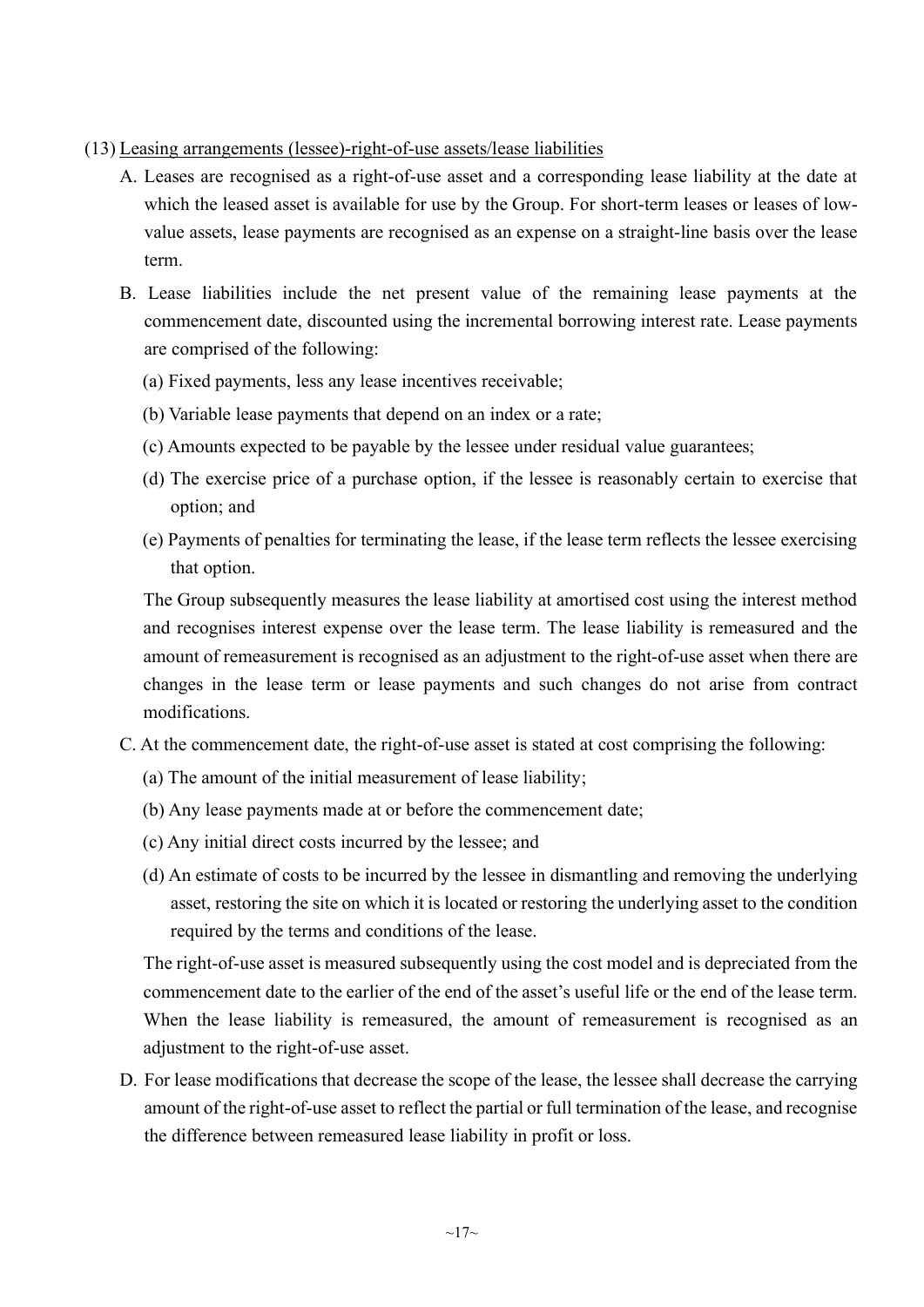### (14) Intangible assets

Computer software is stated at cost and amortised on a straight-line basis over its estimated useful life of 3 years.

### (15) Impairment of non-financial assets

The Group assesses at each balance sheet date the recoverable amounts of those assets where there is an indication that they are impaired. An impairment loss is recognised for the amount by which the asset's carrying amount exceeds its recoverable amount. The recoverable amount is the higher of an asset's fair value less costs to sell or value in use. When the circumstances or reasons for recognising impairment loss for an asset in prior years no longer exist or diminish, the impairment loss is reversed. The increased carrying amount due to reversal should not be more than what the depreciated or amortised historical cost would have been if the impairment had not been recognised.

### (16) Borrowings

Borrowings comprise long-term and short-term bank borrowings. Borrowings are recognised initially at fair value, net of transaction costs incurred. Borrowings are subsequently stated at amortised cost; any difference between the proceeds (net of transaction costs) and the redemption value is recognised in profit or loss over the period of the borrowings using the effective interest method.

#### (17) Notes and accounts payable

- A. Accounts payable are liabilities for goods or services and notes payable are those resulting from operating and non-operating activities.
- B. The short-term notes and accounts payable without bearing interest are subsequently measured at initial invoice amount as the effect of discounting is immaterial.

#### (18) Derecognition of financial liabilities

A financial liability is derecognised when the obligation under the liability specified in the contract is discharged or cancelled or expires.

#### (19) Employee benefits

A. Short-term employee benefits

Short-term employee benefits are measured at the undiscounted amount of the benefits expected to be paid in respect of service rendered by employees in a period and should be recognised as expense in that period when the employees render service.

B. Pensions

For defined contribution plans, the contributions are recognised as pension expense when they are due on an accrual basis. Prepaid contributions are recognised as an asset to the extent of a cash refund or a reduction in the future payments.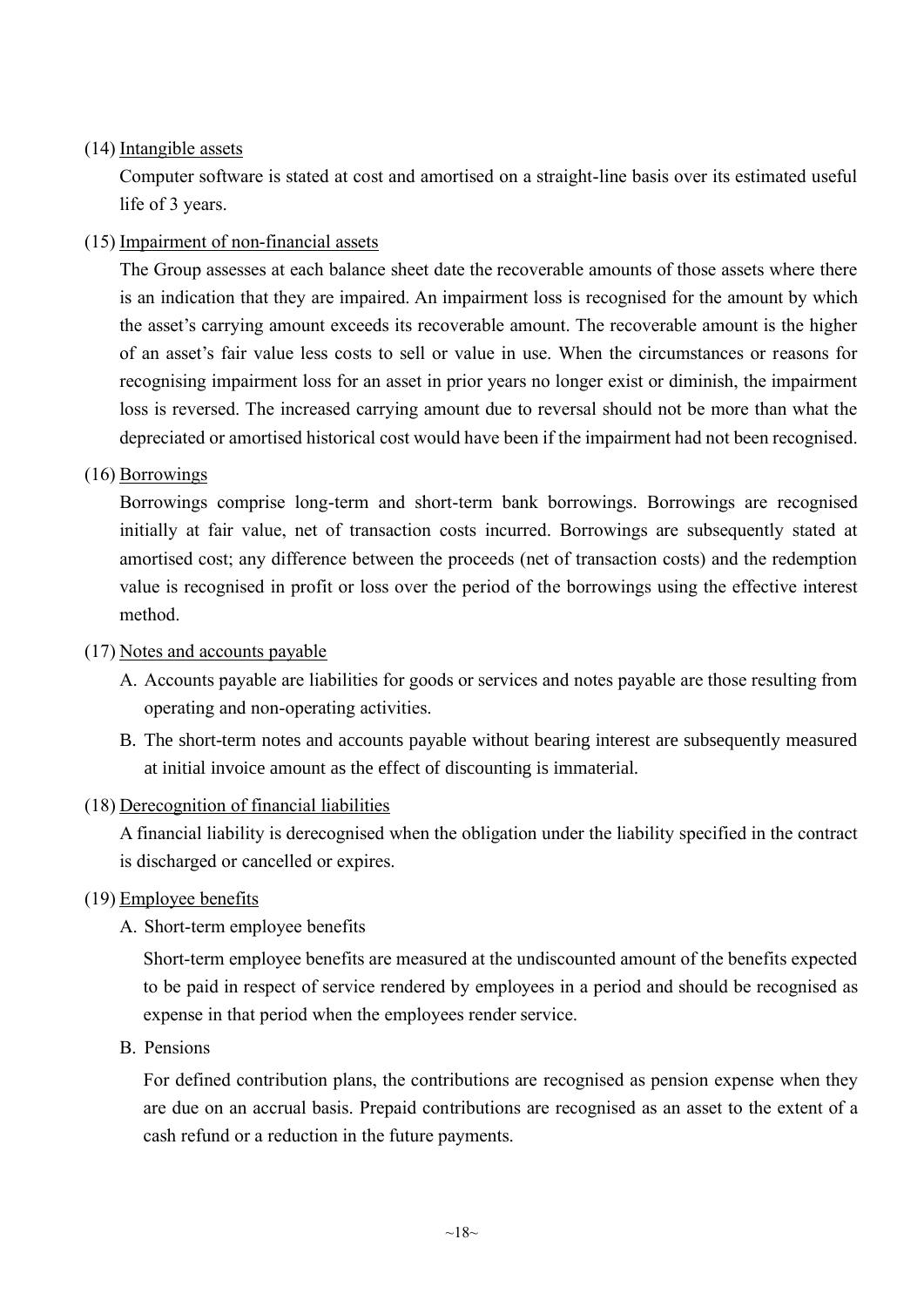### C. Employees' compensation and directors' and supervisors' remuneration

Employees' compensation and directors' and supervisors' remuneration are recognised as expense and liability, provided that such recognition is required under legal or constructive obligation and those amounts can be reliably estimated. Any difference between the resolved amounts and the subsequently actual distributed amounts is accounted for as changes in estimates.

#### (20) Employee share-based payment

For the equity-settled share-based payment arrangements, the employee services received are measured at the fair value of the equity instruments granted at the grant date, and are recognised as compensation cost over the vesting period, with a corresponding adjustment to equity. The fair value of the equity instruments granted shall reflect the impact of market vesting conditions and nonmarket vesting conditions. Compensation cost is subject to adjustment based on the service conditions that are expected to be satisfied and the estimates of the number of equity instruments that are expected to vest under the non-market vesting conditions at each balance sheet date. Ultimately, the amount of compensation cost recognised is based on the number of equity instruments that eventually vest. In addition, the Group chose the date on which the number of shares for employee pre-emption was confirmed to be the grant date for the reporting period and the following reporting periods.

#### $(21)$  Income tax

- A. The tax expense for the period comprises current and deferred tax. Tax is recognised in profit or loss, except to the extent that it relates to items recognised in other comprehensive income or items recognised directly in equity, in which cases the tax is recognised in other comprehensive income or equity.
- B. The current income tax expense is calculated on the basis of the tax laws enacted or substantively enacted at the balance sheet date. Management periodically evaluates positions taken in tax returns with respect to situations in accordance with applicable tax regulations. It establishes provisions where appropriate based on the amounts expected to be paid to the tax authorities. An additional tax is levied on the unappropriated retained earnings and is recorded as income tax expense in the year the stockholders resolve to retain the earnings.
- C. Deferred tax is recognised, using the balance sheet liability method, on temporary differences arising between the tax bases of assets and liabilities and their carrying amounts in the balance sheet. However, the deferred tax is not accounted for if it arises from initial recognition of an asset or liability in a transaction other than a business combination that at the time of the transaction affects neither accounting nor taxable profit or loss. Deferred tax is determined using tax rates (and laws) that have been enacted or substantially enacted by the balance sheet date and are expected to apply when the related deferred tax asset is realised or the deferred tax liability is settled.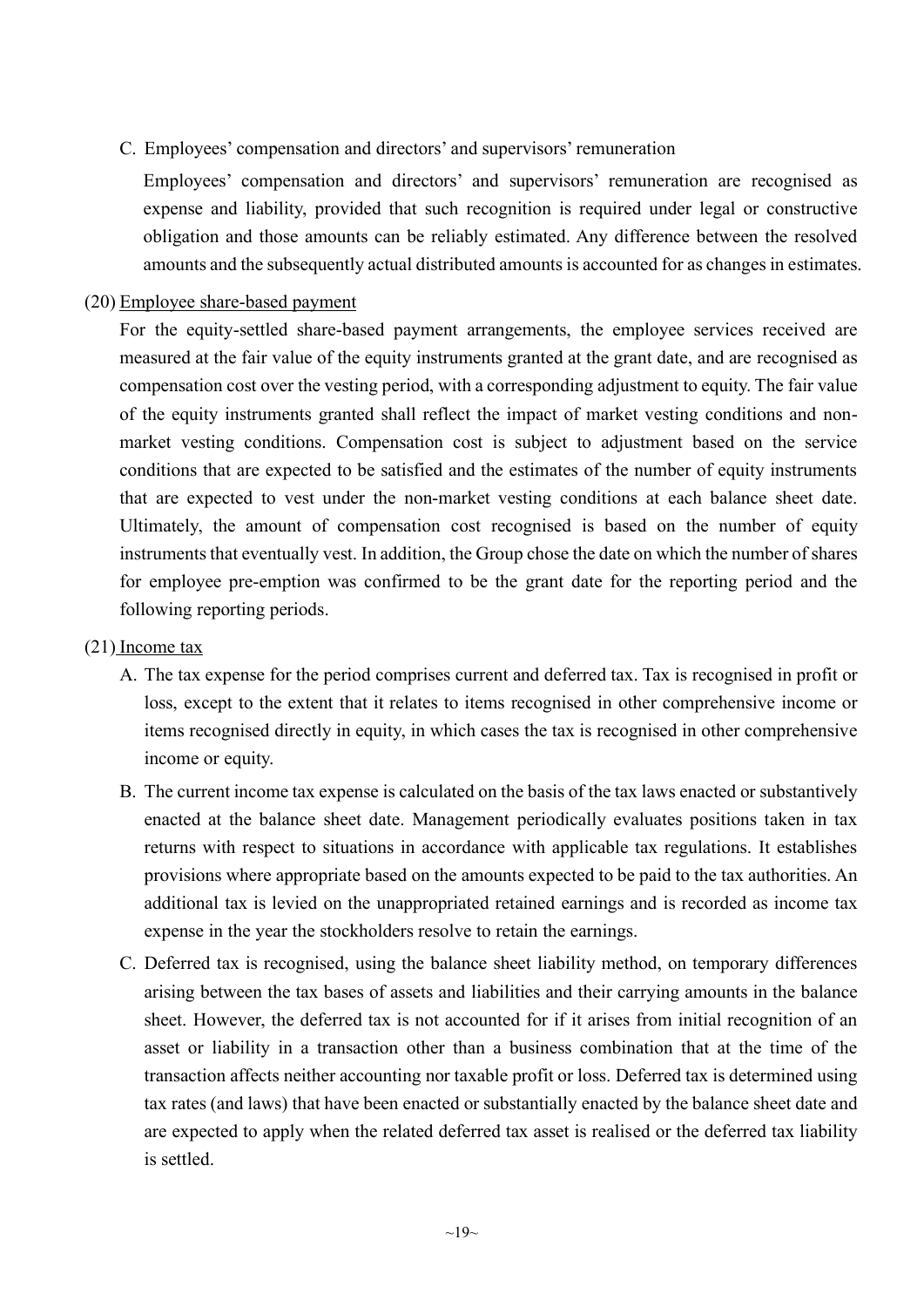- D. Deferred tax assets are recognised only to the extent that it is probable that future taxable profit will be available against which the temporary differences can be utilised. At each balance sheet date, unrecognised and recognised deferred tax assets are reassessed.
- E. Current income tax assets and liabilities are offset and the net amount reported in the balance sheet when there is a legally enforceable right to offset the recognised amounts and there is an intention to settle on a net basis or realise the asset and settle the liability simultaneously. Deferred tax assets and liabilities are offset on the balance sheet when the entity has the legally enforceable right to offset current tax assets against current tax liabilities and they are levied by the same taxation authority on either the same entity or different entities that intend to settle on a net basis or realise the asset and settle the liability simultaneously.
- F. A deferred tax asset shall be recognised for the carryforward of unused tax credits resulting from research and development expenditures to the extent that it is possible that future taxable profit will be available against which the unused tax credits can be utilised.

#### (22) Share capital

- A. Common stocks are classified as equity. Incremental costs directly attributable to the issue of new shares or stock options are shown in equity as a deduction, net of tax, from the proceeds.
- B. Where the Group repurchases the Group's equity share capital that has been issued, the consideration paid, including any directly attributable incremental costs (net of income taxes) is deducted from equity attributable to the Group's equity holders. Where such shares are subsequently reissued, the difference between their book value and any consideration received, net of any directly attributable incremental transaction costs and the related income tax effects, is included in equity attributable to the Group's equity holders.

#### (23) Revenue recognition

A. Consulting service revenue

The Group provides product development consulting services. Revenue from providing services is recognised in the accounting period in which the services are rendered. For fixed-price contracts, revenue is recognised based on the actual service provided to the end of the reporting period as a proportion of the total services to be provided. This is determined based on the stage of completion of a service contract to the total services to be performed. Customer pays at the time specified in the payment schedule. If the services rendered exceed the payment, a contract asset is recognised. If the payments exceed the services rendered, a contract liability is recognised.

- B. Revenue from licensing intellectual property
	- (a) The Group entered into a contract with a customer to grant a license of patents of new drugs to the customer. Given the license is distinct from other promised goods or services in the contract, the Group recognises the revenue from licensing when the license is transferred to a customer either at a point in time or over time based on the nature of the license granted.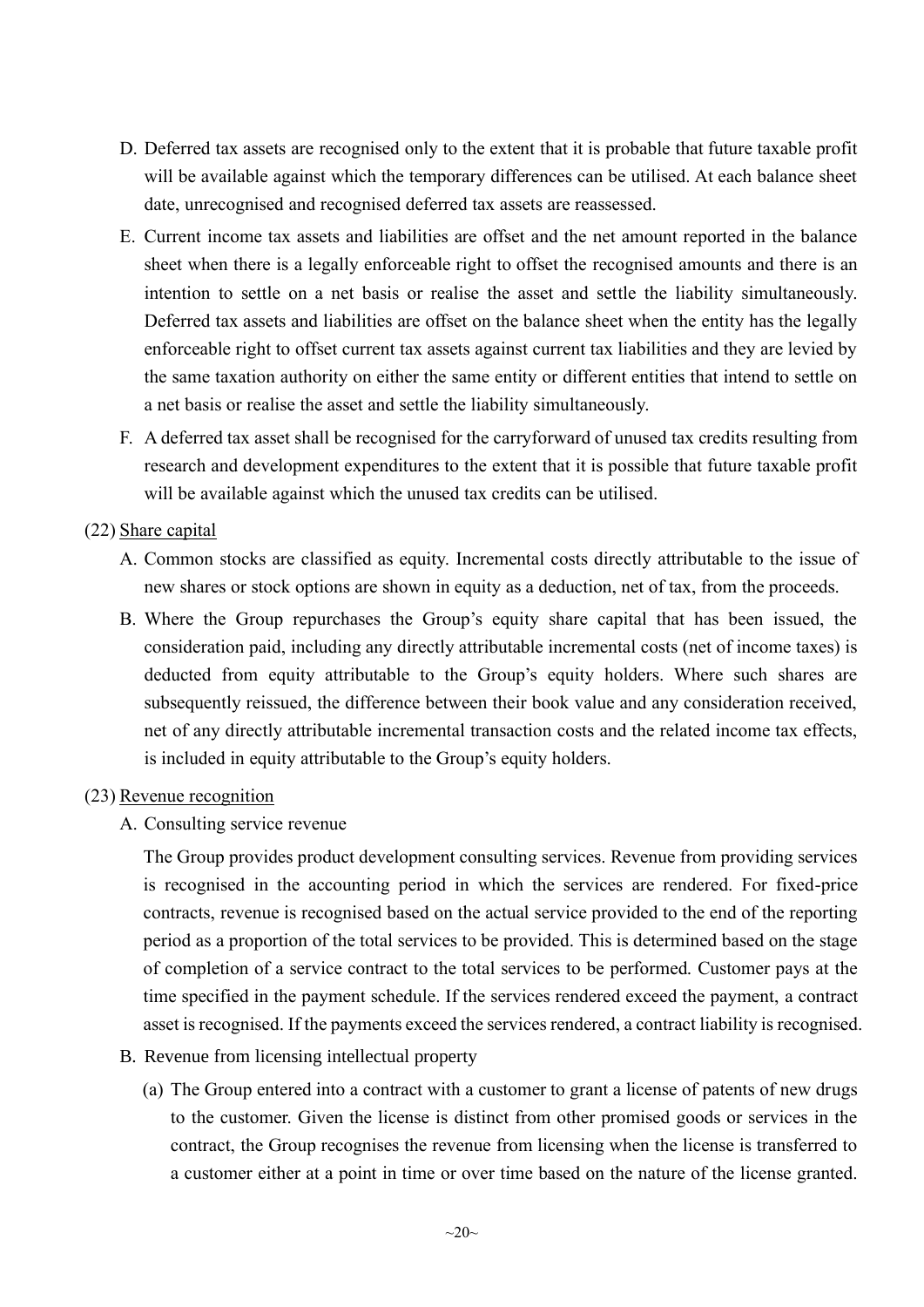The nature of the Group's promise in granting a license is a promise to provide a right to access the Group's intellectual property if the Group undertakes activities that significantly affect the patents to which the customer has rights, the customer is affected by the Group's activities and those activities do not result in the transfer of a good or a service to the customer as they occur. The royalties are recognised as revenue on a straight-line basis throughout the licensing period. In case the abovementioned conditions are not met, the nature of the Group's promise in granting a license is a promise to provide a right to use the Group's intellectual property and therefore the revenue is recognised when transferring the license to a customer at a point in time.

(b) Some contracts require a sales-based royalty in exchange for a license of patents of new drugs. The Group recognises revenue when the performance obligation has been satisfied and the subsequent sale occurs.

#### (24) Government grants

Government grants are recognised at their fair value only when there is reasonable assurance that the Group will comply with any conditions attached to the grants and the grants will be received. Government grants are recognised in profit or loss on a systematic basis over the periods in which the Group recognises expenses for the related costs for which the grants are intended to compensate.

#### (25) Operating segments

Operating segments are reported in a manner consistent with the internal reporting provided to the chief operating decision maker, who is responsible for allocating resources and assessing performance of the operating segments.

## 5. CRITICAL ACCOUNTING JUDGEMENTS, ESTIMATES AND KEY SOURCES OF ASSUMPTION UNCERTAINTY

The preparation of these consolidated financial statements requires management to make critical judgements in applying the Group's accounting policies and make assumptions, and estimates concerning future events. However, none of the assumptions is considered critical. Assumptions and estimates may differ from the actual results and are continually evaluated and adjusted based on historical experience and other factors. Such assumptions and estimates have a significant risk of causing a material adjustment to the carrying amounts of assets and liabilities within the next financial year; and the related information is addressed below:

#### Realisability of deferred tax assets

Deferred tax assets are recognised only to the extent that it is probable that future taxable profit will be available against which the deductible temporary differences can be utilised. Assessment of the realisability of deferred tax assets involves critical accounting judgements and estimates of the management, including the assumptions of expected future sales revenue growth rate and profit rate, available tax credits, tax planning, etc. Any variations in global economic environment, industrial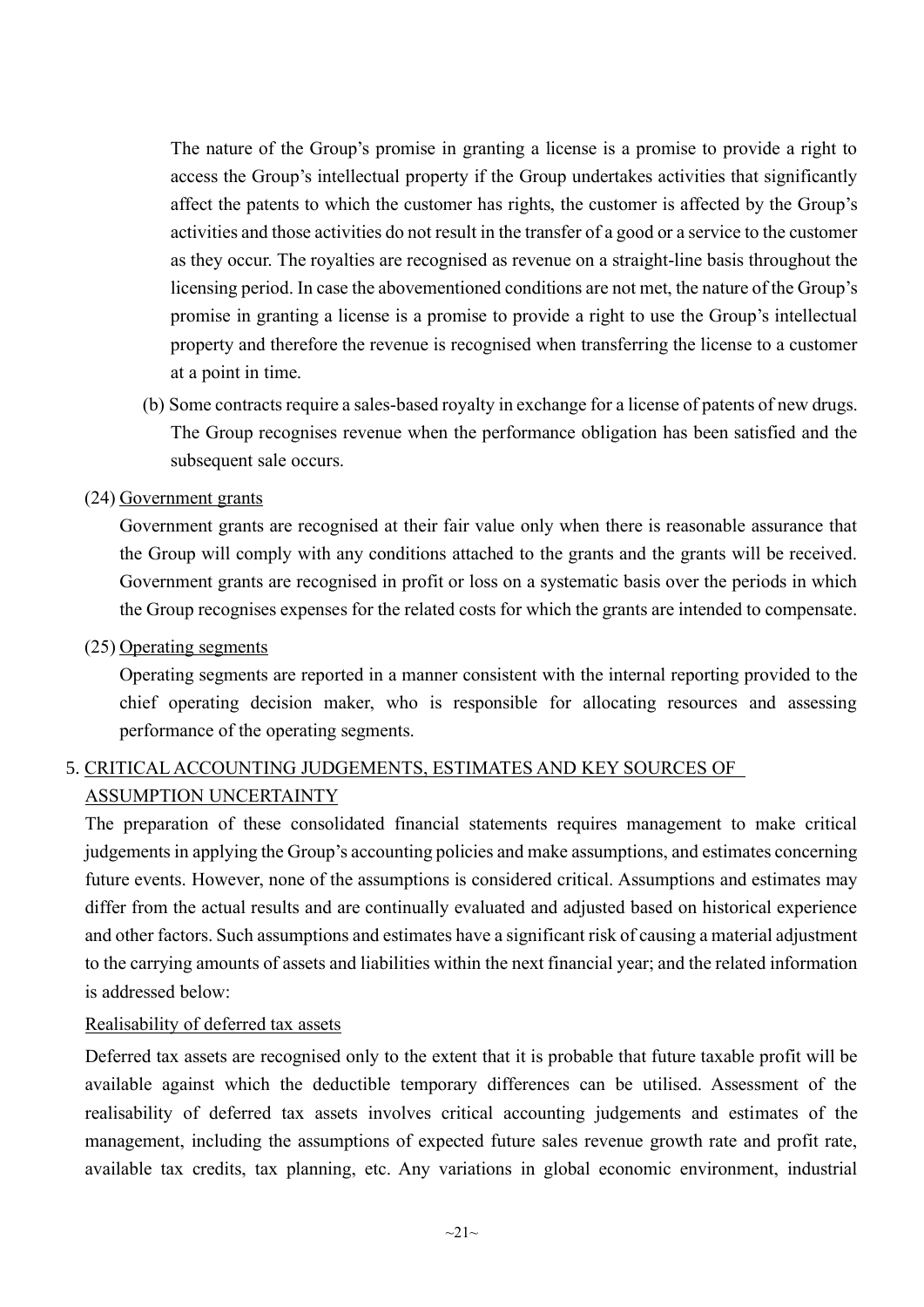environment, and laws and regulations might cause material adjustments to deferred tax assets.

### 6. DETAILS OF SIGNIFICANT ACCOUNTS

(1) Cash and cash equivalents

|                             | December 31, 2020 | December 31, 2019 |         |  |
|-----------------------------|-------------------|-------------------|---------|--|
| Petty cash and cash on hand | 119               |                   | 119     |  |
| Checking account deposits   | 270               |                   | 270     |  |
| Demand deposits             | 1,042,097         |                   | 59,371  |  |
| Time deposits               | 1,326,090         |                   | 777,517 |  |
|                             | 2,368,576         |                   | 837,277 |  |

A. The Group transacts with a variety of financial institutions all with high credit quality to disperse credit risk, so it expects that the probability of counterparty default is remote.

B. The Group has no cash and cash equivalents pledged to others.

### (2) Prepayments

|                                              | December 31, 2020 | December 31, 2019 |        |  |
|----------------------------------------------|-------------------|-------------------|--------|--|
| Excess business tax paid                     | \$<br>6,067       |                   | 5,274  |  |
| Prepaid income tax                           | 4,905             |                   | 3,179  |  |
| Prepayment for clinical trial and commission |                   |                   |        |  |
| research                                     | 1,704             |                   | 1,627  |  |
| Prepaid insurance premiums                   | 1,544             |                   | 1,198  |  |
| Others                                       | 134               |                   | 228    |  |
|                                              | 14,354            |                   | 11,506 |  |

#### (3) Leasing arrangements-lessee

- A. The Group leases various assets including offices and business vehicles. Rental contracts are typically made for periods of 2 to 3 years. Lease terms are negotiated on an individual basis and contain a wide range of different terms and conditions. The lease agreements do not impose covenants, but leased assets may not be used as security for borrowing purposes.
- B. The carrying amount of right-of-use assets and the depreciation charge are as follows:

|                                              |                 | December 31, 2020 |  | December 31, 2019 |
|----------------------------------------------|-----------------|-------------------|--|-------------------|
|                                              | Carrying amount |                   |  | Carrying amount   |
| <b>Buildings</b>                             |                 | 8.987             |  | 6,208             |
| Transportation equipment (Business vehicles) |                 | 309               |  | 679               |
|                                              |                 | 9,296             |  | 6,887             |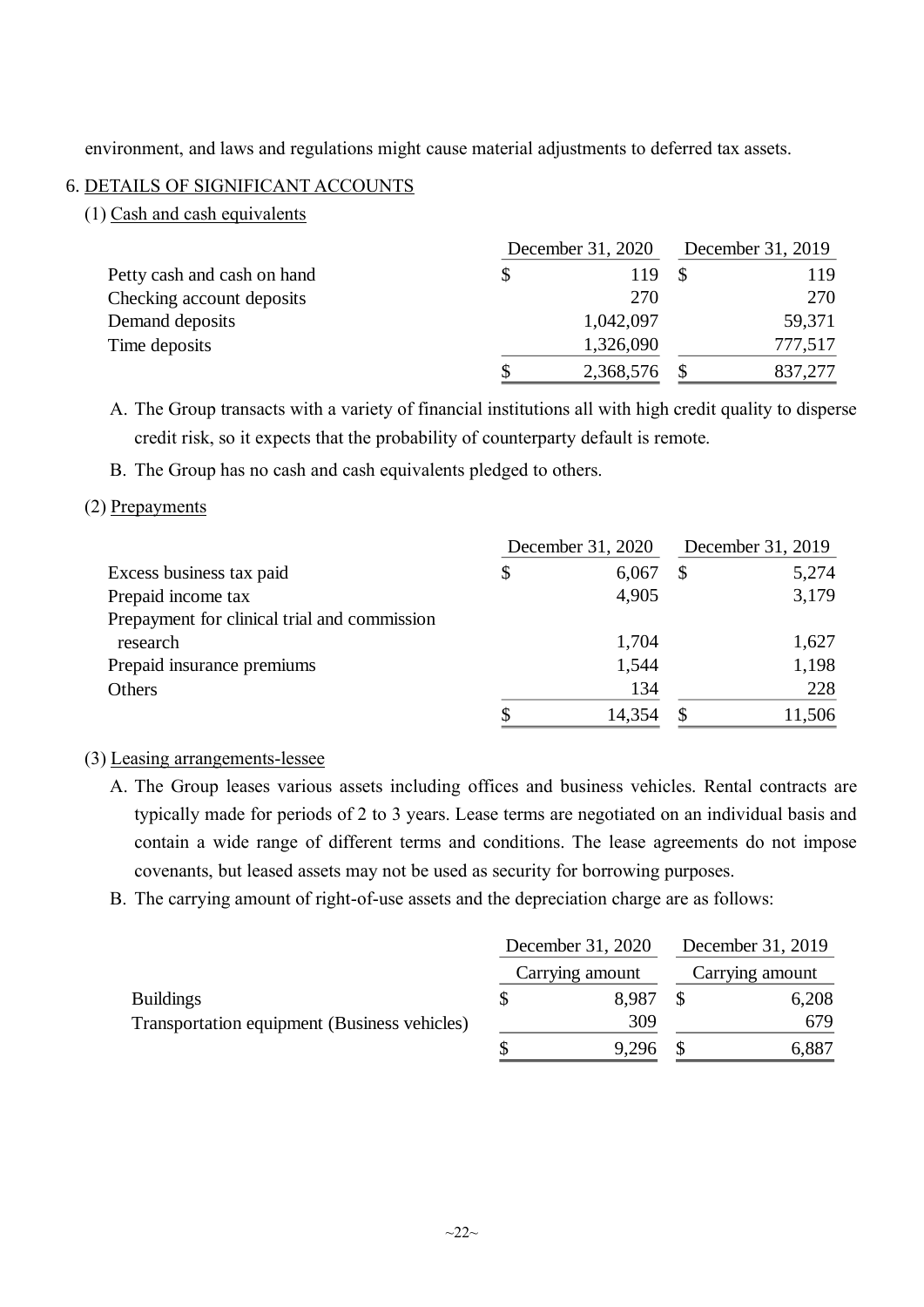|                                              | Years ended December 31, |                     |  |                     |  |  |  |
|----------------------------------------------|--------------------------|---------------------|--|---------------------|--|--|--|
|                                              | 2020                     |                     |  | 2019                |  |  |  |
|                                              |                          | Depreciation charge |  | Depreciation charge |  |  |  |
| <b>Buildings</b>                             |                          | 5,424               |  | 5,524               |  |  |  |
| Transportation equipment (Business vehicles) |                          | 370                 |  | 372                 |  |  |  |
|                                              |                          | 5,794               |  | 5,896               |  |  |  |

C. For the years ended December 31, 2020 and 2019, the additions to right-of-use assets were \$8,231 and \$741, respectively.

D. The information on profit and loss accounts relating to lease contracts is as follows:

|                                       | Years ended December 31, |      |     |      |  |  |
|---------------------------------------|--------------------------|------|-----|------|--|--|
|                                       |                          | 2020 |     | 2019 |  |  |
| Items affecting profit or loss        |                          |      |     |      |  |  |
| Interest expense on lease liabilities |                          | 179  | - S | 325  |  |  |
| Expense on leases of low-value assets |                          | 52   |     | 43   |  |  |
|                                       |                          |      |     | 368  |  |  |

E. For the years ended December 31, 2020 and 2019, the Group's total cash outflow for leases were \$5,833 and \$5,887, respectively.

(4) Other payables

|                              | December 31, 2020 | December 31, 2019 |  |        |
|------------------------------|-------------------|-------------------|--|--------|
| Commission research expenses |                   | 36,728            |  | 11,132 |
| Salaries and bonuses         |                   | 7,562             |  | 7,579  |
| Service expenses             |                   | 3,300             |  | 2,726  |
| Others                       |                   | 2,286             |  | 2,149  |
|                              |                   | 49,876            |  | 23,586 |

#### (5) Long-term borrowings

| Type of borrowings         | Borrowing period                         | Interest rate | Collateral | December 31, 2020 |
|----------------------------|------------------------------------------|---------------|------------|-------------------|
| <b>Paycheck Protection</b> | Borrowing period is                      | 1%            | None       | 9,256             |
| Program                    | from April 30, 2020 to<br>April 30, 2022 |               |            |                   |
| Less: Current portion      |                                          |               |            | 7,199)            |
|                            |                                          |               |            | 2,057             |

- A. The US subsidiary applied for a loan under the Paycheck Protection Program provided by the US Small Business Administration. The conditions of the program are as follows:
	- (a) The first six months from the borrowing date is the grace period during which the borrower does not need to repay the principal and interest, but interest still needs to be accrued.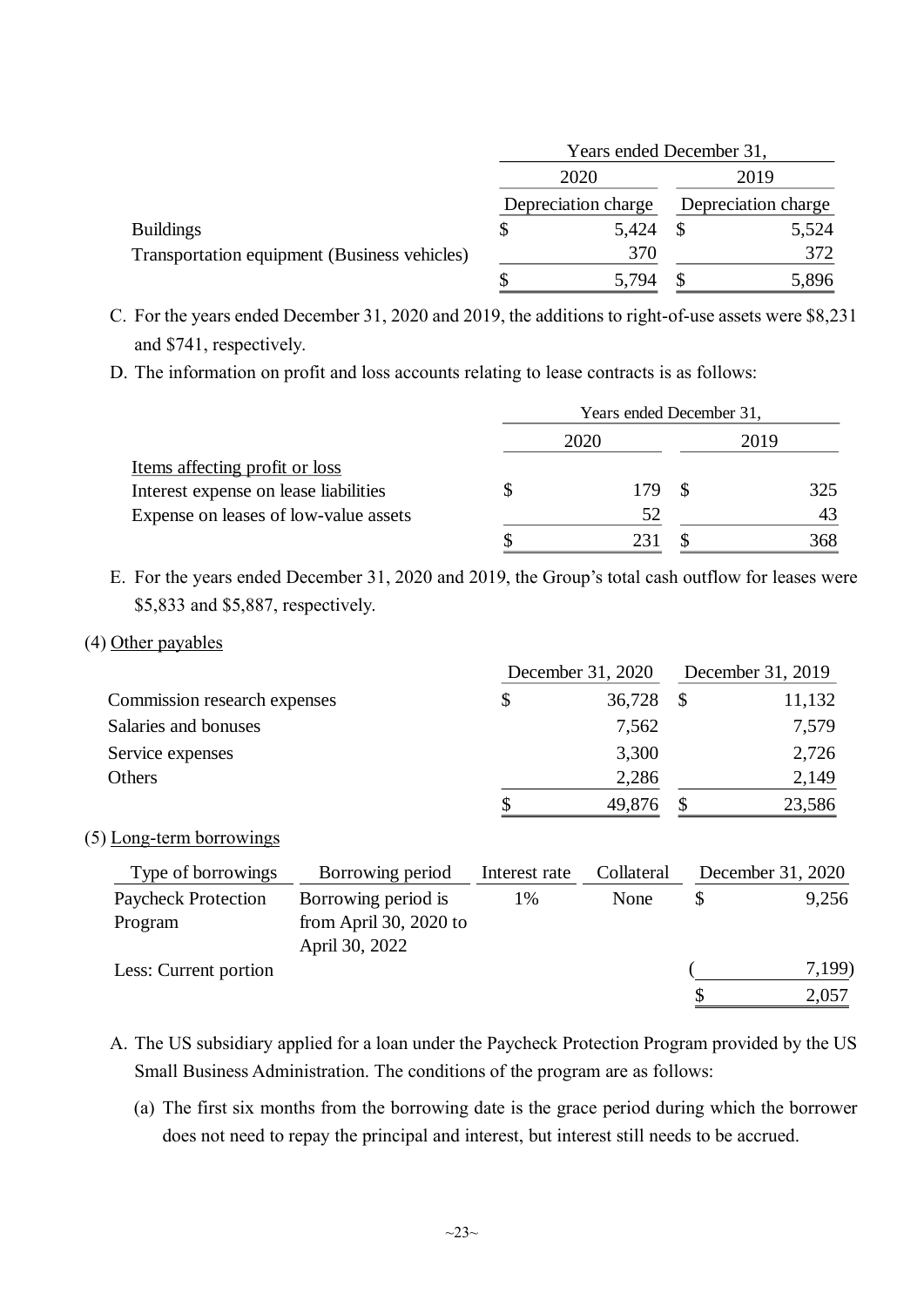- (b) A borrower can apply for loan and interest forgiveness if the borrower continues to pay salaries for eight weeks after the borrowing date.
- B. As of December 31, 2020, the Company's subsidiary has not yet obtained the approval for loan forgiveness.
- (6) Pensions
	- A. The Company has established a defined contribution pension plan (the "New Plan") under the Labor Pension Act (the "Act"), covering all regular employees with R.O.C. nationality. Under the New Plan, the Company contributes monthly an amount of not less than 6% of the employees' monthly salaries and wages to the employees' individual pension accounts at the Bureau of Labor Insurance. The benefits accrued are paid monthly or in lump sum upon termination of employment. The subsidiary, SenHwa Biosciences Corporation, offers its employees 401(K) pension savings plan which adopts defined contribution plan. The plan enables both the employer and employees during their employment to contribute monthly based on a certain percentage of their salaries in their pension accounts.
	- B. The pension costs under the defined contribution pension plans of the Group for the years ended December 31, 2020 and 2019 were \$2,860 and \$2,714, respectively.

#### (7) Share-based payment

A. For the years ended December 31, 2020 and 2019, the Company's share-based payment arrangements were as follows:

|                                                     |            | Quantity granted |                 |                           |
|-----------------------------------------------------|------------|------------------|-----------------|---------------------------|
| Type of                                             |            | (shares in       |                 |                           |
| arrangement                                         | Grant date | thousands)       | Contract period | Vesting conditions        |
| Employee stock<br>options $-B$                      | 2014.11.21 | 2,000            | 6 years         | $2 \sim 5$ years' service |
| Employee stock<br>options $-C$                      | 2016.7.27  | 350              | 4 years         | $2~3$ years' service      |
| Employee stock<br>options $-D$                      | 2018.5.30  | 700              | 7 years         | $2\n-4$ years' service    |
| Employee stock<br>options $-E$                      | 2018.12.4  | 150              | 7 years         | $2 - 4$ years' service    |
| Employee stock<br>options -F                        | 2019.5.9   | 150              | 7 years         | $2\n-4$ years' service    |
| Cash capital<br>reserved for employee<br>preemption | 2020.8.14  | 1,340            | N/A             | Vested immediately        |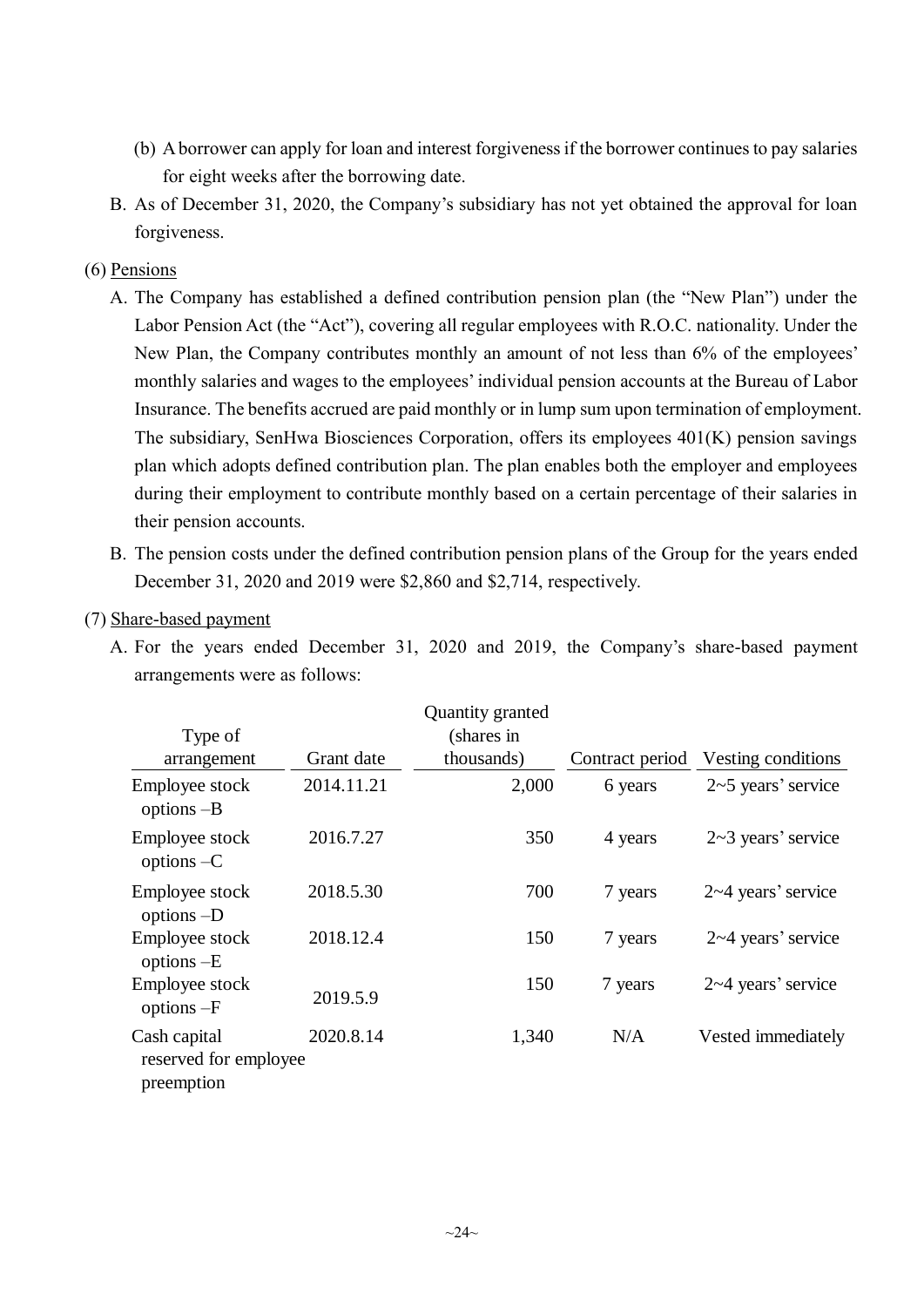B. Details of the share-based payment arrangements are as follows:

|                                                | 2020 |                                     |    | 2019                                               |                                     |               |                                                    |
|------------------------------------------------|------|-------------------------------------|----|----------------------------------------------------|-------------------------------------|---------------|----------------------------------------------------|
|                                                |      | No. of<br>options<br>(in thousands) |    | Weighted-average<br>exercise price<br>(in dollars) | No. of<br>options<br>(in thousands) |               | Weighted-average<br>exercise price<br>(in dollars) |
| Options outstanding                            |      |                                     |    |                                                    |                                     |               |                                                    |
| at January 1                                   |      | 1,671                               | \$ | 80.39                                              | 1,594                               | $\mathcal{S}$ | 80.40                                              |
| Employee stock options<br>granted              |      |                                     |    |                                                    | 150                                 |               | 68.50                                              |
| Cash capital increase<br>reserved for employee |      |                                     |    |                                                    |                                     |               |                                                    |
| preemption                                     |      | 1,340                               |    | 120.00                                             |                                     |               |                                                    |
| Employee stock options                         |      |                                     |    |                                                    |                                     |               |                                                    |
| exercised                                      |      | 159)                                |    | 85.30 (                                            | 23)                                 |               | 12.26                                              |
| Cash capital increase<br>reserved for employee |      |                                     |    |                                                    |                                     |               |                                                    |
| preemption exercised                           |      | 709)                                |    | 120.00                                             |                                     |               |                                                    |
| Employee stock options                         |      |                                     |    |                                                    |                                     |               |                                                    |
| forfeited                                      |      | 844)                                |    | 78.53 (                                            | 50)                                 |               | 76.54                                              |
| Cash capital increase<br>reserved for employee |      |                                     |    |                                                    |                                     |               |                                                    |
| preemption forfeited                           |      | 631)                                |    | 120.00                                             |                                     |               |                                                    |
| Options outstanding                            |      |                                     |    |                                                    |                                     |               |                                                    |
| at December 31                                 |      | 668                                 |    | 81.57                                              | 1,671                               |               | 80.90                                              |
| Options exercisable                            |      |                                     |    |                                                    |                                     |               |                                                    |
| at December 31                                 |      | 168                                 |    |                                                    | 756                                 |               |                                                    |

C. The weighted-average stock price of stock options at exercise dates for the years ended December 31, 2020 and 2019 was \$221.32 (in dollars) and \$64.05 (in dollars), respectively.

D.The expiry date and exercise price of stock options outstanding at balance sheet date are as follows:

|                        |             | December 31, 2020               |     |                                | December 31, 2019               |   |                                |
|------------------------|-------------|---------------------------------|-----|--------------------------------|---------------------------------|---|--------------------------------|
| Issue date<br>approved | Expiry date | No. of shares<br>(in thousands) |     | Exercise price<br>(in dollars) | No. of shares<br>(in thousands) |   | Exercise price<br>(in dollars) |
| 2014.11.21             | 2020.11.20  |                                 |     | 12.16                          | 406                             |   | 12.16                          |
| 2016.7.27              | 2020.7.26   |                                 |     | 154.50                         | 350                             | S | 154.50                         |
| 2018.5.30              | 2025.5.29   | 458                             | \$. | 85.30                          | 665                             |   | 85.30                          |
| 2018.12.4              | 2025.12.3   | 80                              |     | 80.90                          | 115                             | S | 80.90                          |
| 2019.5.9               | 2026.5.8    | 130                             | \$  | 68.50                          | 135                             | S | 68.50                          |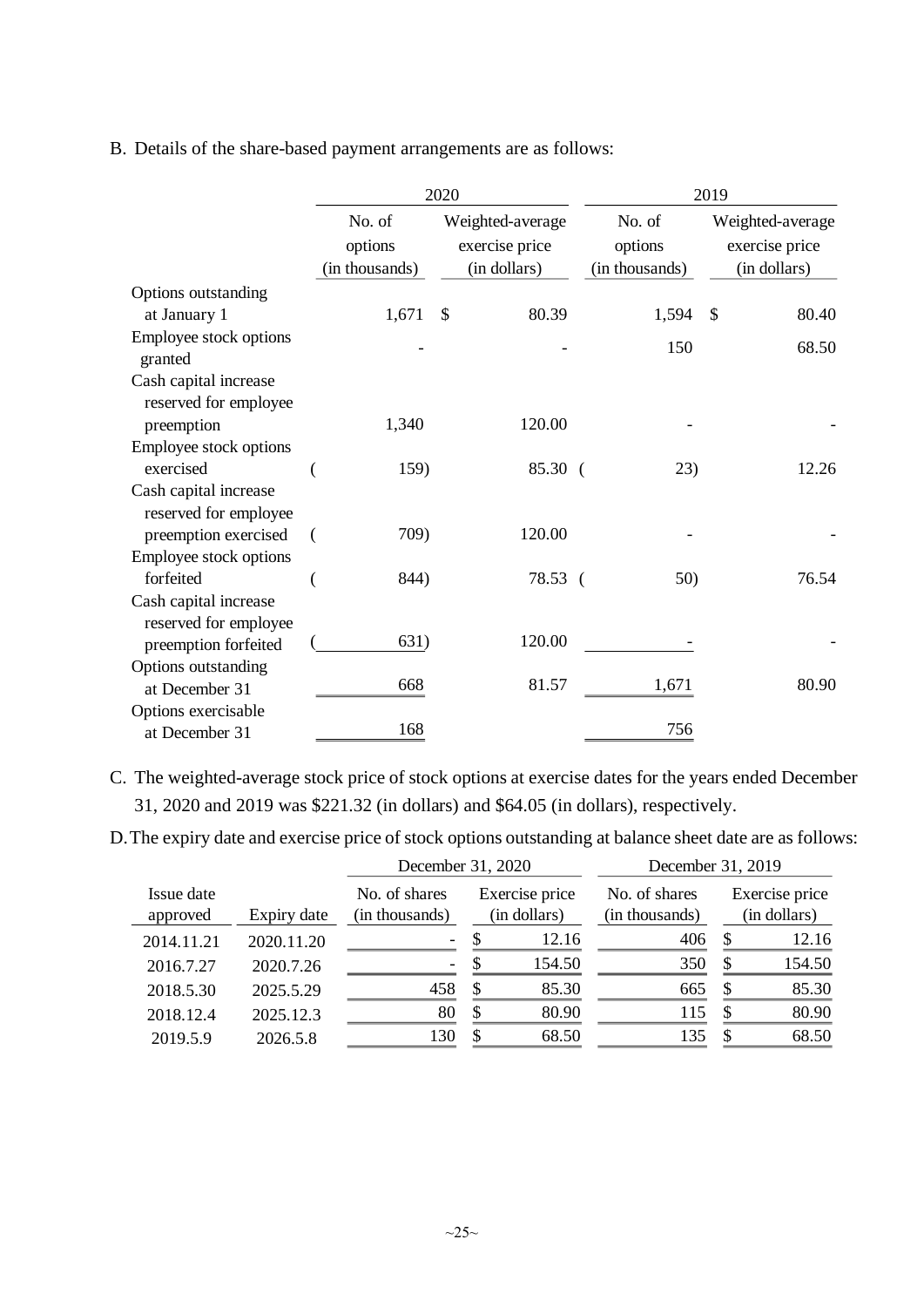| Type of<br>arrangement                                          | Grant date | Stock price<br>(in dollars) | Exercise<br>price<br>(in dollars) | Expected<br>price<br>volatility | Expected<br>option life | Expected<br>dividends | Risk-free<br>interest rate          | Fair value<br>per unit<br>(in dollars) |
|-----------------------------------------------------------------|------------|-----------------------------|-----------------------------------|---------------------------------|-------------------------|-----------------------|-------------------------------------|----------------------------------------|
| Employee<br>stock<br>options $-B$                               | 2014.11.21 | 77.8<br>\$<br>(Note)        | \$<br>12.16                       | 49.5%                           | 5.5 years               | 0%                    | $1.08\% \sim 1.31\%$ \$ 66.44~67.09 |                                        |
| Employee<br>stock<br>options $-C$                               | 2016.7.27  | 154.22                      | 154.5                             |                                 | 50.56% 3~3.5 years      | 0%                    | $0.45\% \sim 0.47\%$                | 52.80~56.81                            |
| Employee<br>stock options<br>$-D$                               | 2018.5.30  | 85.30                       | 85.30                             | $42.41\%$ ~<br>42.44%           | $4.5-$<br>5.5 years     | 0%                    | $0.71\% \sim 0.76\%$                | $30.53 - 33.61$                        |
| Employee<br>stock options<br>$-E$                               | 2018.12.4  | 80.90                       | 80.90                             | $42.04\%$ ~<br>42.06%           | $4.5-$<br>5.5 years     | 0%                    | $0.76\% \sim 0.81\%$ 28.78~31.70    |                                        |
| Employee<br>stock options<br>$-F$                               | 2019.5.9   | 68.50                       | 68.50                             | 41.03%                          | $4.5-$<br>5.5 years     | 0%                    | $0.59\% \sim 0.63\%$                | $23.66 - 26.07$                        |
| Cash capital<br>increase reserved<br>for employee<br>preemption | 2020.8.14  | 149.50                      | 120.00                            | 63.02%                          | $0.16$ years            | 0%                    | 0.23%                               | 33.21                                  |

E. The fair value of stock options granted is measured using the Black-Scholes option-pricing model. Relevant information is as follows:

Note: The Company was an emerging company when the stock options were issued, so the pricebook ratio was used to compute the stock price.

F. Expenses incurred on share-based payment transactions are shown below:

|                | Years ended Decemer 31, |        |  |        |  |
|----------------|-------------------------|--------|--|--------|--|
|                |                         | 2019   |  |        |  |
| Equity-settled |                         | 51,453 |  | 12,832 |  |

#### (8) Share capital

- A. As of December 31, 2020, the Company's authorised capital was \$1,500,000, consisting of 150 million shares of ordinary stock (including 7.5 million shares reserved for employee stock options), and the paid-in capital was \$896,581 with a par value of \$10 (in dollars) per share. All proceeds from shares issued have been collected.
- B. On June 29, 2020, the Board of Directors of the Company has resolved to increase its capital by issuing 15 million new shares with a par value of \$120 (in dollars) per share. The base date of the subscription was on September 14, 2020. The registration of the capital increase had been completed.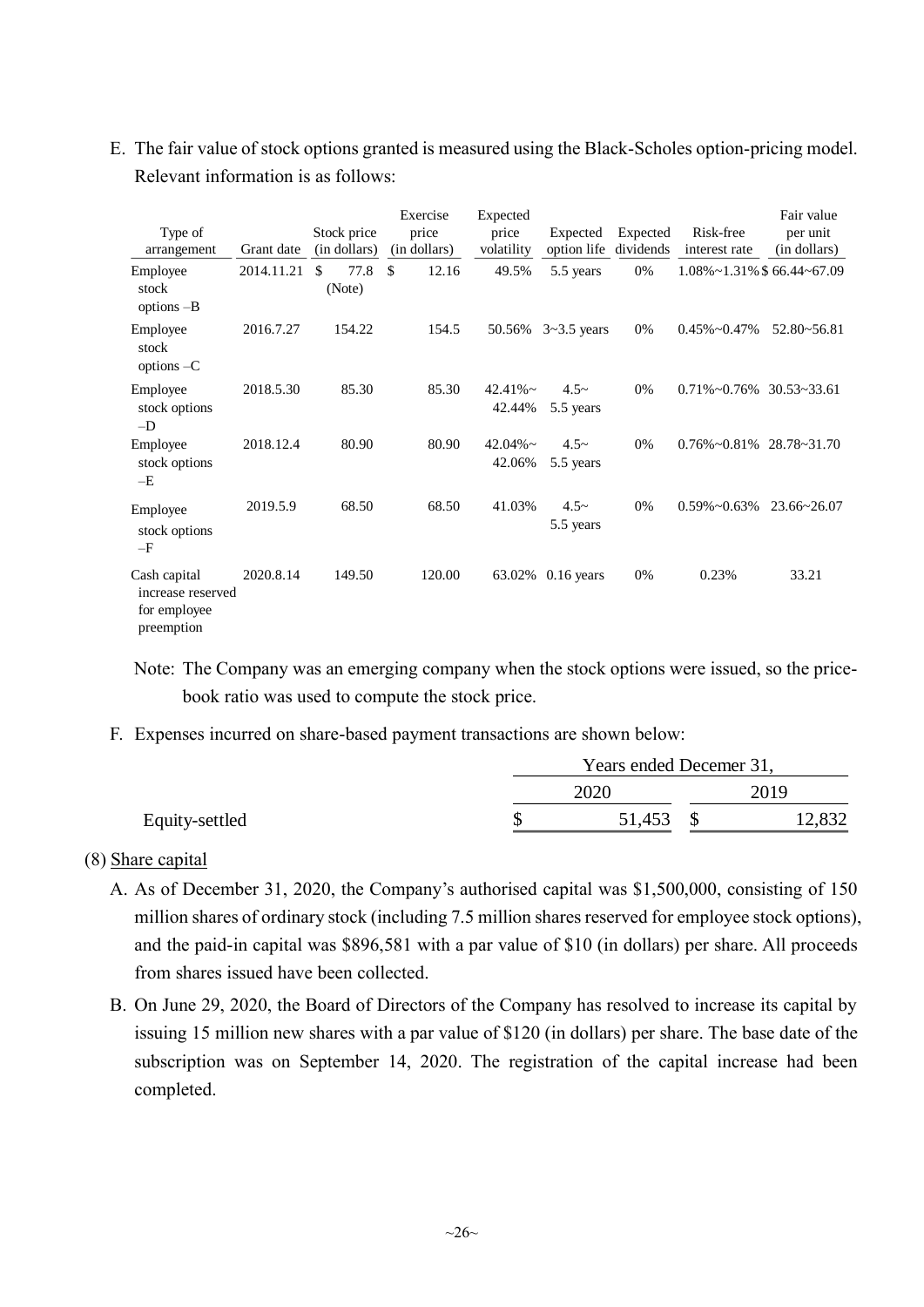C. Movements in the number of the Company's ordinary shares outstanding are as follows:

|                                  | 2020   | 2019 |        |
|----------------------------------|--------|------|--------|
| At January 1                     | 74,499 |      | 74,476 |
| Employee stock options exercised | 159    |      | 23     |
| Cash capital increase            | 15,000 |      |        |
| Purchase of treasury shares      | 40)    |      |        |
| At December 31                   | 89,618 |      | 74,499 |

#### D. Treasury shares

(a) Reason for share reacquisition and movements in the number of the Company's treasury shares are as follows:

|                    |                          | December 31, 2020 |                 |
|--------------------|--------------------------|-------------------|-----------------|
| Name of company    |                          | Number of shares  |                 |
| holding the shares | Reason for reacquisition | (in thousands)    | Carrying amount |
| The Company        | To be reissued to        | 40,000            | 1,986<br>-S     |
|                    | employees                |                   |                 |

- (b) Pursuant to the R.O.C. Securities and Exchange Act, the number of shares bought back as treasury share should not exceed 10% of the number of the Company's issued and outstanding shares and the amount bought back should not exceed the sum of retained earnings, paid-in capital in excess of par value and realised capital surplus.
- (c) Pursuant to the R.O.C. Securities and Exchange Act, treasury shares should not be pledged as collateral and is not entitled to dividends before it is reissued.
- (d) Pursuant to the R.O.C. Securities and Exchange Act, treasury shares should be reissued to the employees within five years from the reacquisition date and shares not reissued within the five-year period are to be retired. Treasury shares to enhance the Company's credit rating and the stockholders' equity should be retired within six months of acquisition.

#### (9) Capital surplus

Pursuant to the R.O.C. Company Act, capital surplus arising from paid-in capital in excess of par value on issuance of common stocks and donations can be used to cover accumulated deficit or to issue new stocks or cash to shareholders in proportion to their share ownership, provided that the Company has no accumulated deficit. Further, the R.O.C. Securities and Exchange Act requires that the amount of capital surplus to be capitalised mentioned above should not exceed 10% of the paidin capital each year. However, capital surplus should not be used to cover accumulated deficit unless the legal reserve is insufficient.

#### (10) Retained earnings

A. Under the Company's Articles of Incorporation, the current year's earnings, if any, shall first be used to pay all taxes and offset prior years' operating losses and then 10% of the remaining amount shall be set aside as legal reserve. Stock dividends should be appropriated at a rate of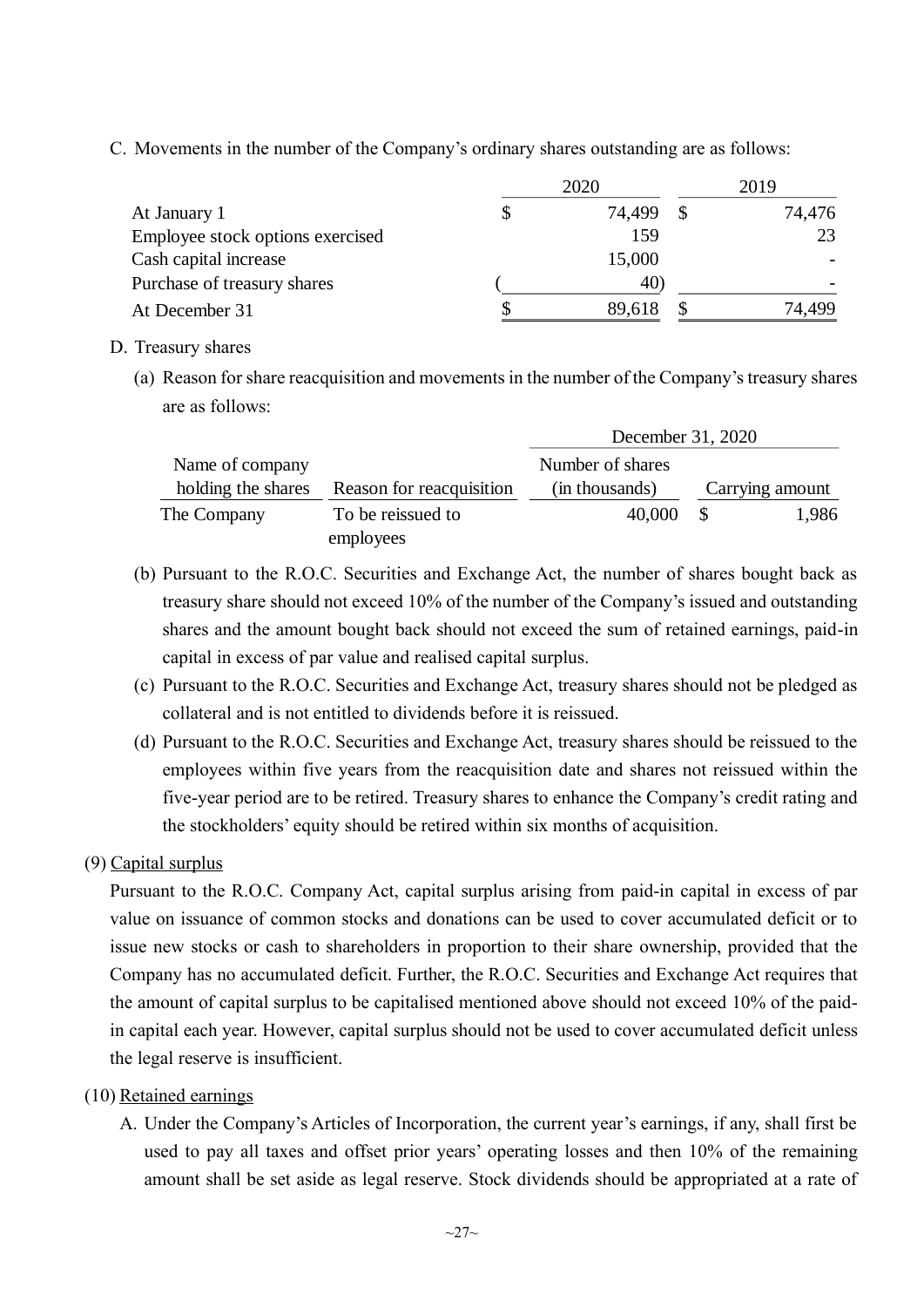10% per annum. The remainder, if any, to be retained or to be appropriated shall be resolved by the stockholders at the stockholders' meeting.

- B. Except for covering accumulated deficit or issuing new stocks or cash to shareholders in proportion to their share ownership, the legal reserve shall not be used for any other purpose. The use of legal reserve for the issuance of stocks or cash to shareholders in proportion to their share ownership is permitted, provided that the distribution of the reserve is limited to the portion in excess of 25% of the paid-in capital.
- C. The shareholders during their meeting on June 11, 2020 and June 24, 2019 resolved to offset the accumulated deficit with capital surplus of \$391,784 and \$375,850, respectively.
- D. On March 25, 2021, the board of the directors resolved to offset the accumulated deficit with capital surplus of \$354,878. The above resolution has not yet been approved by the shareholders.

#### (11) Interest income

|             |                     | 2019                                                      |
|-------------|---------------------|-----------------------------------------------------------|
| \$<br>4,004 | $\mathbb{S}$        | 6,192                                                     |
| 15          |                     | 17                                                        |
| 4,019       | \$                  | 6,209                                                     |
|             |                     |                                                           |
|             |                     |                                                           |
|             |                     | 2019                                                      |
|             |                     |                                                           |
| 428         |                     | 2,411)                                                    |
| 919         | $($ \$              | 2,411)                                                    |
|             |                     |                                                           |
| \$          | 2020<br>2020<br>491 | Years ended December 31,<br>Years ended December 31,<br>S |

|     | 2019 |
|-----|------|
|     |      |
| 259 |      |
|     |      |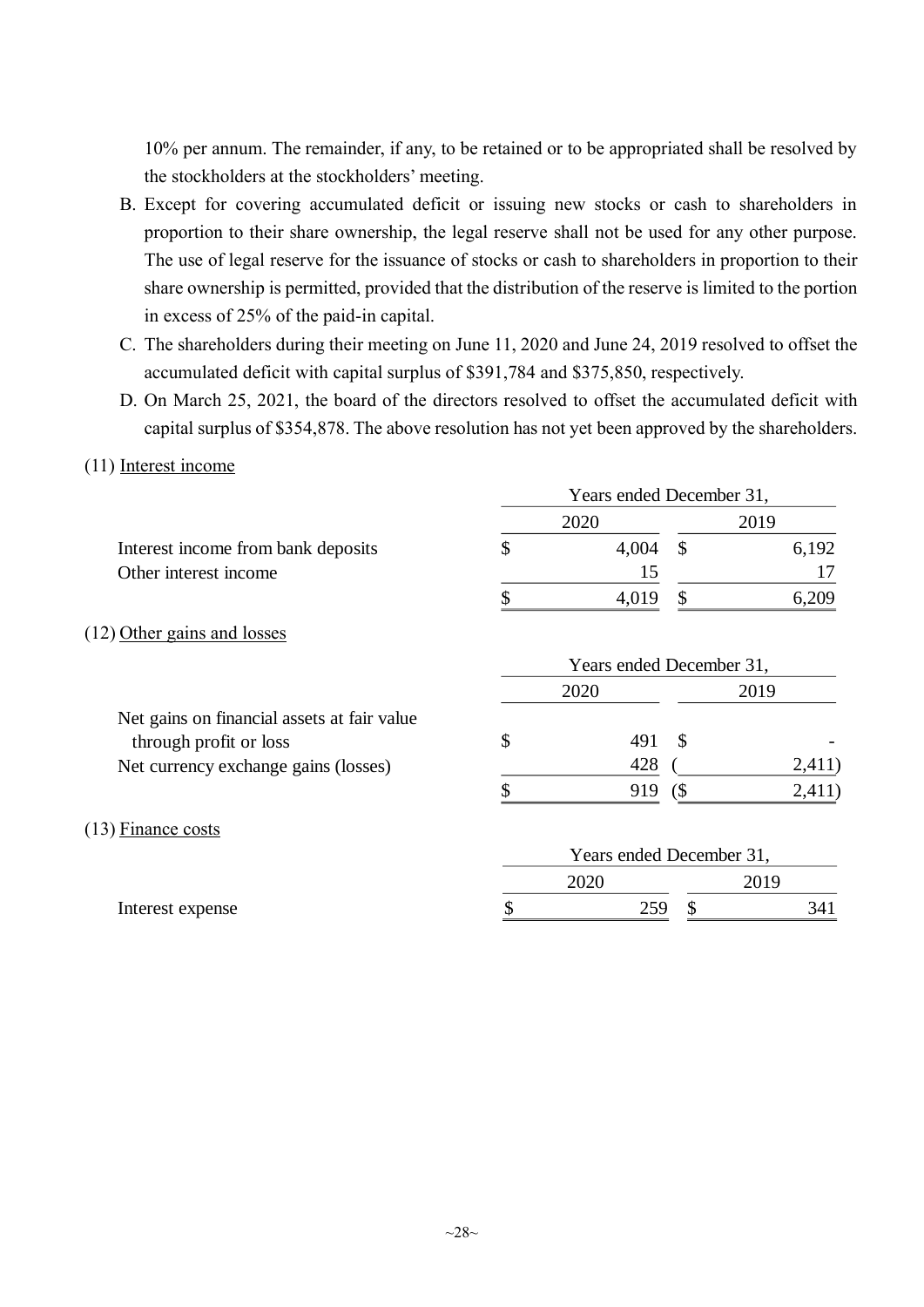#### (14) Expenses by nature

|                              | Years ended December 31, |         |      |         |  |  |
|------------------------------|--------------------------|---------|------|---------|--|--|
| Commission research expenses |                          | 2020    | 2019 |         |  |  |
|                              | \$                       | 139,115 | -S   | 223,605 |  |  |
| Employee benefit expense     |                          | 160,280 |      | 108,462 |  |  |
| Service expenses             |                          | 17,236  |      | 21,788  |  |  |
| Patent application fees      |                          | 20,097  |      | 13,467  |  |  |
| Depreciation                 |                          | 7,097   |      | 8,057   |  |  |
| Amortisation                 |                          | 14      |      | 104     |  |  |
| Other expenses               |                          | 16,037  |      | 18,617  |  |  |
| Operating costs and expenses | ¢                        | 359,876 | S    | 394,100 |  |  |

#### (15) Employee benefit expense

|                                       | Years ended December 31, |         |               |         |  |
|---------------------------------------|--------------------------|---------|---------------|---------|--|
|                                       |                          | 2020    |               | 2019    |  |
| Wages and salaries                    | \$                       | 97,708  | <sup>\$</sup> | 85,677  |  |
| Share-based payment compensation cost |                          | 51,453  |               | 12,832  |  |
| Labour and health insurance fees      |                          | 2,840   |               | 2,806   |  |
| Pension costs                         |                          | 2,860   |               | 2,714   |  |
| Directors' remuneration               |                          | 520     |               | 200     |  |
| Other personnel expenses              |                          | 4,899   |               | 4,233   |  |
|                                       | \$                       | 160,280 |               | 108,462 |  |

- A. In accordance with the Articles of Incorporation of the Company, a ratio of distributable profit of the current year, after covering accumulated losses, shall be distributed as employees' compensation and directors' and supervisors' remuneration. The ratio shall be 10% for employees' compensation and shall not be higher than 2% for directors' and supervisors' remuneration.
- B. The Company incurred loss before tax for the years ended December 31, 2020 and 2019. Therefore, employees' compensation and directors' and supervisors' remuneration were not accrued in accordance with the Company's Articles of Incorporation.
- C. Information about employees' compensation and directors' and supervisors' remuneration of the Company as resolved at the meeting of Board of Directors will be posted in the 'Market Observation Post System' at the website of the Taiwan Stock Exchange.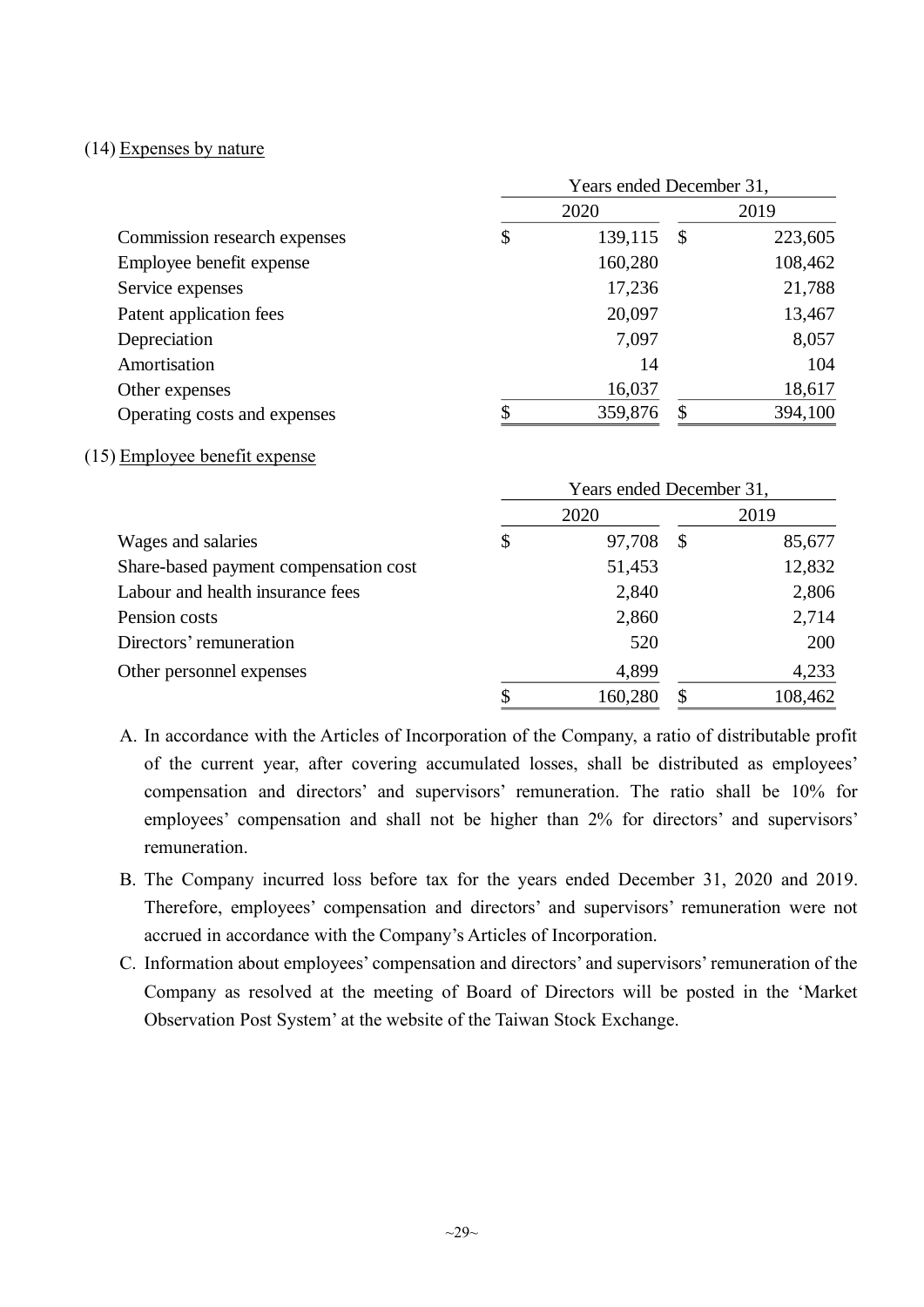#### (16) Income tax

A. Income tax expense

|                                       | Years ended December 31, |      |  |       |  |  |
|---------------------------------------|--------------------------|------|--|-------|--|--|
|                                       |                          | 2020 |  | 2019  |  |  |
| Current tax:                          |                          |      |  |       |  |  |
| Current tax on profits for the year   |                          | 496  |  | 1,724 |  |  |
| Deferred tax:                         |                          |      |  |       |  |  |
| Origination and reversal of temporary |                          |      |  |       |  |  |
| differences                           |                          | -    |  |       |  |  |

B. Reconciliation between income tax expense and accounting profit

|                                                                          | Years ended December 31, |                |  |         |  |
|--------------------------------------------------------------------------|--------------------------|----------------|--|---------|--|
|                                                                          |                          | 2020           |  | 2019    |  |
| Tax calculated based on loss before tax and<br>statutory tax rate (note) | (\$                      | $72,801)$ (\$) |  | 77,418) |  |
| Expenses disallowed by tax regulation                                    |                          | 2,404          |  | 1,491   |  |
| Temporary difference not recognised as                                   |                          |                |  |         |  |
| deferred tax assets                                                      |                          | 828            |  | 133     |  |
| Taxable loss not recognised as deferred tax                              |                          |                |  |         |  |
| assets                                                                   |                          | 70,065         |  | 77,518  |  |
| Income tax expense                                                       |                          | 496            |  | 1,724   |  |

Note: The basis for computing the applicable tax rate are the rates applicable in the respective countries where the Group entities operate.

C. Details of the amount the Company is entitled as investment tax credit and unrecognised deferred tax assets are as follows:

|                          | December 31, 2020                               |                    |                          |              |             |  |
|--------------------------|-------------------------------------------------|--------------------|--------------------------|--------------|-------------|--|
|                          |                                                 |                    | Unrecognised<br>deferred |              |             |  |
| Qualifying items         | Unused tax credits<br>Expiry year<br>tax assets |                    |                          |              |             |  |
| Research and development | \$                                              | 616,438            | \$                       | 616,438      | (Note)      |  |
|                          | December 31, 2019                               |                    |                          |              |             |  |
|                          |                                                 |                    |                          | Unrecognised |             |  |
|                          |                                                 |                    |                          | deferred     |             |  |
| Qualifying items         |                                                 | Unused tax credits |                          | tax assets   | Expiry year |  |
| Research and development | \$                                              | 542,644            | \$                       | 542,644      | (Note)      |  |

Note: The Company and its shareholders are entitled to the incentives conferred under the Biotech and New Pharmaceutical Development Act following the Company's incorporation as a biotech pharmaceutical company pursuant to the Letter No. Jing-Shou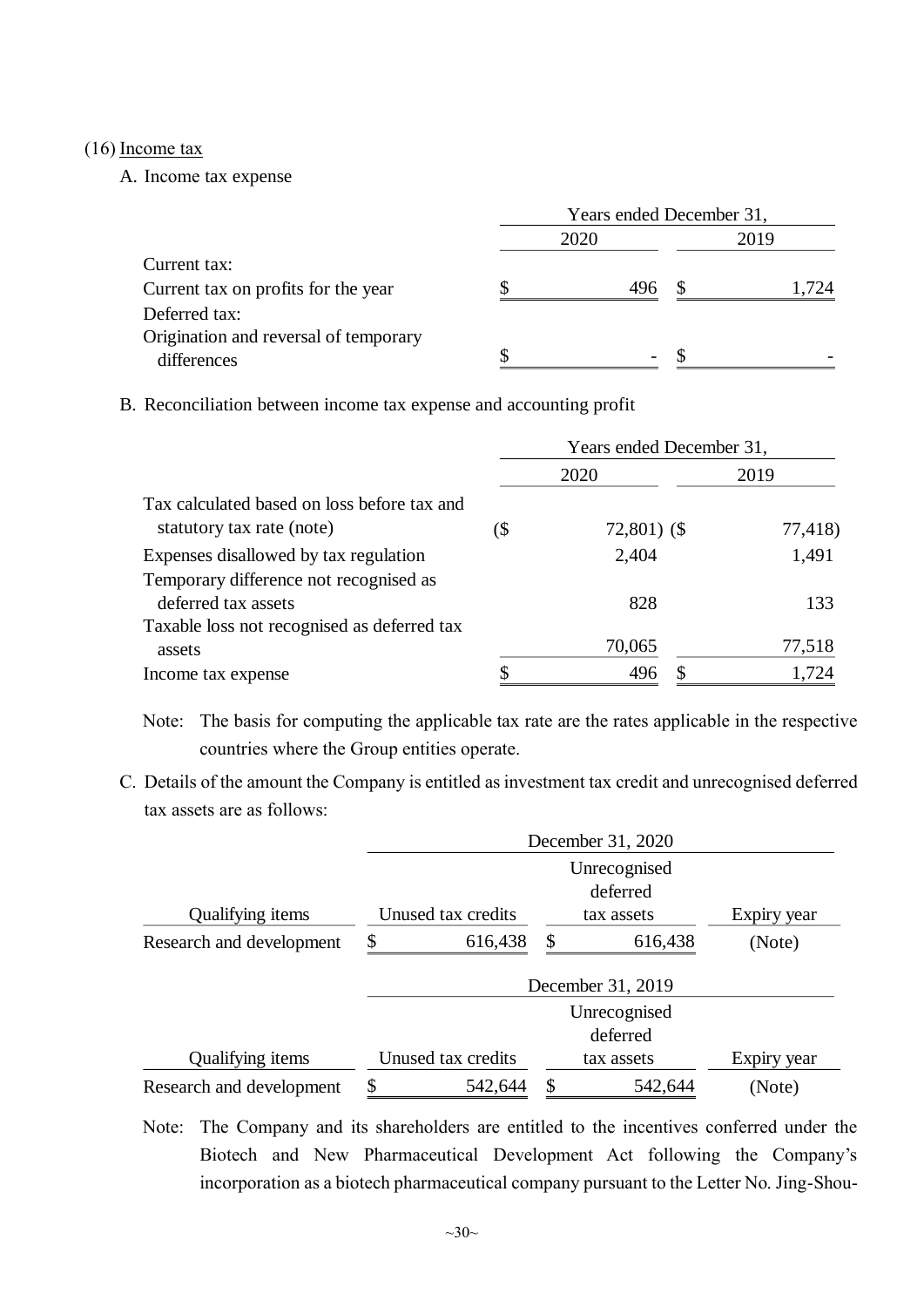Gong-Zi-10820413380 issued by the Ministry of Economic Affairs (MOEA) on May 23, 2019. The incentive measures are valid for five years beginning on the next date of the issuance of MOEA's Letter. The investment tax credit can be first used when there is taxable business income. Any unused tax credit is available for the following four years.

D. Expiration dates of unused tax losses and amounts of unrecognised deferred tax assets are as follows:

|                   |               |    | December 31, 2020 |               |              |             |
|-------------------|---------------|----|-------------------|---------------|--------------|-------------|
|                   |               |    |                   |               | Unrecognised |             |
|                   | Amount filed/ |    |                   |               | deferred     |             |
| Year incurred     | assessed      |    | Unused amount     |               | tax assets   | Expiry year |
| 2012              | Assessed      | \$ | 669               | $\mathcal{S}$ | 669          | 2022        |
| 2013              | Assessed      |    | 113,000           |               | 113,000      | 2023        |
| 2014              | Assessed      |    | 156,145           |               | 156,145      | 2024        |
| 2015              | Assessed      |    | 195,046           |               | 195,046      | 2025        |
| 2016              | Assessed      |    | 235,170           |               | 235,170      | 2026        |
| 2017              | Assessed      |    | 356,007           |               | 356,007      | 2027        |
| 2018              | Assessed      |    | 378,080           |               | 378,080      | 2028        |
| 2019              | Filed         |    | 390,278           |               | 390,278      | 2029        |
| 2020              | Filed         |    | 350,323           |               | 350,323      | 2030        |
|                   |               | \$ | 2,174,718         | \$            | 2,174,718    |             |
|                   |               |    |                   |               |              |             |
| December 31, 2019 |               |    |                   |               |              |             |
|                   |               |    |                   |               |              |             |
|                   |               |    |                   |               | Unrecognised |             |
|                   | Amount filed/ |    |                   |               | deferred     |             |
| Year incurred     | assessed      |    | Unused amount     |               | tax assets   | Expiry year |
| 2012              | Assessed      | \$ | 669               | $\mathcal{S}$ | 669          | 2022        |
| 2013              | Assessed      |    | 113,000           |               | 113,000      | 2023        |
| 2014              | Assessed      |    | 156,145           |               | 156,145      | 2024        |
| 2015              | Assessed      |    | 195,046           |               | 195,046      | 2025        |
| 2016              | Assessed      |    | 235,170           |               | 235,170      | 2026        |
| 2017              | Assessed      |    | 356,007           |               | 356,007      | 2027        |
| 2018              | Assessed      |    | 378,080           |               | 378,080      | 2028        |
| 2019              | Filed         |    | 390,278           |               | 390,278      | 2029        |

- E. The Company's income tax returns through 2018 have been assessed and approved by the Tax Authority.
- (17) Significant contracts
	- A. The Company acquired intangible assets including multiple patents, technologies, clinical trial drugs and clinical trial information from Company A under the agreement in April 2013. The Company's payment for acquiring the assets relative to the agreement was shown as 'research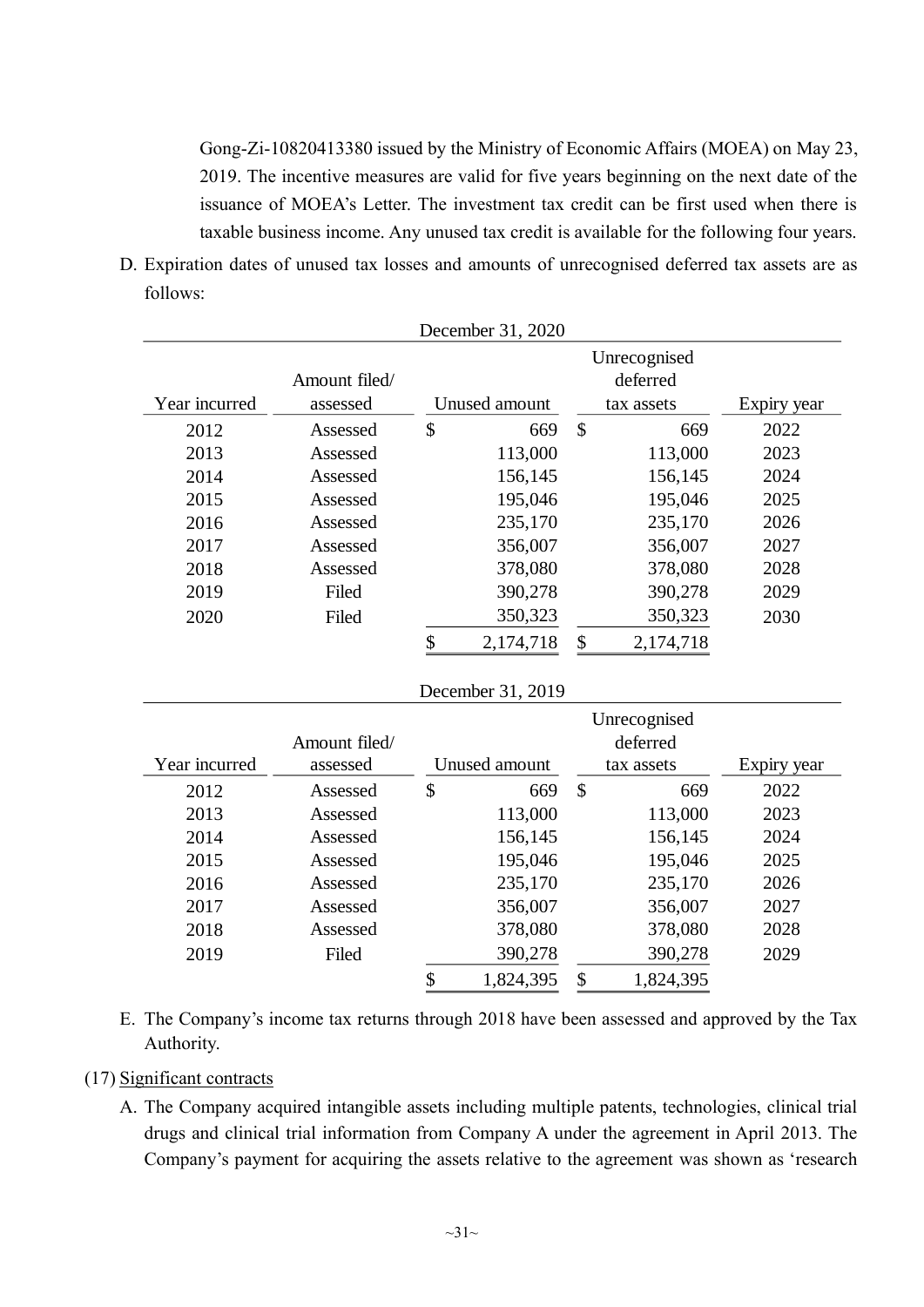and development expenses'. In the following years, the Company is obliged to pay royalties computed based on a certain percentage of revenue arising from either licensing to the third party or sales pertaining to the assets provided that the research and development comes to fruition.

- B. The Company was commissioned on improving API Production using the industrial strains for generic medicine by Company B under an agreement in April 2013. The Company was permitted to recommission the third party provided that Company B owns the research results. The total contract price was \$45,000. The Company recognised the commission research revenue for each period based on the period of time the service was rendered. Further, the Company is entitled to the receipt of royalties computed based on a certain percentage of net sales amount provided that the products are manufactured and sold under cGMP standard. However, Company B entered into a termination agreement with the Company due to the shift in its operating strategy. The latest agreement allowed the Company to access the research results as well as to authorise the third party to the extent of development. Once the products are manufactured or sold, the revenue must be shared with Company B without exceeding the R&D expenses amounting to \$28,125 paid by the Company. All service revenue was recognised by the Company during the year ended December 31, 2014.
- C. The Company licensed Chaperone Therapeutics, Inc. (hereafter referred to as "Chaperone"), a global preclinical drug patent under an agreement in September 2015. Chaperone is responsible for the development, application for drug approval, manufacturing and sales in terms of the authorised pharmaceuticals. In return, the Company receives an upfront payment from Chaperone and milestone royalties when Chaperone reaches specified milestones. The upfront payment was 15% equity of Chaperone while the milestone royalties totalled US\$102,700 thousand. The agreement provides that the upfront payment is due one year after the earlier of verification of compound validation or when the agreement is entered into. The Company recognised licensing revenue of \$128 and recorded 15% equity of common shares as 'Financial assets at cost-non current'. From the year ended December 31, 2018, the Company recognised equity as 'Non-current financial assets at fair value through other comprehensive income' as initially applied IFRS 9.

According to the evaluation of the Company, Chaperone's research and development progress has been lagging behind for 3 years since the date of authorisation. So far, the drug candidate (Candidate) has not been developed and entered the GLP toxicology experiment, which has delayed the application of the "Investigational New Drug". The delay in Chaperone's research and development process, in addition to the substantial loss of the validity period of the Company's patent (intangible assets), have not fulfilled the due diligence clause of the "commercially reasonable development progress". To maintain the development potential of the Company's intangible assets and shareholders' equity, the board of directors resolved to terminate the contract on March 25, 2019. From the date of termination, the parties shall have no rights and obligations except for the non-disclosure of confidential information for a period of 10 years after the termination of this Agreement.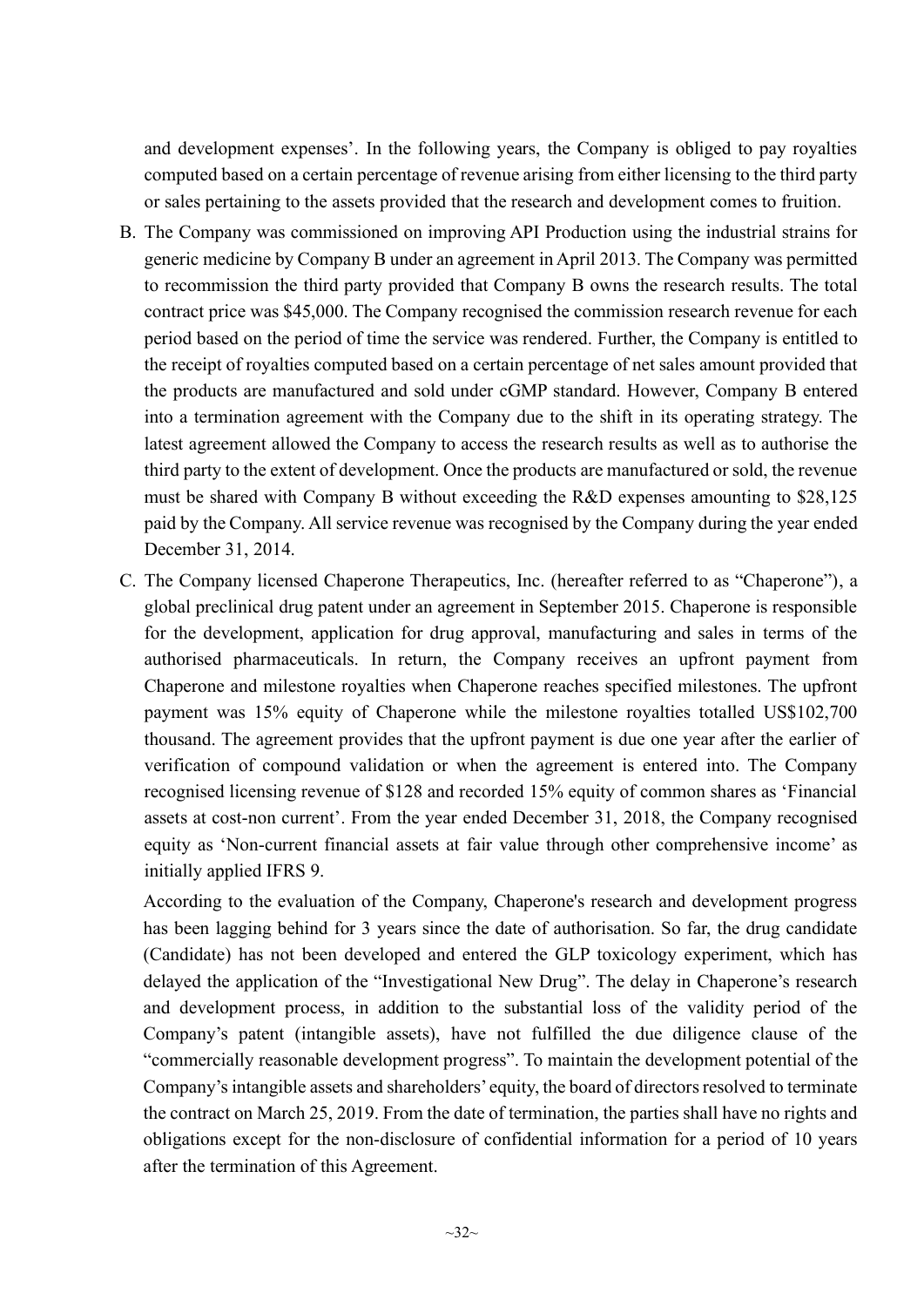| Year ended December 31, 2020                                                |     |                  |                                                                                       |                                    |
|-----------------------------------------------------------------------------|-----|------------------|---------------------------------------------------------------------------------------|------------------------------------|
|                                                                             |     | Amount after tax | Weighted average<br>number of ordinary<br>shares outstanding<br>(shares in thousands) | Loss<br>per share<br>(in dollars)  |
| Basic loss per share (note)<br>Loss attributable to owners<br>of the parent | (\$ | 354,878)         | 78,986                                                                                | (<br>4.49                          |
|                                                                             |     |                  | Year ended December 31, 2019                                                          |                                    |
|                                                                             |     | Amount after tax | Weighted average<br>number of ordinary<br>shares outstanding<br>(shares in thousands) | Loss<br>per share<br>(in dollars)  |
| Basic loss per share (note)                                                 |     |                  |                                                                                       |                                    |
| Loss attributable to owners<br>of the parent                                | (\$ | 391,426)         | 74,476                                                                                | 5.26<br>$\left( \text{\$} \right)$ |

Note: As options issued to employees do not have dilutive effect, diluted loss per share is the same as the basic loss per share.

## (19) Changes in liabilities from financing activities

|                                                |            |               |                 |               | Liabilities from |
|------------------------------------------------|------------|---------------|-----------------|---------------|------------------|
|                                                | Long-term  |               |                 |               | financing        |
|                                                | borrowings |               | Lease liability |               | activities-gross |
| January 1, 2020                                | \$         | $\mathcal{S}$ | 7,538           | $\mathcal{S}$ | 7,538            |
| Changes in cash flow from financing            |            |               |                 |               |                  |
| activities                                     | 9,630      |               | 5,602)          |               | 4,028            |
| Impact of changes in foreign                   |            |               |                 |               |                  |
| exchange rate                                  | $374)$ (   |               | $125)$ (        |               | 499)             |
| Changes in other non-cash items                |            |               | 8,041           |               | 8,041            |
| December 31, 2020                              | 9,256      | \$            | 9,852           | \$            | 19,108           |
|                                                |            |               |                 |               | Lease liability  |
| January 1, 2019                                |            |               |                 | \$            | 12,440           |
| Changes in cash flow from financing activities |            |               |                 |               | 5,519)           |
| Impact of changes in foreign exchange rate     |            |               |                 |               | 124)             |
| Changes in other non-cash items                |            |               |                 |               | 741              |
| December 31, 2019                              |            |               |                 | \$            | 7,538            |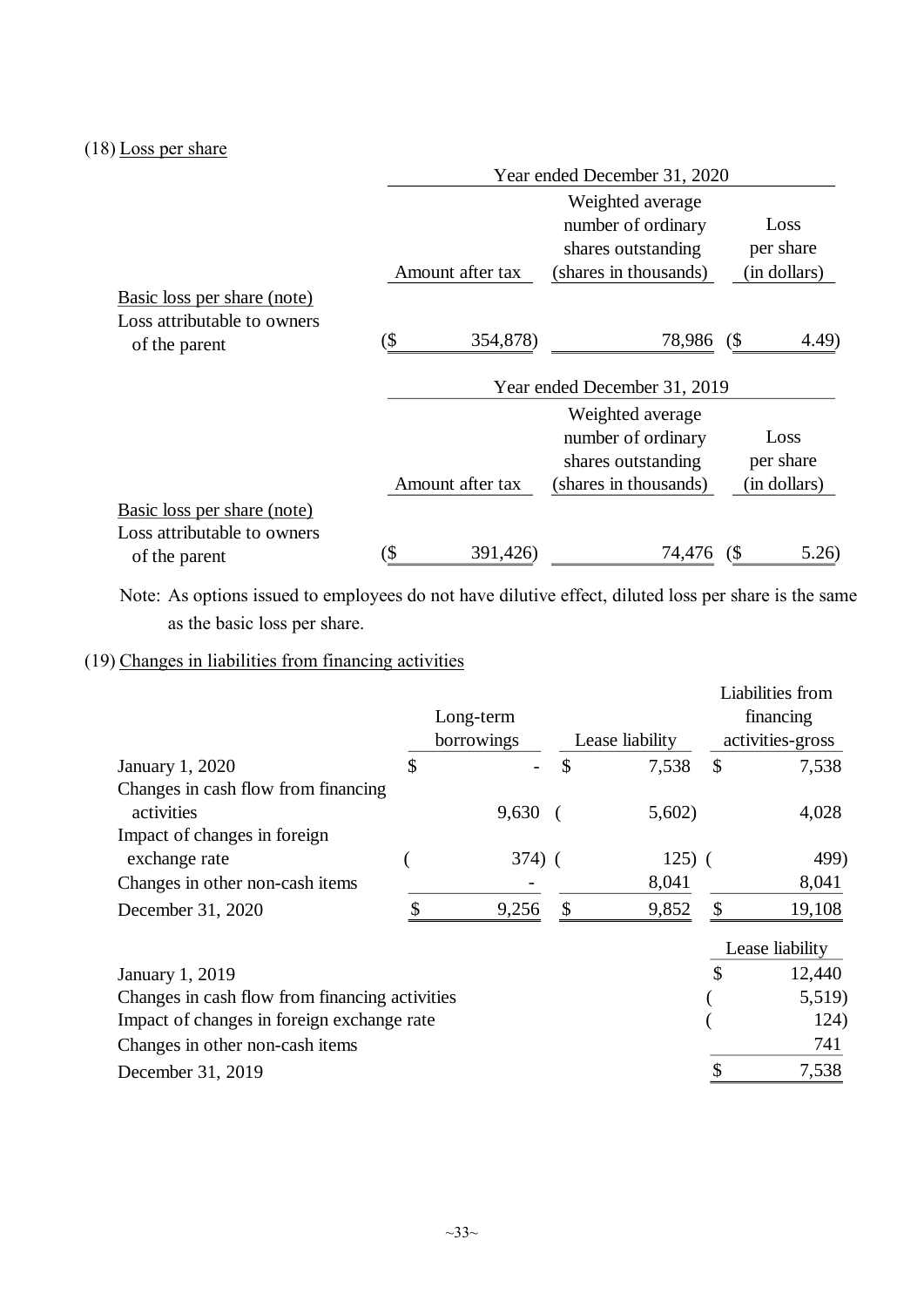## 7. RELATED PARTY TRANSACTIONS

### (1) Significant related party transactions

The Group did not have significant transactions with related parties for the years ended December 31, 2020 and 2019.

(2) Key management compensation

|                                                 | Years ended December 31, |        |  |        |  |
|-------------------------------------------------|--------------------------|--------|--|--------|--|
|                                                 |                          | 2020   |  | 2019   |  |
| Salaries and other short-term employee benefits |                          | 12,342 |  | 12,710 |  |
| Share-based payments                            |                          | 6.118  |  | 2,007  |  |
|                                                 |                          | 18,460 |  | 14.717 |  |

### 8. PLEDGED ASSETS

None.

## 9. SIGNIFICANT CONTINGENT LIABILITIES AND UNRECOGNISED CONTRACT COMMITMENTS

Except for those mentioned in Notes 6(17)A and B, the Company had no other contingent liabilities and unrecognised contract commitments.

### 10. SIGNIFICANT DISASTER LOSS

None.

## 11. SIGNIFICANT EVENTS AFTER THE BALANCE SHEET DATE None.

12. OTHERS

## (1) Capital management

The Group's objectives when managing capital are to safeguard the Group's ability to continue as a going concern in order to provide returns for shareholders and to maintain an optimal capital structure to reduce the cost of capital.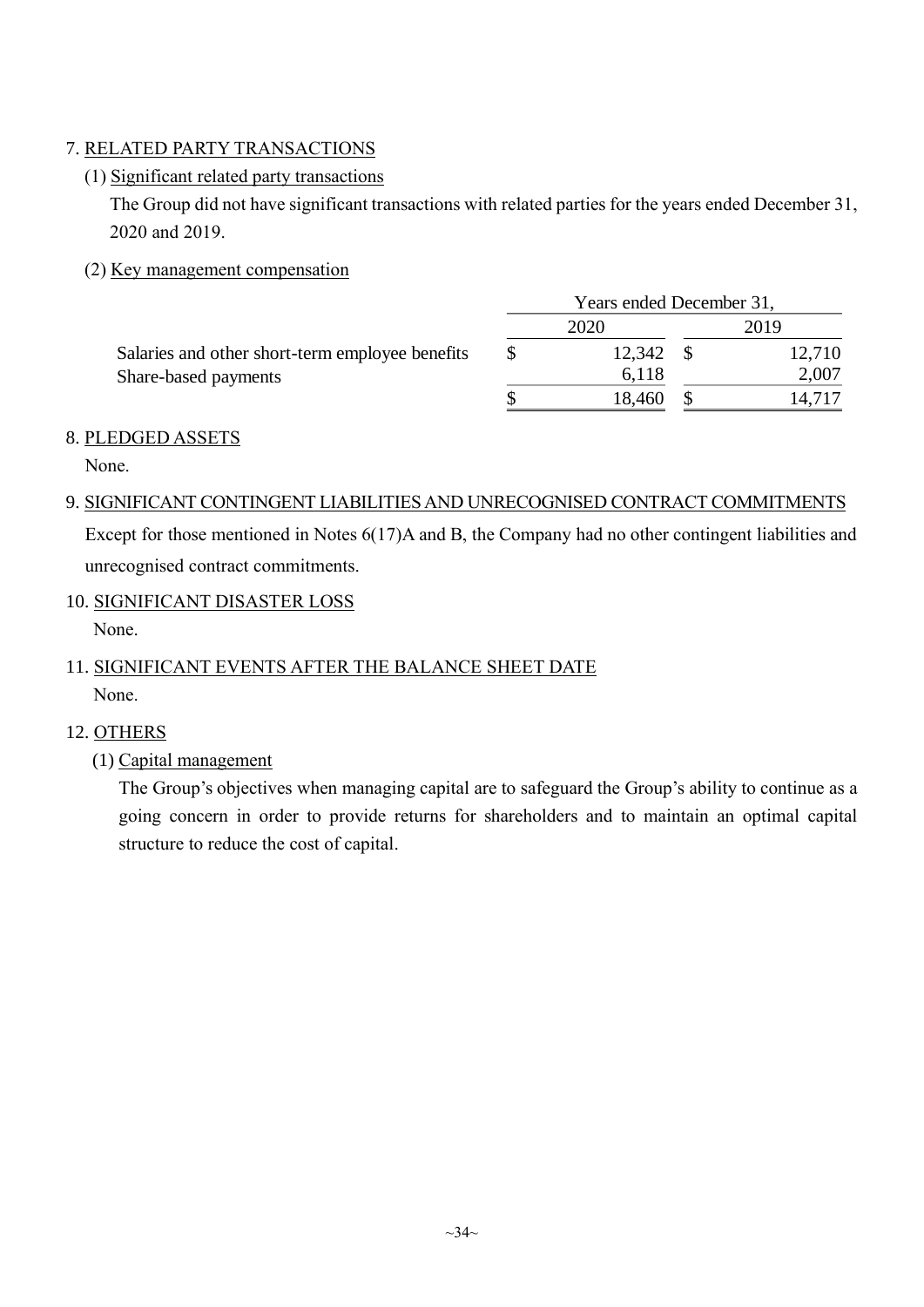(2) Financial instruments

A. Financial instruments by category

|                                                               |    | December 31, 2020 |              | December 31, 2019 |  |
|---------------------------------------------------------------|----|-------------------|--------------|-------------------|--|
| Financial assets                                              |    |                   |              |                   |  |
| Financial assets at fair value through other                  |    |                   |              |                   |  |
| comprehensive income                                          |    |                   |              |                   |  |
| Designation of equity instrument                              |    | 130               | \$           | 130               |  |
| Financial assets at amortised cost / Loans<br>and receivables |    |                   |              |                   |  |
| Cash and cash equivalents                                     | \$ | 2,368,576         | $\mathbb{S}$ | 837,277           |  |
| Accounts receivable                                           |    |                   |              | 33                |  |
| Other receivables                                             |    | 334               |              | 491               |  |
| Guarantee deposits paid                                       |    | 1,877             |              | 1,898             |  |
|                                                               |    | 2,370,787         | \$           | 839,699           |  |
| <b>Financial liabilities</b>                                  |    |                   |              |                   |  |
| Financial liabilities at amortised cost                       |    |                   |              |                   |  |
| Other payables                                                | \$ | 49,876            | \$           | 23,285            |  |
| Long-term borrowings                                          |    |                   |              |                   |  |
| (including current portion)                                   |    | 9,256             |              |                   |  |
|                                                               | \$ | 59,132            | \$           | 23,285            |  |
| Lease liability                                               |    | 9,852             | \$           | 7,538             |  |

- B. Financial risk management policies
	- (a) The Group's activities expose it to a variety of financial risks: market risk (including foreign exchange risk, interest rate risk and price risk), credit risk and liquidity risk.
	- (b) Risk management is carried out by a central treasury department (Group treasury) under policies approved by the Board of Directors. Group treasury identifies, evaluates and hedges financial risks in close cooperation with the Group's operating units. The Board provides written principles for overall risk management, as well as written policies covering specific areas and matters, such as foreign exchange risk, interest rate risk, credit risk, use of derivative financial instruments and non-derivative financial instruments, and investment of excess liquidity.
- C. Significant financial risks and degrees of financial risks
	- (a) Market risk

Foreign exchange risk

i. The Group's businesses involve some non-functional currency operations (the Group's functional currency: NTD). The information on assets and liabilities denominated in foreign currencies whose values would be materially affected by the exchange rate fluctuations is as follows: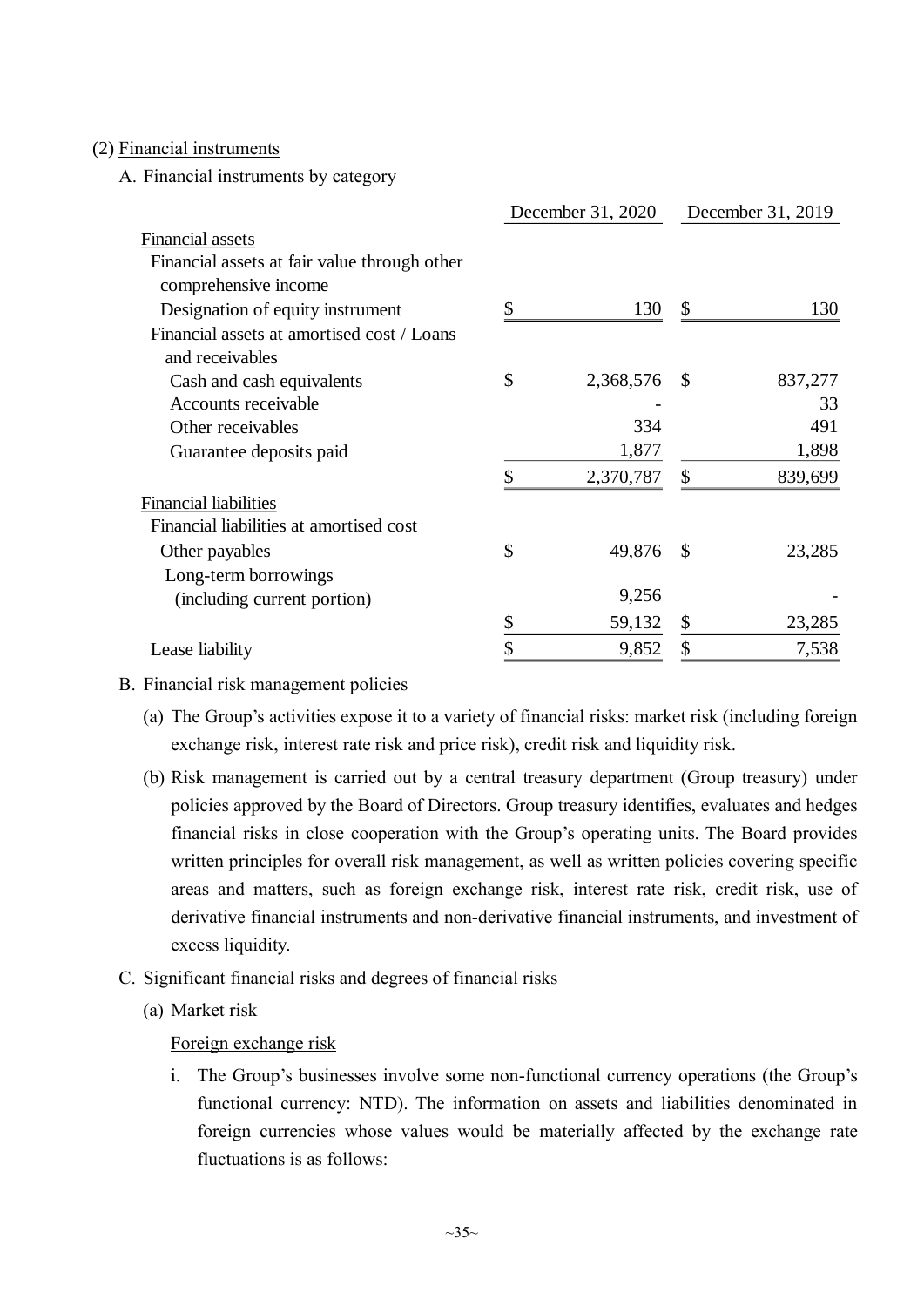|                                                                | December 31, 2020 |                                              |                   |                     |         |
|----------------------------------------------------------------|-------------------|----------------------------------------------|-------------------|---------------------|---------|
|                                                                |                   | Foreign currency<br>amount<br>(In thousands) |                   | Book value<br>(NTD) |         |
| (Foreign currency:<br>functional currency)<br>Financial assets |                   |                                              |                   |                     |         |
| Monetary items<br><b>USD:NTD</b>                               | \$                | 218                                          | 28.84             | $\mathcal{S}$       | 6,218   |
| Non-monetary items                                             |                   |                                              |                   |                     |         |
| <b>USD:NTD</b>                                                 |                   | 2,550                                        | 28.84             |                     | 72,616  |
| <b>Financial liabilities</b><br>Monetary items                 |                   |                                              |                   |                     |         |
| <b>USD:NTD</b>                                                 |                   | 2,140                                        | 28.84             |                     | 60,958  |
| <b>CAD:NTD</b>                                                 |                   | 192                                          | 21.56             |                     | 4,291   |
|                                                                |                   |                                              | December 31, 2019 |                     |         |
|                                                                |                   | Foreign currency                             |                   |                     |         |
|                                                                |                   | amount                                       | Exchange          | Book value          |         |
|                                                                |                   | (In thousands)                               | rate              |                     | (NTD)   |
| (Foreign currency:                                             |                   |                                              |                   |                     |         |
| functional currency)<br><b>Financial assets</b>                |                   |                                              |                   |                     |         |
| <b>Monetary</b> items                                          |                   |                                              |                   |                     |         |
| <b>USD:NTD</b>                                                 | \$                | 3,382                                        | 29.98             | \$                  | 101,383 |
| Non-monetary items                                             |                   |                                              |                   |                     |         |
| <b>USD:NTD</b>                                                 |                   | 2,691                                        | 29.98             |                     | 80,690  |
| <b>Financial liabilities</b>                                   |                   |                                              |                   |                     |         |
| Monetary items                                                 |                   |                                              |                   |                     |         |
| <b>USD:NTD</b>                                                 |                   | 1,373                                        | 29.98             |                     | 41,155  |

ii. The unrealised exchange gain (loss) arising from significant foreign exchange variation on the monetary items held by the Group for the years ended December 31, 2020 and 2019 amounted to \$737 and (\$1,738), respectively.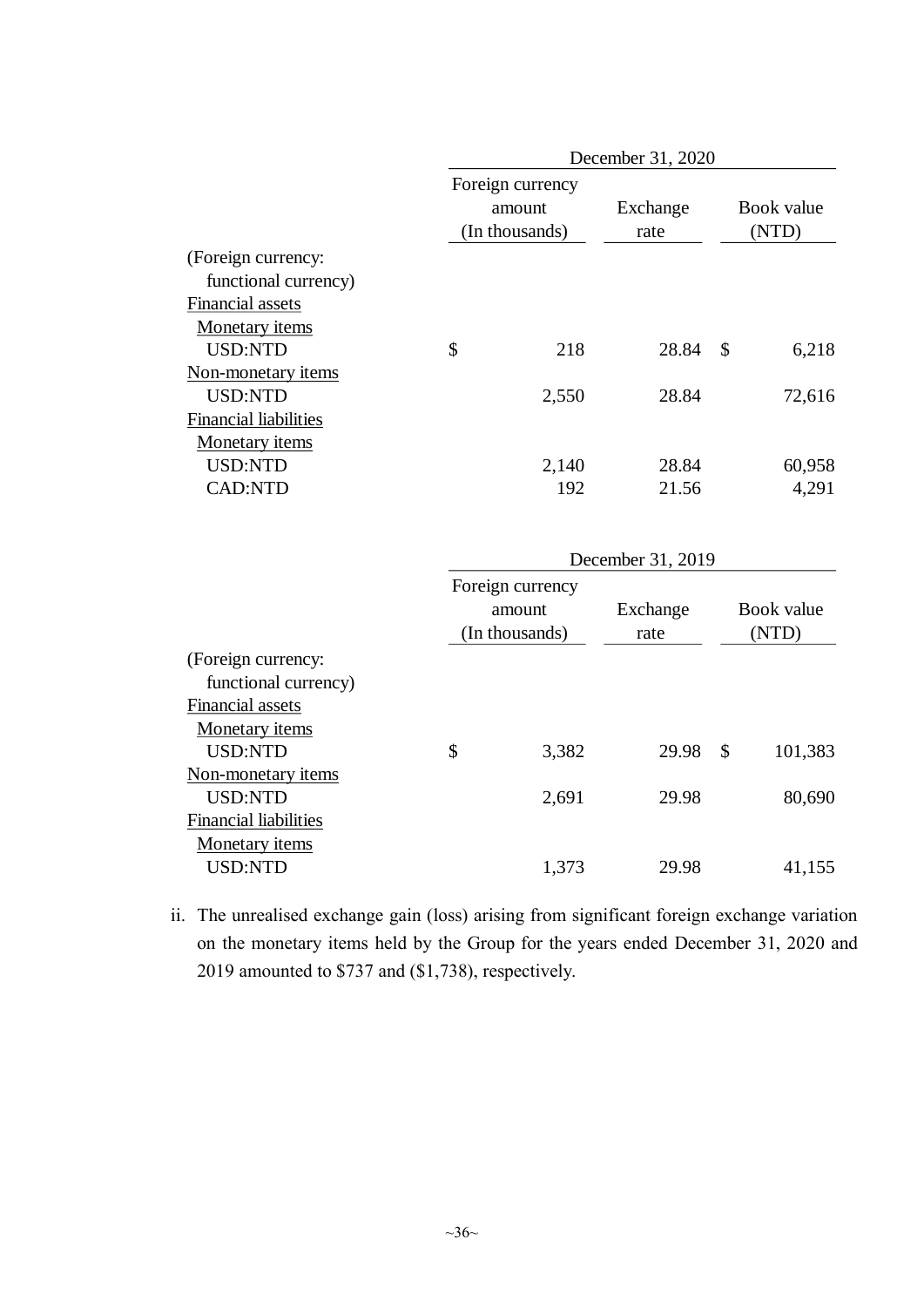|                              |                        | Year ended December 31, 2020 |                              |                                            |                 |  |
|------------------------------|------------------------|------------------------------|------------------------------|--------------------------------------------|-----------------|--|
|                              |                        | Sensitivity analysis         |                              |                                            |                 |  |
|                              | Degree of<br>variation | Effect on<br>profit or loss  |                              | Effect on other<br>comprehensive<br>income |                 |  |
| (Foreign currency:           |                        |                              |                              |                                            |                 |  |
| functional currency)         |                        |                              |                              |                                            |                 |  |
| Financial assets             |                        |                              |                              |                                            |                 |  |
| <b>Monetary</b> items        |                        |                              |                              |                                            |                 |  |
| <b>USD:NTD</b>               | 1%                     | \$                           | 62                           | \$                                         |                 |  |
| Non-monetary items           |                        |                              |                              |                                            |                 |  |
| <b>USD:NTD</b>               | 1%                     |                              |                              |                                            | 726             |  |
| <b>Financial liabilities</b> |                        |                              |                              |                                            |                 |  |
| Monetary items               |                        |                              |                              |                                            |                 |  |
| <b>USD:NTD</b>               | 1%                     | \$                           | 610                          |                                            |                 |  |
| <b>CAD:NTD</b>               | 1%                     |                              | 43                           |                                            |                 |  |
|                              |                        |                              | Year ended December 31, 2019 |                                            |                 |  |
|                              |                        |                              | Sensitivity analysis         |                                            |                 |  |
|                              |                        |                              |                              |                                            | Effect on other |  |
|                              | Degree of              |                              | Effect on                    |                                            | comprehensive   |  |
|                              | variation              |                              | profit or loss               | income                                     |                 |  |
| (Foreign currency:           |                        |                              |                              |                                            |                 |  |
| functional currency)         |                        |                              |                              |                                            |                 |  |
| <b>Financial assets</b>      |                        |                              |                              |                                            |                 |  |
| <b>Monetary</b> items        |                        |                              |                              |                                            |                 |  |
| <b>USD:NTD</b>               | 1%                     | \$                           | 1,014                        | \$                                         |                 |  |
| Non-monetary items           |                        |                              |                              |                                            |                 |  |
| <b>USD:NTD</b>               | 1%                     |                              |                              |                                            | 807             |  |
| <b>Financial liabilities</b> |                        |                              |                              |                                            |                 |  |

iii. Analysis of foreign currency market risk arising from significant foreign exchange variation:

#### Price risk

Monetary items

The Group's equity securities, which are exposed to price risk, are the held financial assets at fair value through profit or loss and financial assets at fair value through other comprehensive income. To manage its price risk arising from investments in equity securities, the Group diversifies its portfolio. Diversification of the portfolio is done in accordance with the limits set by the Group.

USD:NTD 1% \$ 412 -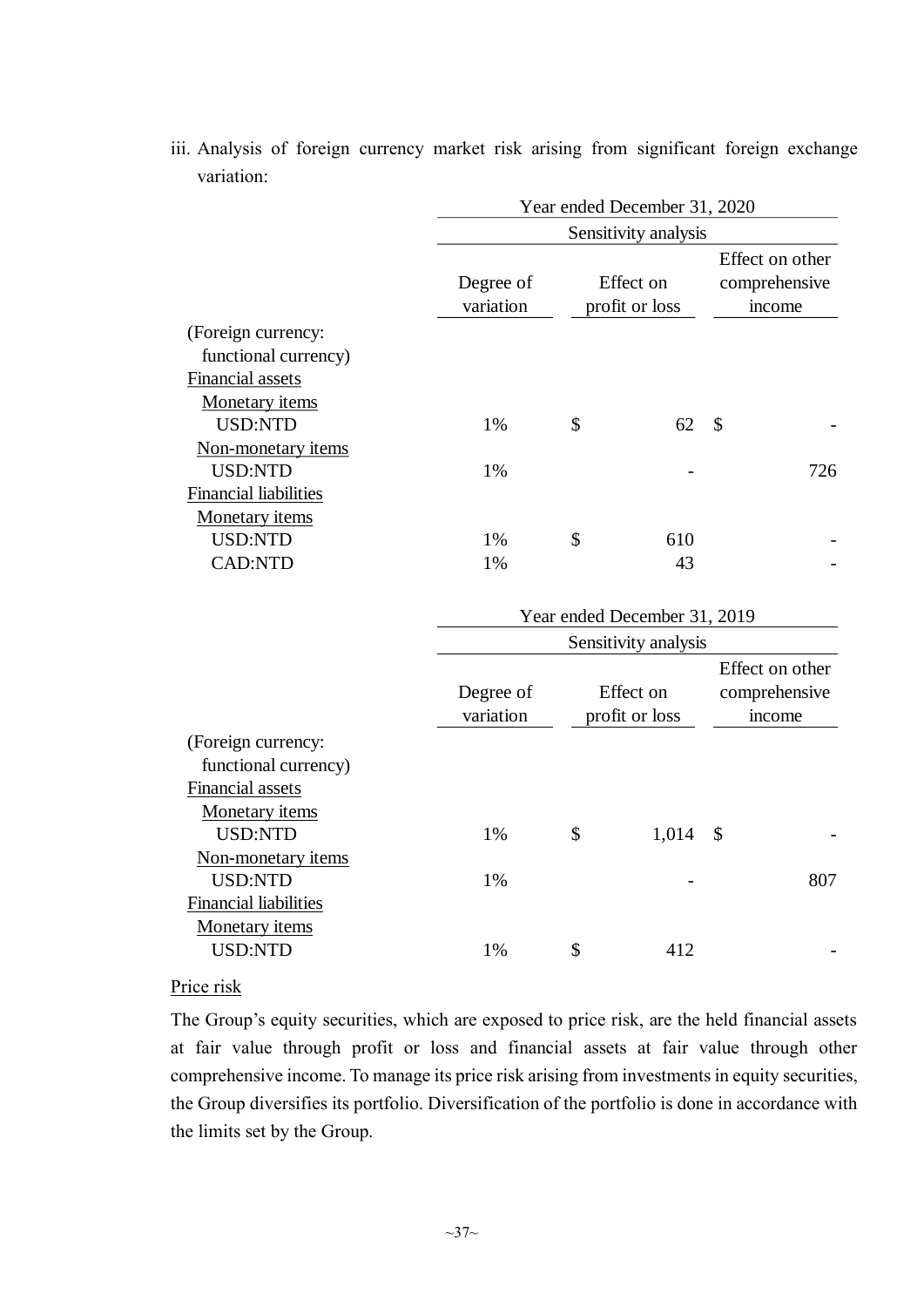#### (b) Credit risk

- i. Credit risk refers to the risk of financial loss to the Group arising from default by the clients on the contract obligations. The main factor is that counterparties could not repay in full the accounts receivable based on the agreed terms.
- ii. The Group manages its credit risk taking into consideration the entire group's concern. For banks and financial institutions, only independently rated parties with good credit quality are accepted. According to the Group's credit policy, each local entity in the Group is responsible for managing and analysing the credit risk for their clients before standard payment term and conditions are offered. Internal risk control assesses the credit quality of the customers, taking into account their financial position, past experience and other factors. Individual risk limits are set based on internal or external ratings in accordance with limits set by the Board of Directors. The utilisation of credit limits is regularly monitored.
- (c) Liquidity risk
	- i. Cash flow forecasting is performed in the operating entities of the Group and aggregated by Group treasury. Group treasury monitors rolling forecasts of the Group's liquidity requirements to ensure it has sufficient cash to meet operational needs.
	- ii. The table below analyses the Group's non-derivative financial liabilities into relevant maturity groupings based on the remaining period at the balance sheet date to the contractual maturity date. The amounts disclosed in the table are the contractual undiscounted cash flows.

| December 31, 2020                     |        | Less than |     | Between 1   |                           |             |
|---------------------------------------|--------|-----------|-----|-------------|---------------------------|-------------|
|                                       | 1 year |           |     | and 2 years | Over 2 years              |             |
| Non-derivative financial liabilities: |        |           |     |             |                           |             |
| Other payables                        | \$     | 49,876    | -\$ |             | $\boldsymbol{\mathsf{S}}$ |             |
| Lease liability (Note)                |        | 5,968     |     | 7,295       |                           | 428         |
| Long-term borrowings                  |        | 7,293     |     | 2,084       |                           |             |
| (including current portion) (Note)    |        |           |     |             |                           |             |
| December 31, 2019                     |        |           |     | Less than   |                           | Between 1   |
|                                       |        |           |     | 1 year      |                           | and 2 years |
| Non-derivative financial liabilities: |        |           |     |             |                           |             |
| Other payables                        |        |           | \$  | 23,285      | -S                        |             |
| Lease liability (Note)                |        |           |     | 5,942       |                           | 1,829       |

Note: The amounts represented the total repayment of debts in the future, therefore, interest expenses for the year were included.

#### (3) Fair value information

A. The different levels that the inputs to valuation techniques are used to measure fair value of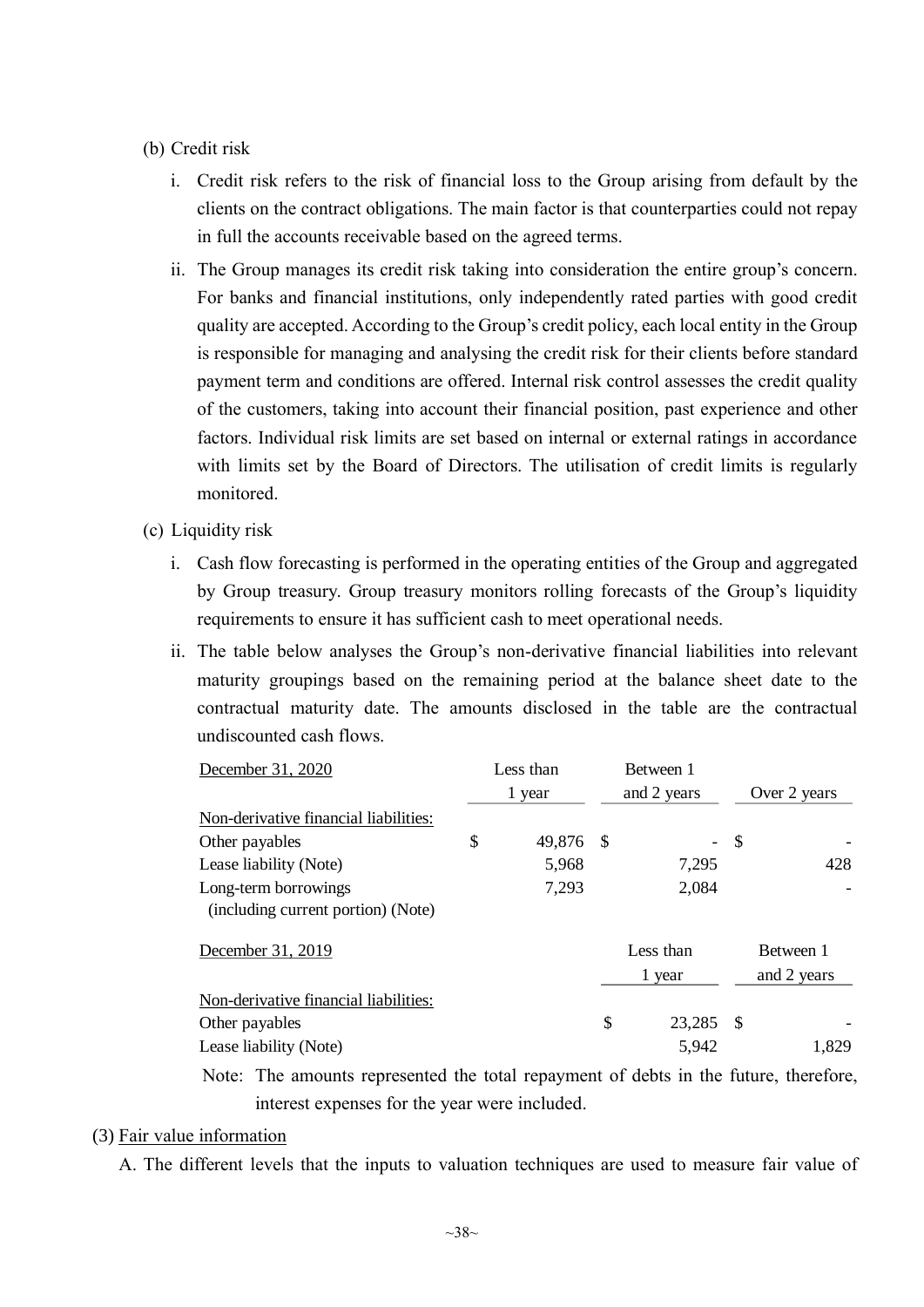financial and non-financial instruments have been defined as follows:

- Level 1: Quoted prices (unadjusted) in active markets for identical assets or liabilities that the entity can access at the measurement date. A market is regarded as active where a market in which transactions for the asset or liability take place with sufficient frequency and volume to provide pricing information on an ongoing basis.
- Level 2: Inputs other than quoted prices included within Level 1 that are observable for the asset or liability, either directly or indirectly.
- Level 3: Unobservable inputs for the asset or liability. All equity instruments invested by the Group are classified as level 3.
- B. The related information on financial and non-financial instruments measured at fair value by level on the basis of the nature, characteristics and risks of the assets and liabilities are as follows:
	- (a) The related information on the nature of the assets and liabilities is as follows:

| December 31, 2020                      | Level 1 | Level 2 | Level 3<br>Total |           |
|----------------------------------------|---------|---------|------------------|-----------|
| <b>Assets</b>                          |         |         |                  |           |
| Recurring fair value measurements      |         |         |                  |           |
| Financial assets at fair value through |         |         |                  |           |
| other comprehensive income             |         |         |                  |           |
| Equity securities                      | \$      |         | 130              | \$<br>130 |
| December 31, 2019                      | Level 1 | Level 2 | Level 3          | Total     |
| <b>Assets</b>                          |         |         |                  |           |
| Recurring fair value measurements      |         |         |                  |           |
| Financial assets at fair value through |         |         |                  |           |
| other comprehensive income             |         |         |                  |           |
| <b>Equity securities</b>               |         |         | 130              | \$<br>130 |

(b) The methods and assumptions the Group used to measure fair value are as follows:

- (i) For the instruments the Group used market quoted prices as their fair values (that is, Level 1), the Group uses the close price of market quoted price to measure the closed-end fund.
- (ii) Except for financial instruments with active markets, the fair value of other financial instruments is measured by using valuation techniques or by reference to counterparty quotes.
- C. Finance segment is in charge of valuation procedures for fair value measurements being categorised within Level 3. Such assessment is to ensure the valuation results are reasonable by applying independent information to make results close to current market conditions, confirming the resource of information is independent and reliable.
- D. The following is the qualitative information of significant unobservable inputs and sensitivity analysis of changes in significant unobservable inputs to valuation model used in Level 3 fair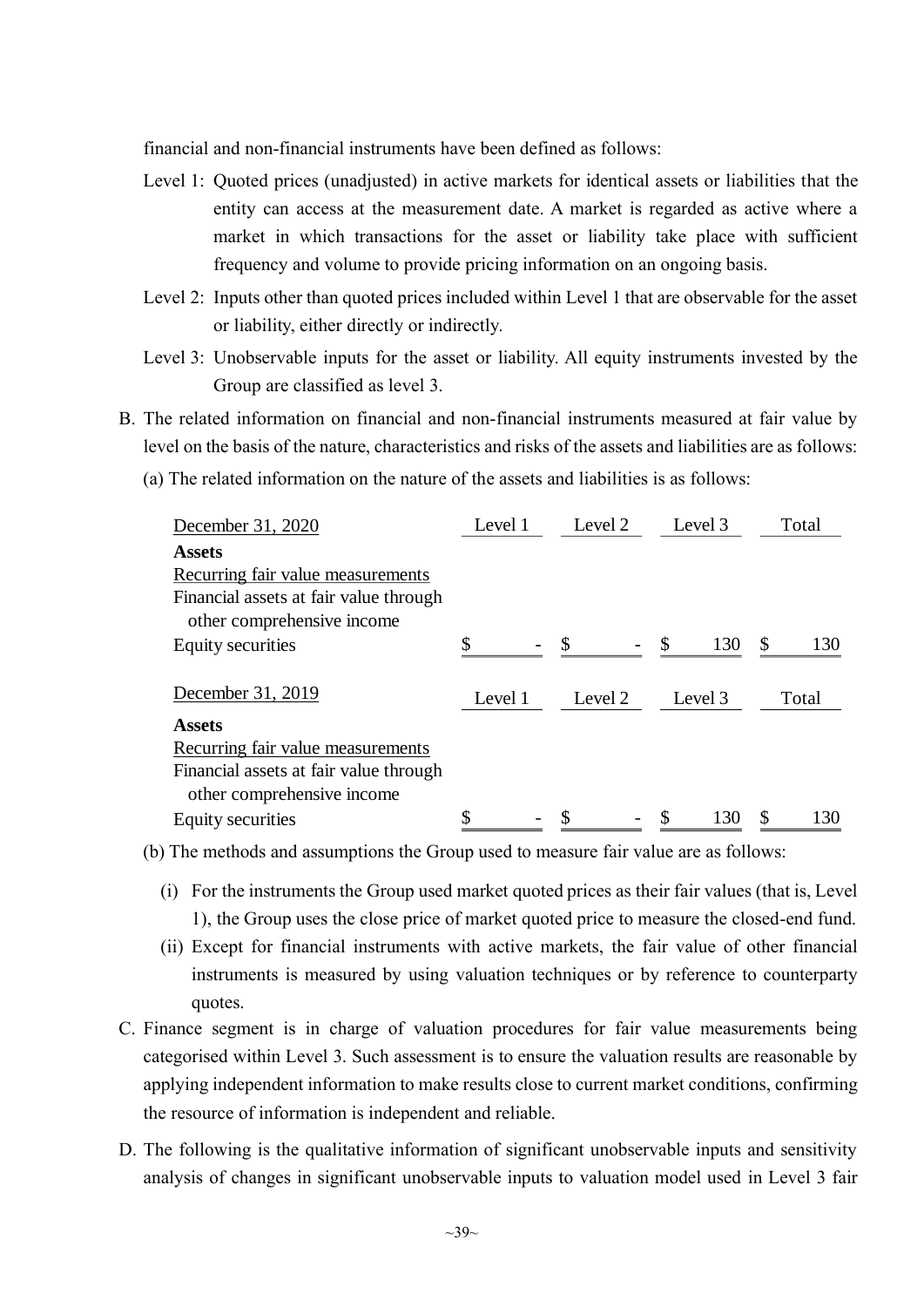|                 | Fair value at<br>December 31, 2020 | Valuation<br>technique  | Significant<br>unobservable<br>input                  | Range<br>(weighted<br>average) | Relationship of inputs<br>to fair value                                                                                                         |
|-----------------|------------------------------------|-------------------------|-------------------------------------------------------|--------------------------------|-------------------------------------------------------------------------------------------------------------------------------------------------|
|                 | Non-derivative equity instrument:  |                         |                                                       |                                |                                                                                                                                                 |
| Unlisted shares | 130<br>\$                          | Discounted<br>cash flow | Long-term<br>revenue growth<br>rate; Discount<br>rate | N/A                            | The higher the long-<br>term revenue growth<br>rate, the higher the fair<br>value; the higher the<br>discount rate, the lower<br>the fair value |
|                 | Fair value at<br>December 31, 2019 | Valuation<br>technique  | Significant<br>unobservable<br>input                  | Range<br>(weighted<br>average) | Relationship of inputs<br>to fair value                                                                                                         |
|                 | Non-derivative equity instrument:  |                         |                                                       |                                |                                                                                                                                                 |
| Unlisted shares | 130<br>\$                          | Discounted<br>cash flow | Long-term<br>revenue growth<br>rate; Discount<br>rate | N/A                            | The higher the long-<br>term revenue growth<br>rate, the higher the fair<br>value; the higher the<br>discount rate, the lower<br>the fair value |

### 13. SUPPLEMENTARY DISCLOSURES

value measurement:

(1) Significant transactions information

The following transactions were eliminated when preparing the consolidated financial statements.

- A. Loans to others: None.
- B. Provision of endorsements and guarantees to others: None.
- C. Holding of marketable securities at the end of the period (not including subsidiaries, associates and joint ventures): Please refer to table 1.
- D. Acquisition or sale of the same security with the accumulated cost exceeding \$300 million or 20% of the Company's paid-in capital: Please refer to table 2.
- E. Acquisition of real estate reaching \$300 million or 20% of paid-in capital or more: None.
- F. Disposal of real estate reaching \$300 million or 20% of paid-in capital or more: None.
- G. Purchases or sales of goods from or to related parties reaching \$100 million or 20% of paid-in capital or more: None.
- H. Receivables from related parties reaching \$100 million or 20% of paid-in capital or more: None.
- I. Trading in derivative instruments undertaken during the reporting periods: None.
- J. Significant inter-company transactions during the reporting periods: No transaction involves \$100 million or 20% of paid-in capital or more.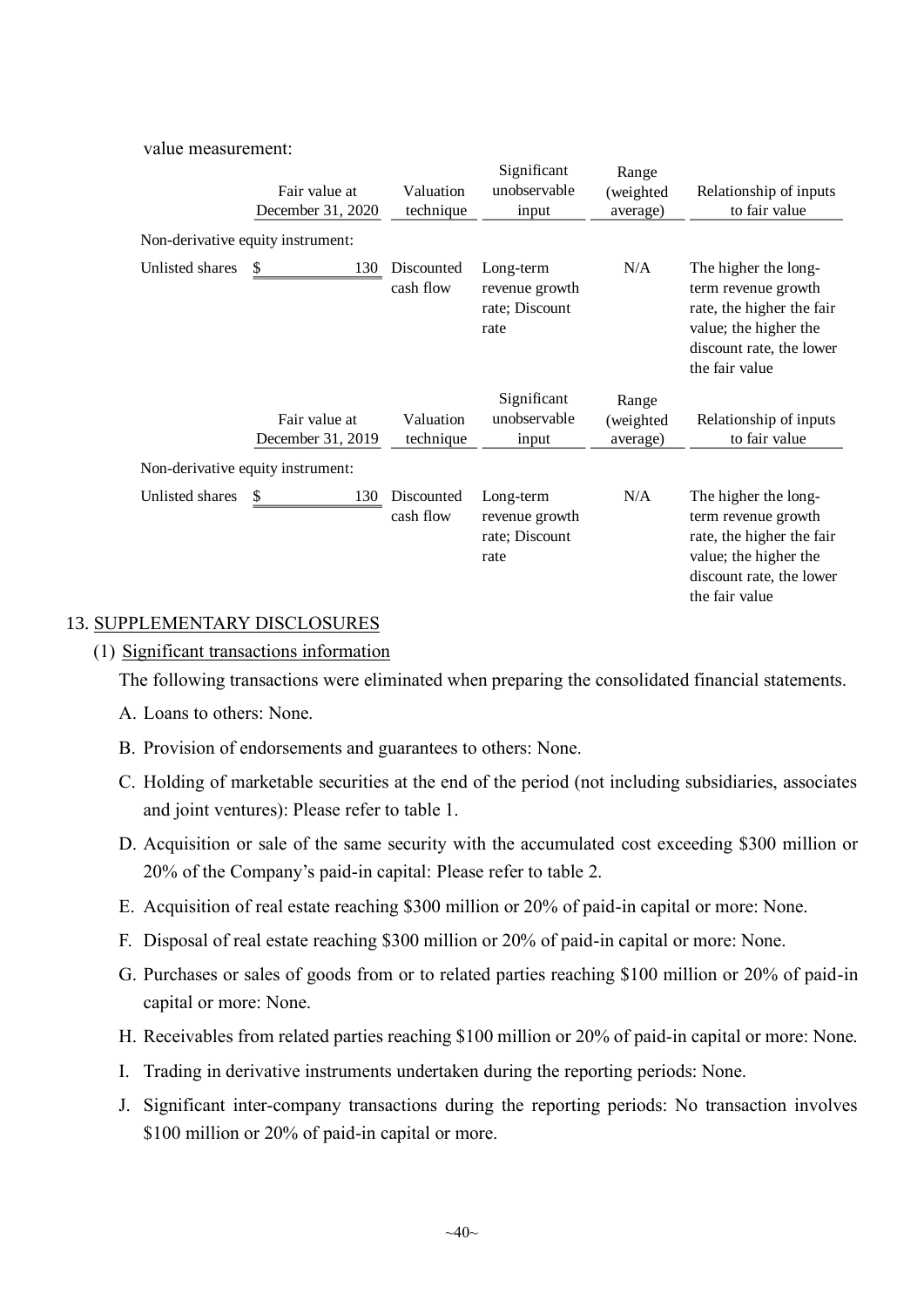#### (2) Information on investees

The following transactions with the subsidiary were eliminated when preparing the consolidated financial statements.

Names, locations and other information of investee companies (not including investees in Mainland China): Please refer to table 3.

- (3) Information on investments in Mainland China None.
- (4) Major shareholders information

Major shareholders information: Please refer to table 4.

#### 14. SEGMENT INFORMATION

(1) General information

The Group operates business only in a single industry by primarily engaging in the development of new drugs and special pharmaceutical ingredients. The chief operating decision maker, who allocates resources and assesses operating performance of the Group as a whole, has identified that the Group has only one reportable operating segment.

(2) Measurement of segment information

The accounting policies adopted by the Group's operating segments are consistent with that summarised in Note 4. The operating segments' profit or loss is measured with net operating profit and based on which the performance is evaluated.

(3) Information about segment profit or loss, assets and liabilities

The Group has only one reportable segment so the reportable information is identical with the financial statements.

(4) Reconciliation for segment income (loss)

The net operating loss reported to the chief operating decision-maker is measured in a manner consistent with the income and expense in the statement of comprehensive income. Hence, the reconciliation is indicated in the statement of comprehensive income.

(5) Information on products and services

|                 | Years ended December 31, |      |  |      |  |  |
|-----------------|--------------------------|------|--|------|--|--|
|                 |                          | റ∩റ∩ |  | 2019 |  |  |
| Service revenue | ιIJ                      |      |  | 300  |  |  |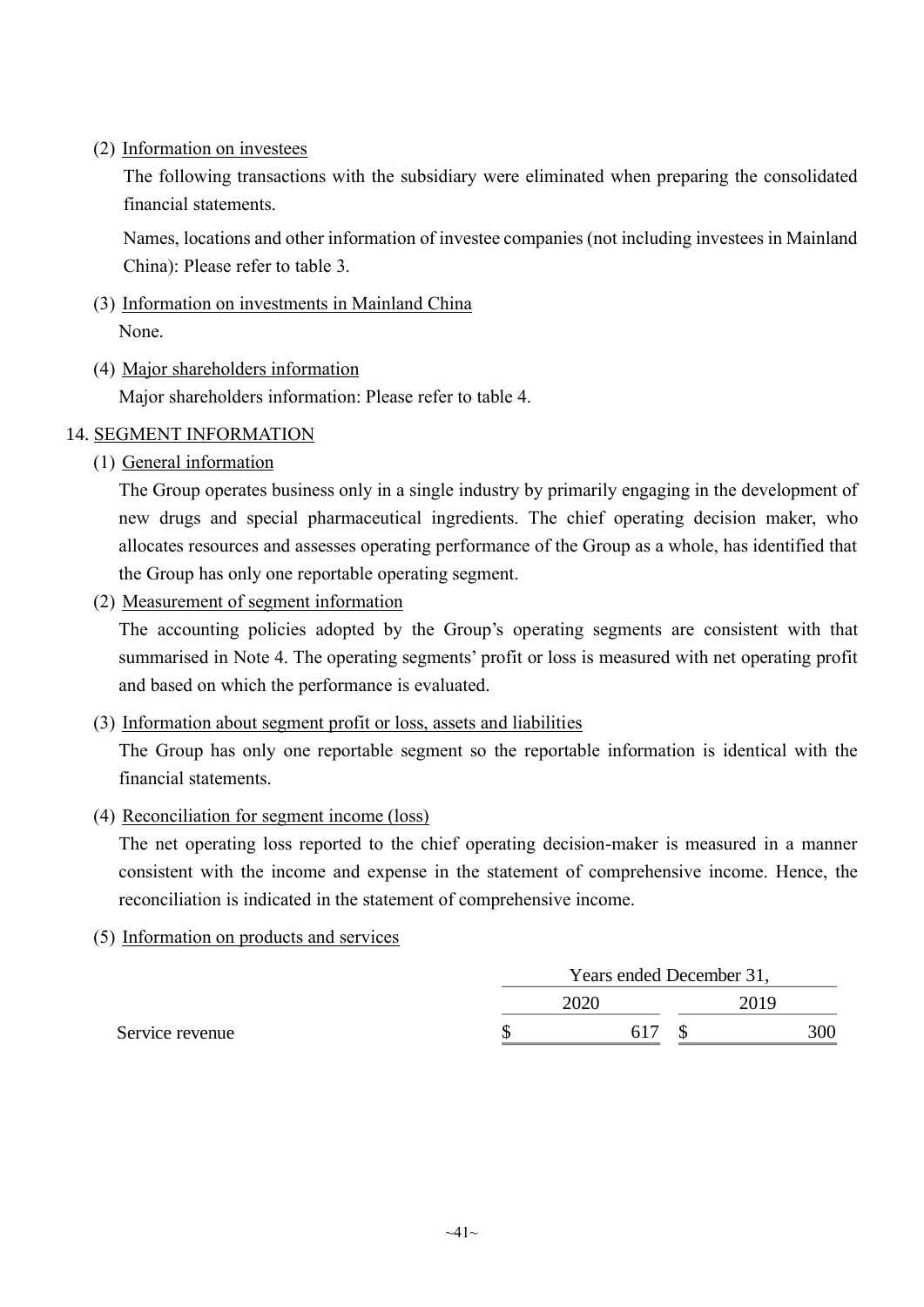## (6) Geographical information

Geographical information for the years ended December 31, 2020 and 2019 is as follows:

|            | Year ended December 31, 2020 |                    | Year ended December 31, 2019 |                          |  |                    |  |
|------------|------------------------------|--------------------|------------------------------|--------------------------|--|--------------------|--|
|            | Revenue                      | Non-current assets |                              | Revenue                  |  | Non-current assets |  |
| Taiwan     | 617                          | 1,487              |                              | 300                      |  | 6,022              |  |
| <b>USA</b> | $\overline{\phantom{0}}$     | 8,408              |                              | $\overline{\phantom{0}}$ |  | 2,390              |  |
|            | 617                          | 9.895              |                              | 300                      |  | 8.412              |  |

### (7) Major customer information

Information on major customers accounting for 10% of the Company's operating revenue for the years ended December 31, 2020 and 2019 is as follows:

|                            | Years ended December 31, |      |  |      |  |  |
|----------------------------|--------------------------|------|--|------|--|--|
|                            |                          | 2020 |  | 2019 |  |  |
| BIOYO BIOTECH CO., LTD.    |                          |      |  | 250  |  |  |
| HOU CHI CHEMICAL CO., LTD. |                          | 600  |  | 50   |  |  |
|                            |                          | 617  |  | 300  |  |  |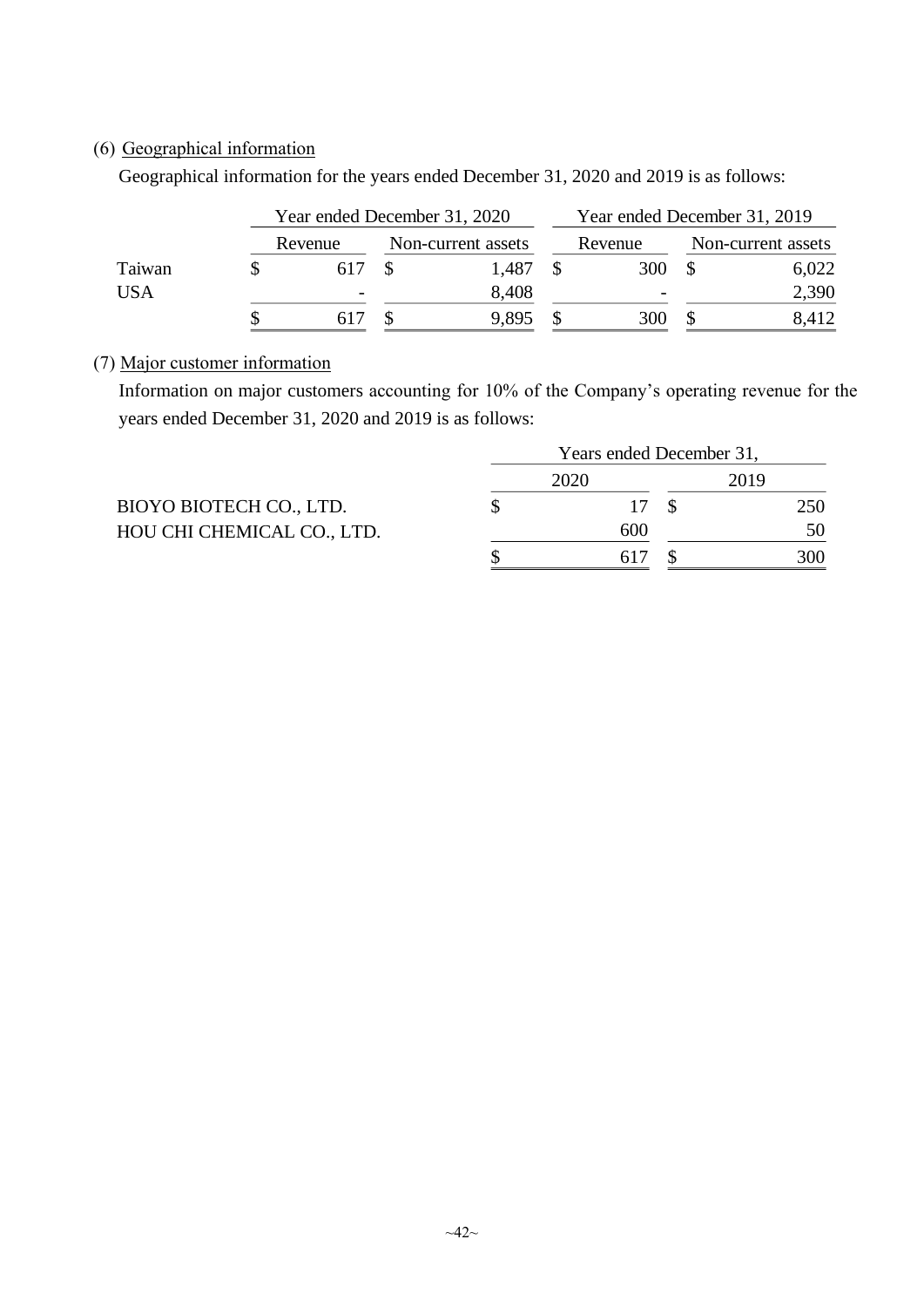#### Senhwa Biosciences, Inc. and its Subsidiary

#### Holding of marketable securities at the end of the period (not including subsidiaries, associates and joint ventures)

#### Year ended December 31, 2020

Table 1

Expressed in thousands of NTD

(Except as otherwise indicated)

|                          |                                                   | Relationship with the | General                                                                             |                  |            |                  |            |          |
|--------------------------|---------------------------------------------------|-----------------------|-------------------------------------------------------------------------------------|------------------|------------|------------------|------------|----------|
| Securities held by       | Marketable securities                             | securities issuer     | ledger account                                                                      | Number of shares | Book value | Ownership $(\%)$ | Fair value | Footnote |
| Senhwa Biosciences, Inc. | Chaperone Therapeutics, Inc. -<br>ordinary shares | None                  | Financial assets at fair value<br>through other comprehensive<br>income-non current | 409.400 \$       | 128        | $10.73$ \$       | 128        | None     |
| Senhwa Biosciences, Inc. | Pimera, Inc. - ordinary shares                    | None                  | Financial assets at fair value<br>through other comprehensive<br>income-non current | 468,179          |            | 3%               |            | None     |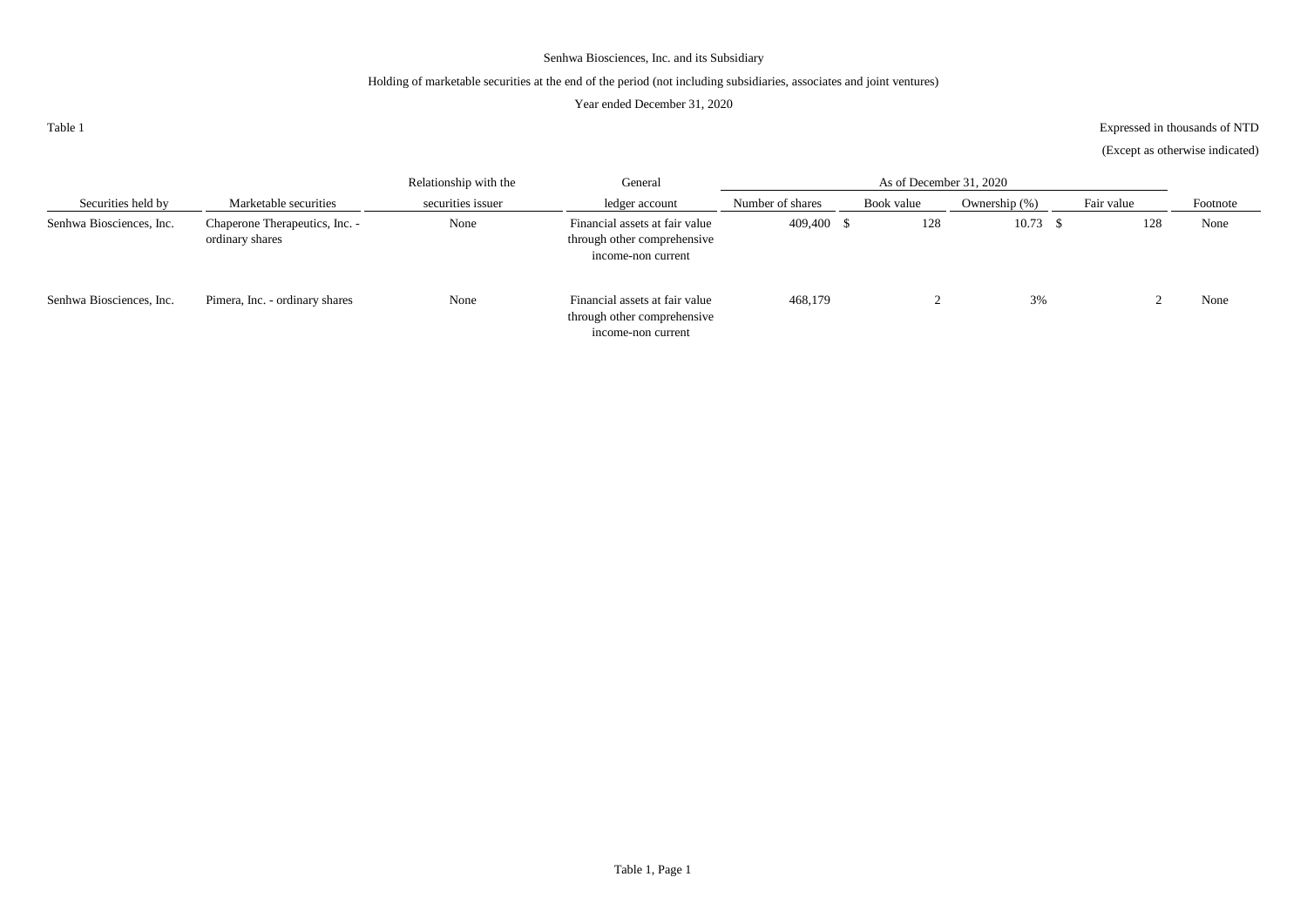#### Senhwa Biosciences, Inc. and its Subsidiary

#### Acquisition or sale of the same security with the accumulated cost exceeding \$300 million or 20% of the Company's paid-in capital

#### Year ended December 31, 2020

Table 2 Expressed in thousands of NTD

(Except as otherwise indicated)

|          |                                                           |                                         |          |                                                                                                           |               |               |                                                                                         |               |            |                   |                                                     | Balance as at December 31, |        |
|----------|-----------------------------------------------------------|-----------------------------------------|----------|-----------------------------------------------------------------------------------------------------------|---------------|---------------|-----------------------------------------------------------------------------------------|---------------|------------|-------------------|-----------------------------------------------------|----------------------------|--------|
|          | Marketable securities                                     |                                         |          | Counterparty Relationship with the $\frac{\text{Balance as at January 1, 2020}}{\text{Mean of the year}}$ |               |               | Addition (Note 3)                                                                       |               |            | Disposal (Note 3) |                                                     | 2020                       |        |
| Investor | (Note 1)                                                  | General ledger account                  | (Note 2) | investor (Note 2)                                                                                         |               |               | Number of shares Amount Number of shares Amount (Note 5) Number of shares Selling price |               |            |                   | Book value Gain (loss) on disposal Number of shares |                            | Amount |
| Senhwa   | CTBC Huan Win                                             | Current financial assets Not applicable |          | Not applicable                                                                                            | $\sim$ $\sim$ | 81.071.266 \$ | 900,000                                                                                 | 81,071,266 \$ | 900.491 \$ | 900.000           |                                                     |                            |        |
|          | Biosciences, Inc. Money Market Fund at fair value through |                                         |          |                                                                                                           |               |               |                                                                                         |               |            |                   |                                                     |                            |        |
|          |                                                           | profit or loss                          |          |                                                                                                           |               |               |                                                                                         |               |            |                   |                                                     |                            |        |

Note 1: Marketable securities in the table refer to stocks, bonds, beneficiary certificates and other related derivative securities.

Note 2: Fill in the columns the counterparty and relationship if securities are accounted for under the equity method; otherwise leave the columns blank.

Note 3: Aggregate purchases and sales amounts should be calculated separately at their market values to verify whether they individually reach NT\$300 million or 20% of paid-in capital or more.

Note 4: Paid-in capital referred to herein is the paid-in capital of parent company. In the case that shares were issued with no par value or a par value other than NT\$10 per share, the 20 % of paid-in capital shall be rep

to owners of the parent in the calculation.

Note 5: Included valuation adjustment for the year.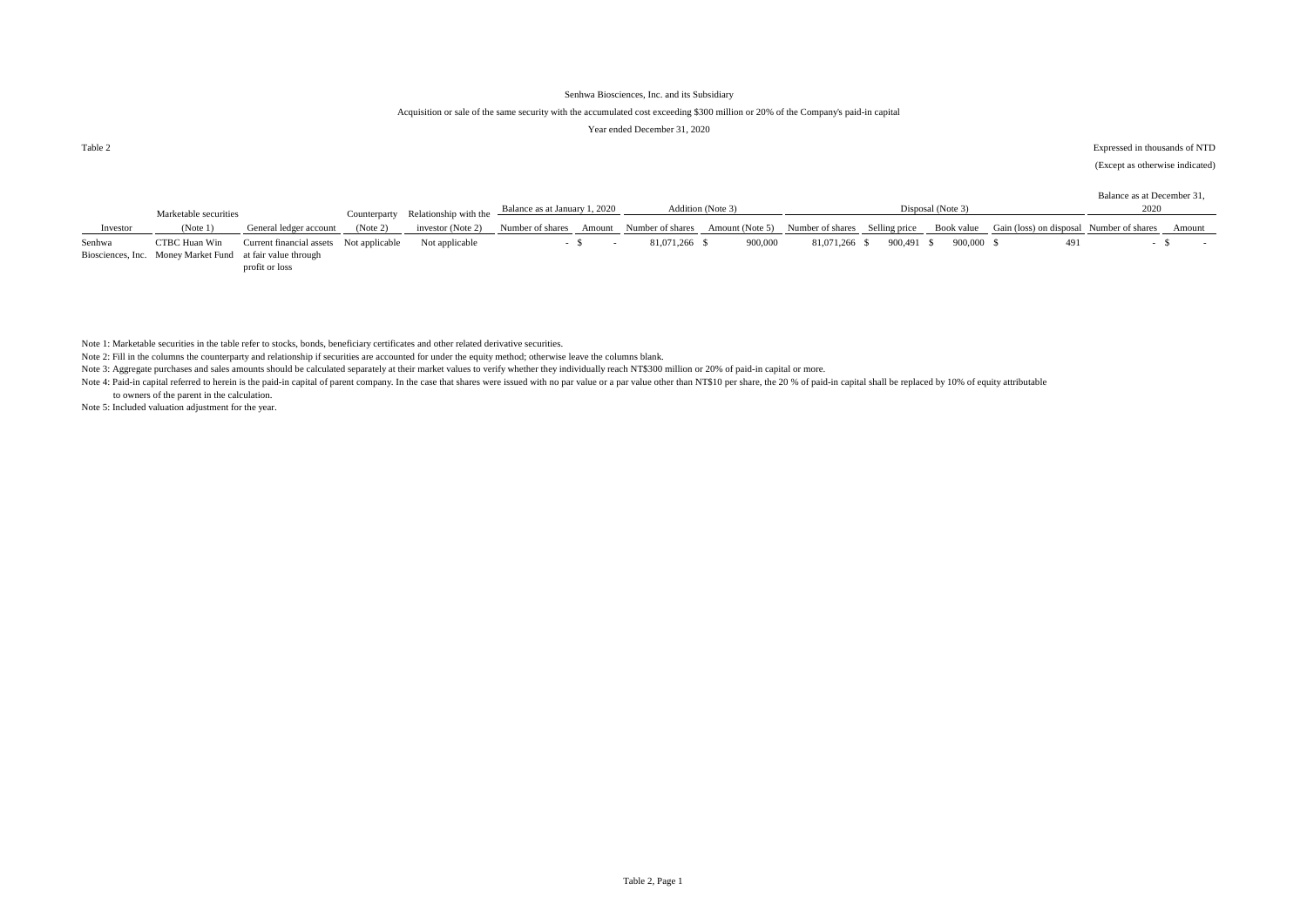#### Senhwa Biosciences, Inc. and its Subsidiary

#### Names, locations and other information of investee companies (not including investee in Mainland China)

#### Year ended December 31, 2020

Expressed in thousands of NTD

(Except as otherwise indicated)

|              |                    |          |                      |               |                                     |                  |                                     |            | Net profit (loss)       | Investment income (loss)  |                   |
|--------------|--------------------|----------|----------------------|---------------|-------------------------------------|------------------|-------------------------------------|------------|-------------------------|---------------------------|-------------------|
|              |                    |          |                      |               | Initial investment amount           |                  | Shares held as at December 31, 2020 |            | of the investee for the | recognised by the Company |                   |
|              |                    |          | Main business        | Balance as at | Balance as at                       |                  |                                     |            | year ended              | for the year ended        |                   |
| Investor     | Investee           | Location | activities           |               | December 31, 2020 December 31, 2019 | Number of shares | Ownership $(\%)$                    | Book value | December 31, 2020       | December 31, 2020         | Footnote          |
| Senhwa       | Senhwa             | USA      | New drug clinical \$ | 59,123 \$     | 59,123                              | 1,000,000        | 100.00                              | 72,616 (\$ | $6,612$ (\$)            |                           | 6,612) Subsidiary |
| Biosciences, | <b>Biosciences</b> |          | and technical        |               |                                     |                  |                                     |            |                         |                           |                   |
| Inc.         | Corporation        |          | support services     |               |                                     |                  |                                     |            |                         |                           |                   |